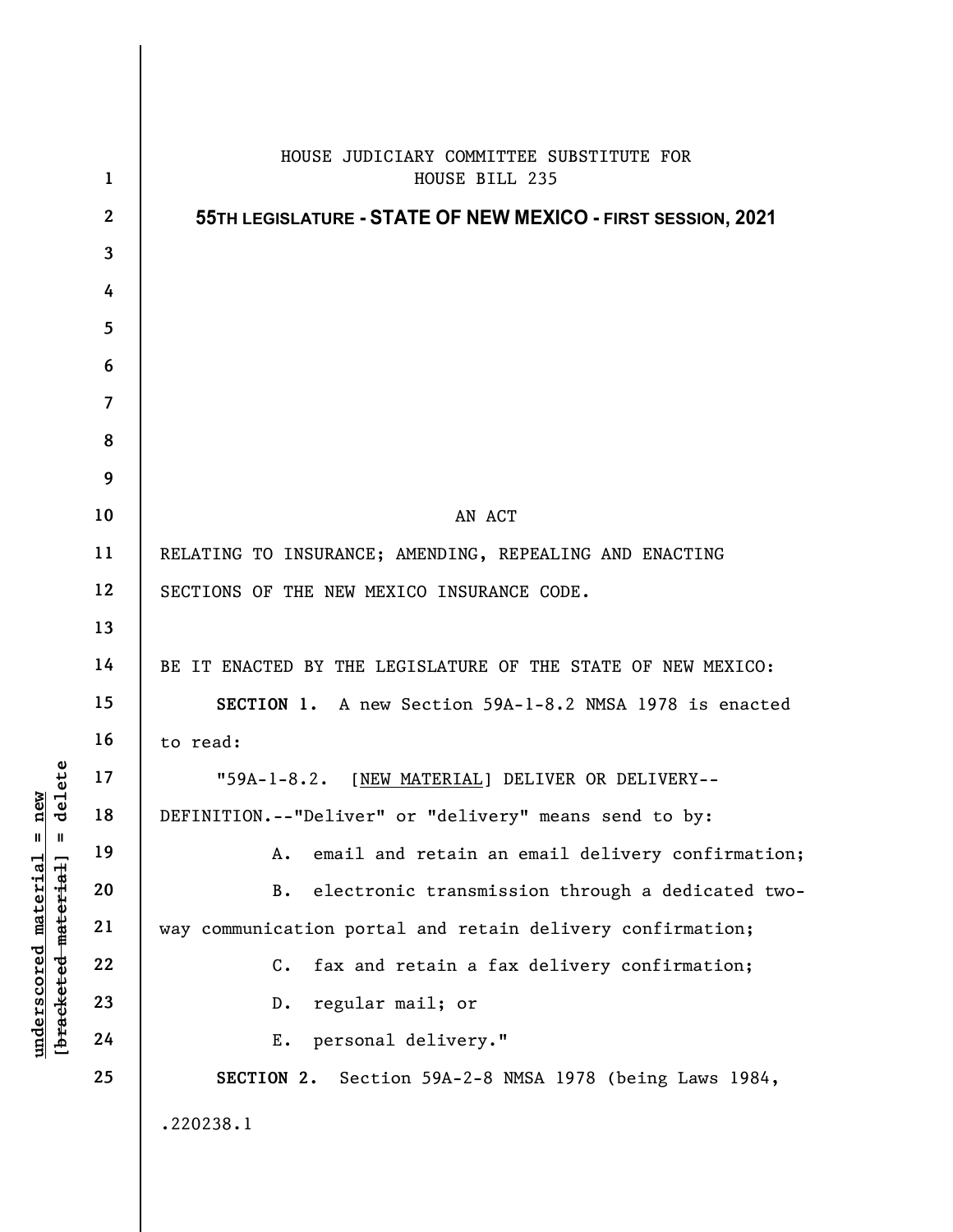|                                | $\mathbf{1}$   | Chapter 127, Section 26, as amended) is amended to read:      |
|--------------------------------|----------------|---------------------------------------------------------------|
|                                | $\mathbf{2}$   | "59A-2-8. GENERAL POWERS AND DUTIES OF SUPERINTENDENT.--      |
|                                | $\mathbf{3}$   | A. The superintendent shall:                                  |
|                                | 4              | $[A,-]$ (1) organize and manage the office of                 |
|                                | 5              | superintendent of insurance and direct and supervise all its  |
|                                | 6              | activities;                                                   |
|                                | $\overline{7}$ | $[\frac{B-}{B}]$ (2) execute the duties imposed upon the      |
|                                | 8              | superintendent by the Insurance Code;                         |
|                                | 9              | $[\theta_{\bullet}]$ (3) enforce those provisions of the      |
|                                | 10             | Insurance Code that are administered by the superintendent;   |
|                                | 11             | $[\theta_{\tau}]$ (4) have the powers and authority           |
|                                | 12             | expressly conferred by or reasonably implied from the         |
|                                | 13             | provisions of the Insurance Code;                             |
|                                | 14             | $[E-]$ (5) conduct such examinations and                      |
|                                | 15             | investigations of insurance matters, in addition to those     |
|                                | 16             | expressly authorized, as the superintendent may deem proper   |
| delete                         | 17             | upon reasonable and probable cause to determine whether a     |
| new<br>$\sf II$<br>- II        | 18             | person has violated a provision of the Insurance Code or to   |
|                                | 19             | secure information useful in the lawful enforcement or        |
| materia<br>[bracketed material | 20             | administration of the provision;                              |
|                                | 21             | $[F-]$ (6) have the power to sue or be sued;                  |
| underscored                    | 22             | $[\theta - \theta] (7) have the power to make, enter into$    |
|                                | 23             | and enforce all contracts, agreements and other instruments   |
|                                | 24             | necessary, convenient or desirable in the exercise of the     |
|                                | 25             | superintendent's powers and functions and for the purposes of |
|                                |                | .220238.1                                                     |

 $\overline{z}$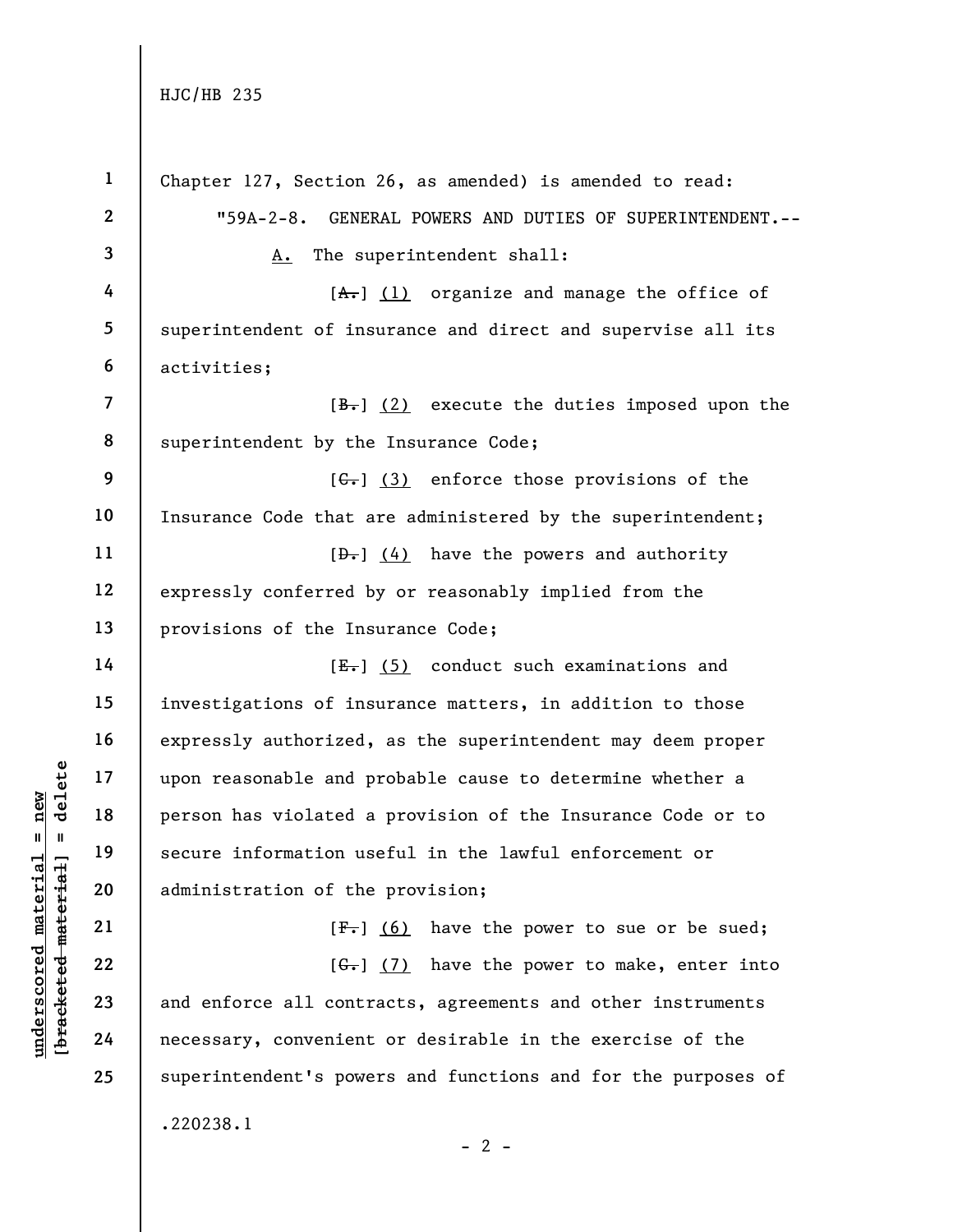underschied material material material entity of the set of the set of the set of the set of the set of the set of the set of the set of the set of the set of the set of the set of the set of the set of the set of the set 1 2 3 4 5 6 7 8 9 10 11 12 13 14 15 16 17 18 19 20 21 22 23 24 25 the Insurance Code;  $[H<sub>1</sub>]$  (8) prepare an annual budget for the office of superintendent of insurance;  $[\frac{1}{\sqrt{1}}]$  (9) have the right to require performance bonds of employees as the superintendent deems necessary pursuant to the Surety Bond Act. The office of superintendent of insurance shall pay the cost of required bonds;  $[\frac{1}{\sqrt{1}}]$  (10) comply with the provisions of the Administrative Procedures Act; [and] (11) upon an order based upon the invocation of a state of emergency under the All Hazard Emergency Management Act or the Public Health Emergency Response Act by the governor, take those actions necessary to ensure access to insurance and the stability of insurance markets during the emergency. Such actions may include issuing emergency rules or orders to address any or all of the following matters related to insurance policies issued in New Mexico: (a) grace periods for payment of insurance premiums and performance of other duties by insureds; (b) refund of premiums; (c) waiver of cost sharing or deductibles; (d) temporary postponement of cancellations and nonrenewals; (e) reporting requirements for claims; .220238.1  $-3 -$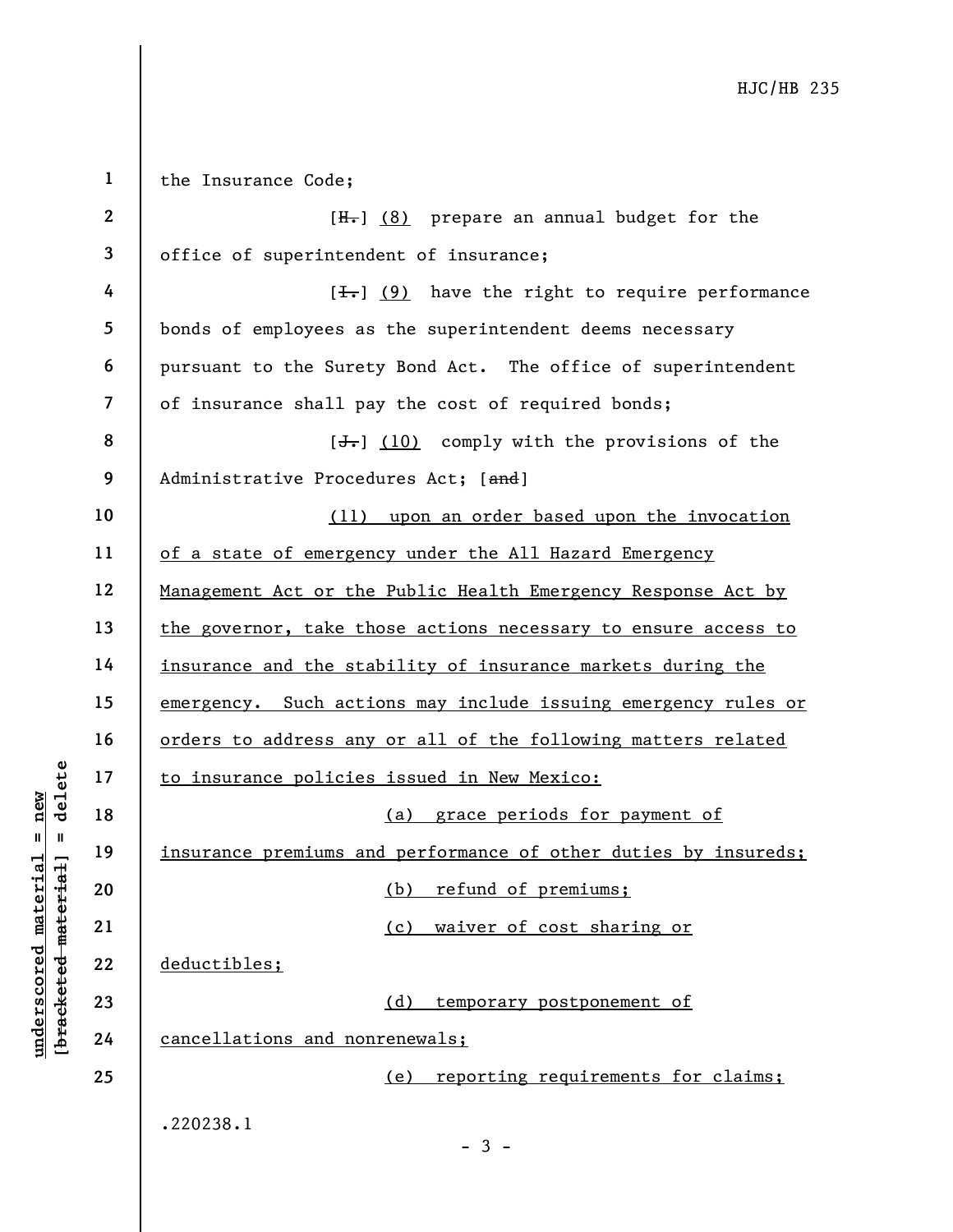|                                                           | $\mathbf{1}$             | and                                                             |
|-----------------------------------------------------------|--------------------------|-----------------------------------------------------------------|
|                                                           | $\mathbf{2}$             |                                                                 |
|                                                           |                          | (f)<br>suspension of compliance with a                          |
|                                                           | 3                        | statute, rule or contract, if strict compliance would prevent,  |
|                                                           | 4                        | hinder or delay necessary action in response to the emergency;  |
|                                                           | 5                        | and                                                             |
|                                                           | 6                        | $K-$ ] (12) have such additional powers and                     |
|                                                           | $\overline{\mathcal{L}}$ | duties as may be provided by other laws of this state.          |
|                                                           | 8                        | B. If a state of emergency under the All Hazard                 |
|                                                           | 9                        | Emergency Management Act or the Public Health Emergency         |
|                                                           | 10                       | Response Act is invoked by the governor, and the superintendent |
|                                                           | 11                       | issues emergency rules or orders to address matters related to  |
|                                                           | 12                       | insurance policies issued in New Mexico, each emergency rule or |
|                                                           | 13                       | order:                                                          |
|                                                           | 14                       | shall specify, by line of insurance:<br>(1)                     |
|                                                           | 15                       | (a) the geographic area in which the                            |
|                                                           | 16                       | order applies; and                                              |
| delete                                                    | 17                       | (b) the dates on which the order becomes                        |
| new                                                       | 18                       | effective and terminates; and                                   |
| $\mathbf{II}$<br>$\blacksquare$                           | 19                       | (2) shall not:                                                  |
|                                                           | 20                       | apply retroactively;<br>(a)                                     |
|                                                           | 21                       | (b) apply outside the geographic area                           |
| underscored material<br>[ <del>bracketed material</del> ] | 22                       | designated in the governor's order; or                          |
|                                                           | 23                       | extend beyond the end date of the<br>(c)                        |
|                                                           | 24                       | governor's order."                                              |
|                                                           | 25                       | SECTION 3. Section 59A-4-15 NMSA 1978 (being Laws 1984,         |
|                                                           |                          | .220238.1                                                       |
|                                                           |                          | $-4 -$                                                          |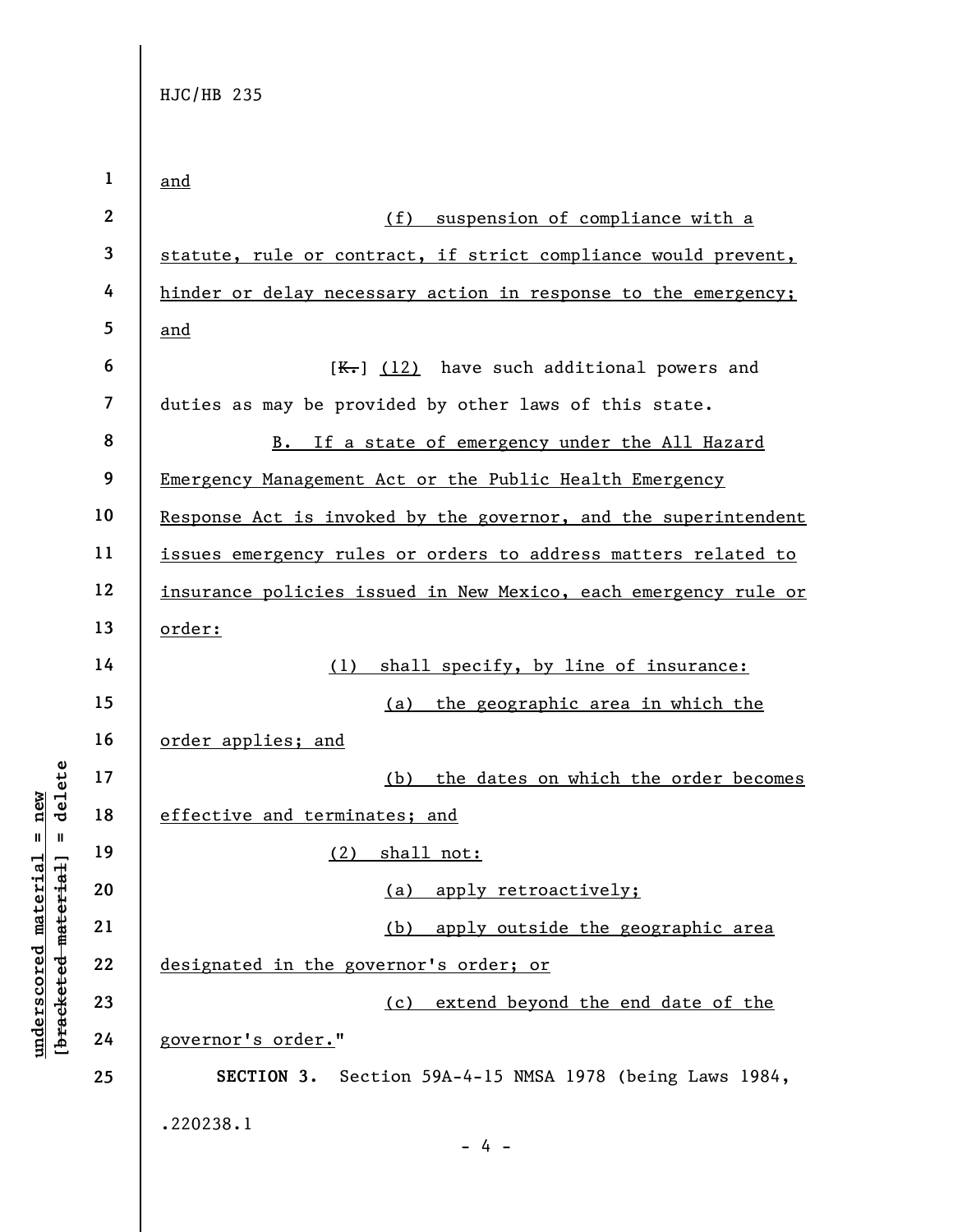Understand the respects in which<br>  $\begin{array}{c|c|c|c} \n\text{u} & \text{u} & \text{u} & \text{u} & \text{u} & \text{u} & \text{u} & \text{u} & \text{u} & \text{u} & \text{u} & \text{u} & \text{u} & \text{u} & \text{u} & \text{u} & \text{u} & \text{u} & \text{u} & \text{u} & \text{u} & \text{u} & \text{u} & \text{u} & \text{u} & \text{u} & \text{u} & \text{u} & \text{u$ 1 2 3 4 5 6 7 8 9 10 11 12 13 14 15 16 17 18 19 20 21 22 23 24 Chapter 127, Section 59, as amended by Laws 2011, Chapter 127, Section 3 and by Laws 2011, Chapter 144, Section 1) is amended to read: "59A-4-15. HEARINGS--IN GENERAL.-- A. The superintendent may hold a hearing, without request by others, for any purpose within the scope of the Insurance Code. B. The superintendent shall hold a hearing: (1) if required by any other provision of the Insurance Code; or (2) upon written request for a hearing by a person aggrieved by any act, threatened act or failure of the superintendent to act or by any report, rule or order of the superintendent, other than an order for the holding of a hearing or order on hearing or pursuant to such an order on a hearing of which the person had notice. C. The request for a hearing shall briefly state the respects in which the applicant is so aggrieved, the relief to be sought and the grounds to be relied upon as basis for relief. The request shall be received by the superintendent no later than thirty days from the date of the act, threatened act or failure of the superintendent to act or the date of the superintendent's report, rule or order.

D. If the superintendent finds that the request is made in good faith, that the applicant would be so aggrieved if .220238.1  $- 5 -$ 

25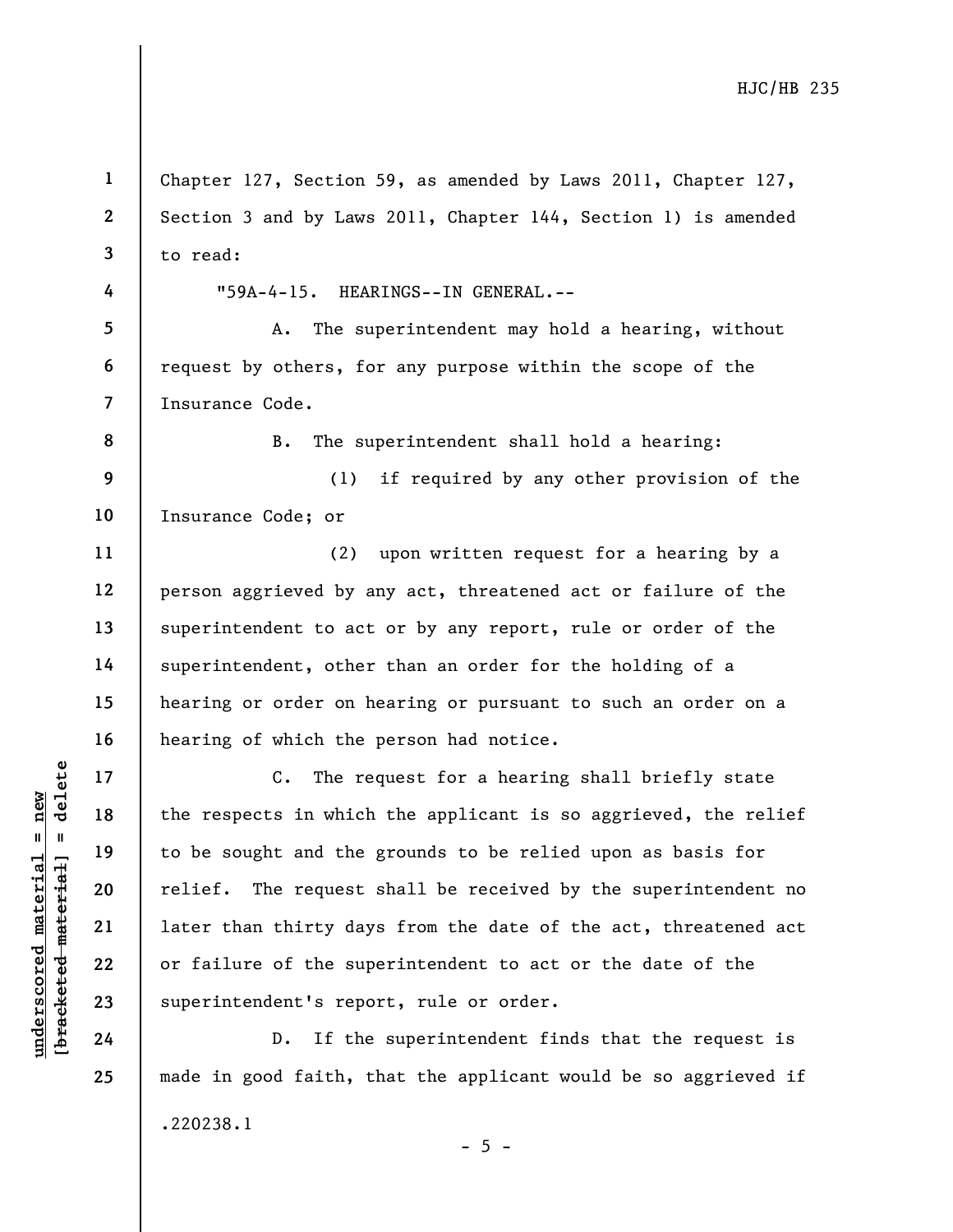1

2

3

4

5

6

16

17

18

19

20

21

22

23

24

25

the stated grounds are established and that such grounds otherwise justify the hearing, the superintendent shall commence the hearing within thirty days after filing of the request, unless postponed by mutual consent. No postponement shall be later than ninety days after the filing of the request.

7 8 9 10 11 12 13 14 15 E. Pending the hearing and decision, the superintendent may suspend or postpone the effective date of the action as to which the hearing is requested. If upon request the superintendent refuses to grant the suspension or postponement, the person requesting the hearing may apply no later than twenty days from the superintendent's refusal to the district court of Santa Fe county for a stay of the superintendent's action or proposed action pending the hearing and the superintendent's order.

F. Except as otherwise expressly provided, this section does not apply to hearings relative to matters arising under Chapter 59A, Article 17 NMSA 1978.

under Chapter 59A, Are sured material in the section of the sured material correction of the sured material correction of the sured material correction of the sured material correction of the sured material correction of t G. The superintendent may appoint a hearing officer to preside over hearings [on reconsideration of rate filings]. The hearing officer shall provide the superintendent with a recommended decision on the matter assigned to the hearing officer, including findings of fact and conclusions of law."

SECTION 4. Section 59A-5-23 NMSA 1978 (being Laws 1984, Chapter 127, Section 90) is amended to read:

 $- 6 -$ 

.220238.1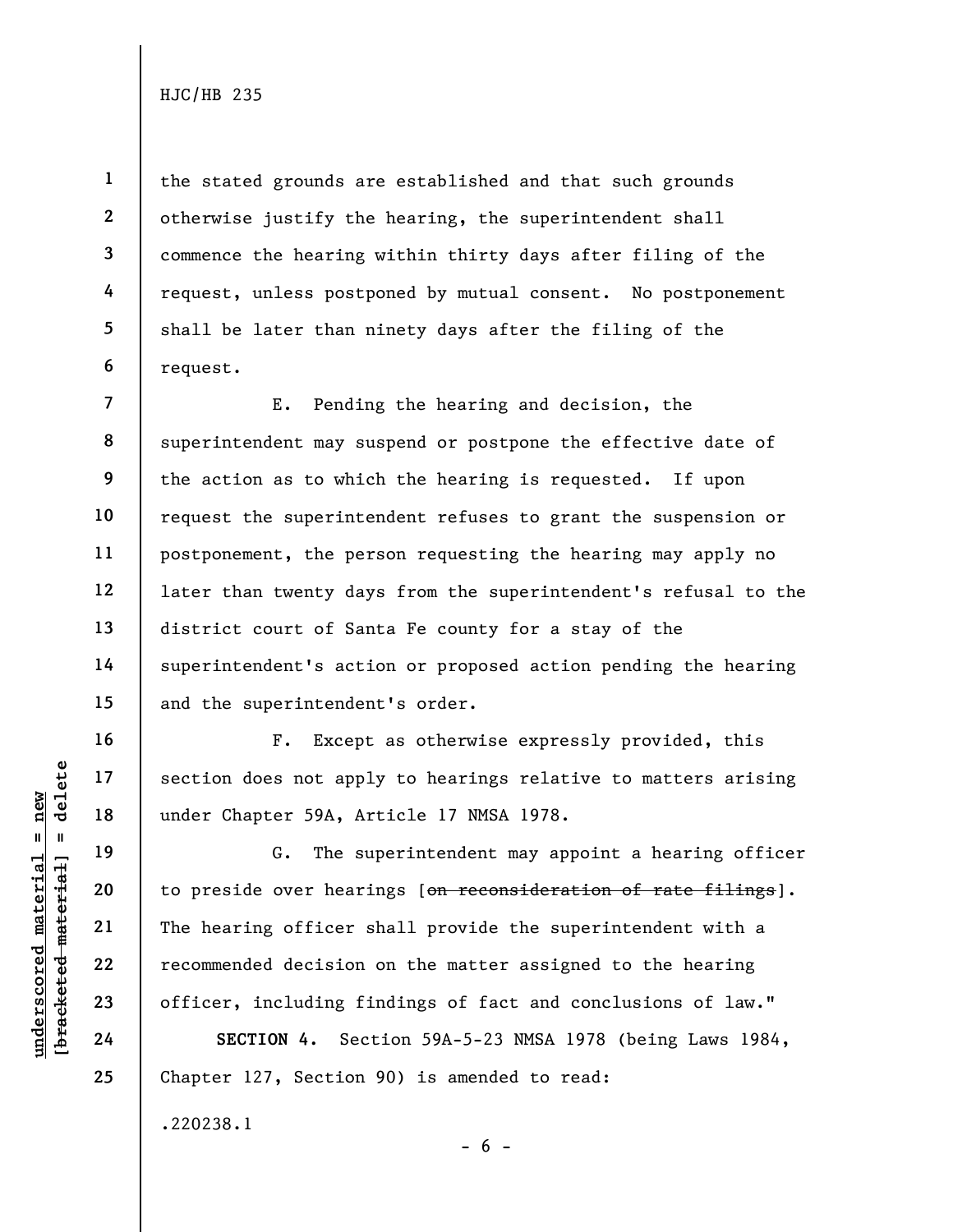|                                                           | $\mathbf{1}$   | "59A-5-23. CONTINUANCE, EXPIRATION, REINSTATEMENT OF                       |
|-----------------------------------------------------------|----------------|----------------------------------------------------------------------------|
|                                                           | $\mathbf{2}$   | CERTIFICATE OF AUTHORITY.--                                                |
|                                                           | $\mathbf{3}$   | A certificate of authority shall continue in<br>Α.                         |
|                                                           | 4              | force as long as the insurer is entitled thereto under the                 |
|                                                           | 5              | Insurance Code, and until suspended or revoked by the                      |
|                                                           | 6              | superintendent or terminated at the insurer's request, subject,            |
|                                                           | $\overline{7}$ | however, to continuance of the certificate by the insurer each             |
|                                                           | 8              | year by:                                                                   |
|                                                           | 9              | (1)<br>payment on or before March 1 of the                                 |
|                                                           | 10             | continuation fee referred to in Section [101 (fee schedule) of             |
|                                                           | 11             | the Insurance Code] 59A-6-1 NMSA 1978;                                     |
|                                                           | 12             | due filing by the insurer of its annual<br>(2)                             |
|                                                           | 13             | statement for the next preceding calendar year as required by              |
|                                                           | 14             | Section [96 of this article] 59A-5-29 NMSA 1978; and                       |
|                                                           | 15             | (3)<br>payment by the insurer when due of premium                          |
|                                                           | 16             | taxes with respect to the preceding calendar year.                         |
| delete                                                    | 17             | If not so continued by the insurer its<br>$B$ .                            |
| $n$ ew                                                    | 18             | certificate of authority shall expire at midnight on the date              |
| $\mathbf{II}$<br>- II                                     | 19             | of failure of the insurer to continue it in force, unless                  |
|                                                           | 20             | earlier revoked as provided in Sections [9 <del>1 through 93 of this</del> |
|                                                           | 21             | article] 59A-5-24 through 59A-5-26 NMSA 1978.                              |
| underscored material<br>[ <del>bracketed material</del> ] | 22             | Upon the insurer's request made within three<br>$\mathbf{c}$ .             |
|                                                           | 23             | $[+3+]$ months after expiration, the superintendent may reinstate          |
|                                                           | 24             | a certificate of authority [which] that the insurer                        |
|                                                           | 25             | inadvertently permitted to expire, after the insurer has fully             |
|                                                           |                | .220238.1                                                                  |
|                                                           |                | -7-                                                                        |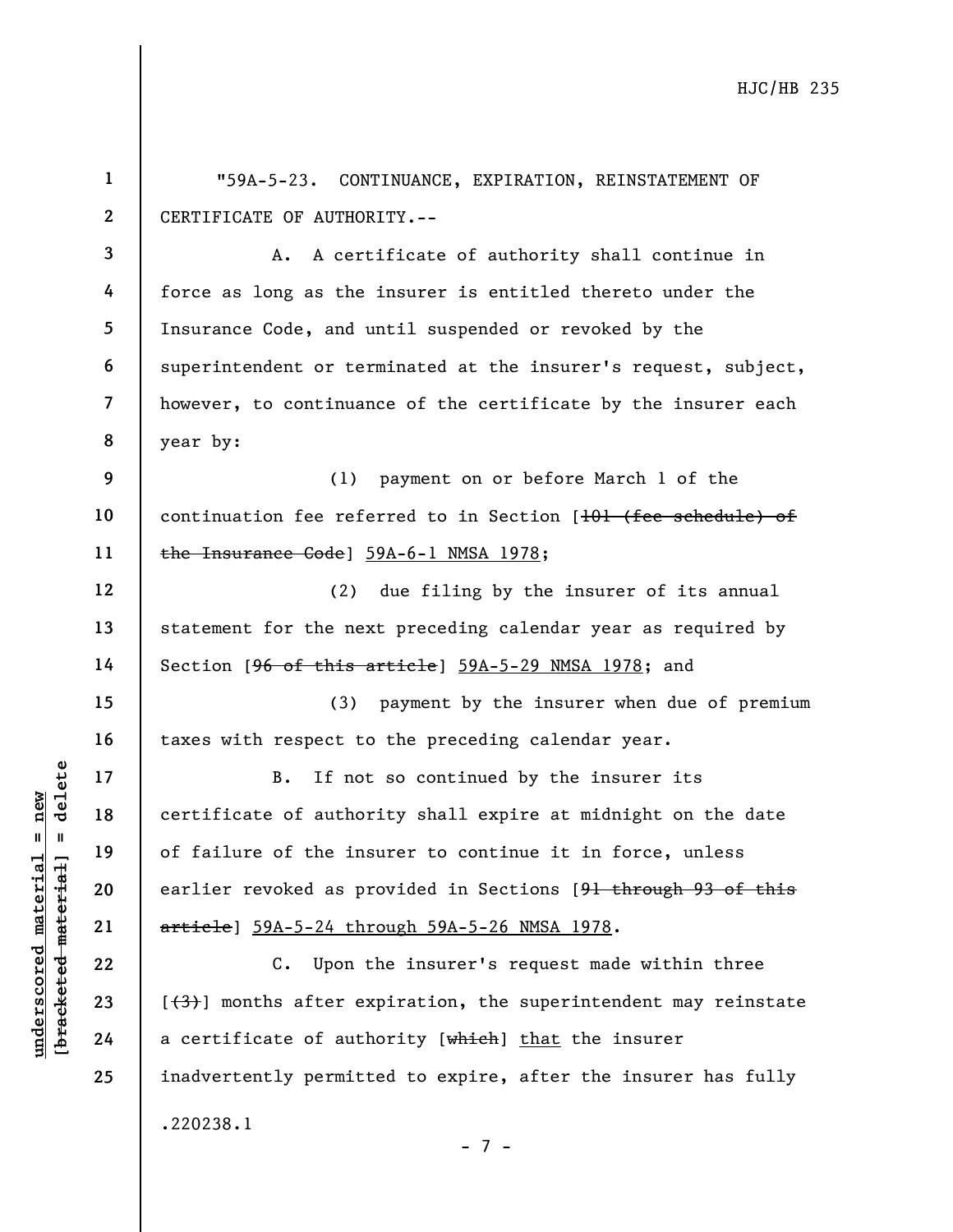|                 |                     | $\mathbf{1}$            | cured all its failures [which] that resulted in the expiration, |
|-----------------|---------------------|-------------------------|-----------------------------------------------------------------|
|                 |                     | $\mathbf{2}$            | and upon payment by the insurer of the fee for reinstatement    |
|                 |                     | 3                       | specified in Section [101 (fee schedule) of the Insurance Code] |
|                 |                     | 4                       | 59A-6-1 NMSA 1978. Otherwise the superintendent shall grant     |
|                 |                     | 5                       | the insurer another certificate of authority only after filing  |
|                 |                     | 6                       | an application therefor and meeting all other requirements as   |
|                 |                     | $\overline{\mathbf{7}}$ | for an original certificate of authority in this state.         |
|                 |                     | 8                       | D. If an insurer allows a certificate of authority              |
|                 |                     | 9                       | issued by the superintendent to expire, the holder of the       |
|                 |                     | 10                      | expired certificate shall remain subject to the provisions of   |
|                 |                     | 11                      | the Insurance Code but is not authorized to transact any        |
|                 |                     | 12                      | insurance business. If the insurer reinstates the expired       |
|                 |                     | 13                      | certificate of authority within three months after expiration,  |
|                 |                     | 14                      | the reinstatement shall relate back to the date of the          |
|                 |                     | 15                      | expiration; provided that this shall not excuse any violation   |
|                 |                     | 16                      | of the Insurance Code that occurred during the intervening      |
|                 | delete              | 17                      | period."                                                        |
| new             |                     | 18                      | SECTION 5. Section 59A-5-32 NMSA 1978 (being Laws 1984,         |
| $\mathsf{II}^-$ | - 11                | 19                      | Chapter 127, Section 99) is amended to read:                    |
| materia         |                     | 20                      | "59A-5-32. SERVING PROCESS--TIME TO PLEAD.--                    |
|                 | [bracketed material | 21                      | Service of process against an insurer for whom<br>Α.            |
| underscored     |                     | 22                      | the superintendent is attorney shall be made by delivering by   |
|                 |                     | 23                      | email to [and leaving with] the superintendent, [his deputy, or |
|                 |                     | 24                      | a person in apparent charge of the office during the            |
|                 |                     | 25                      | superintendent's absence, two (2) copies] or the                |
|                 |                     |                         |                                                                 |

.220238.1

- 8 -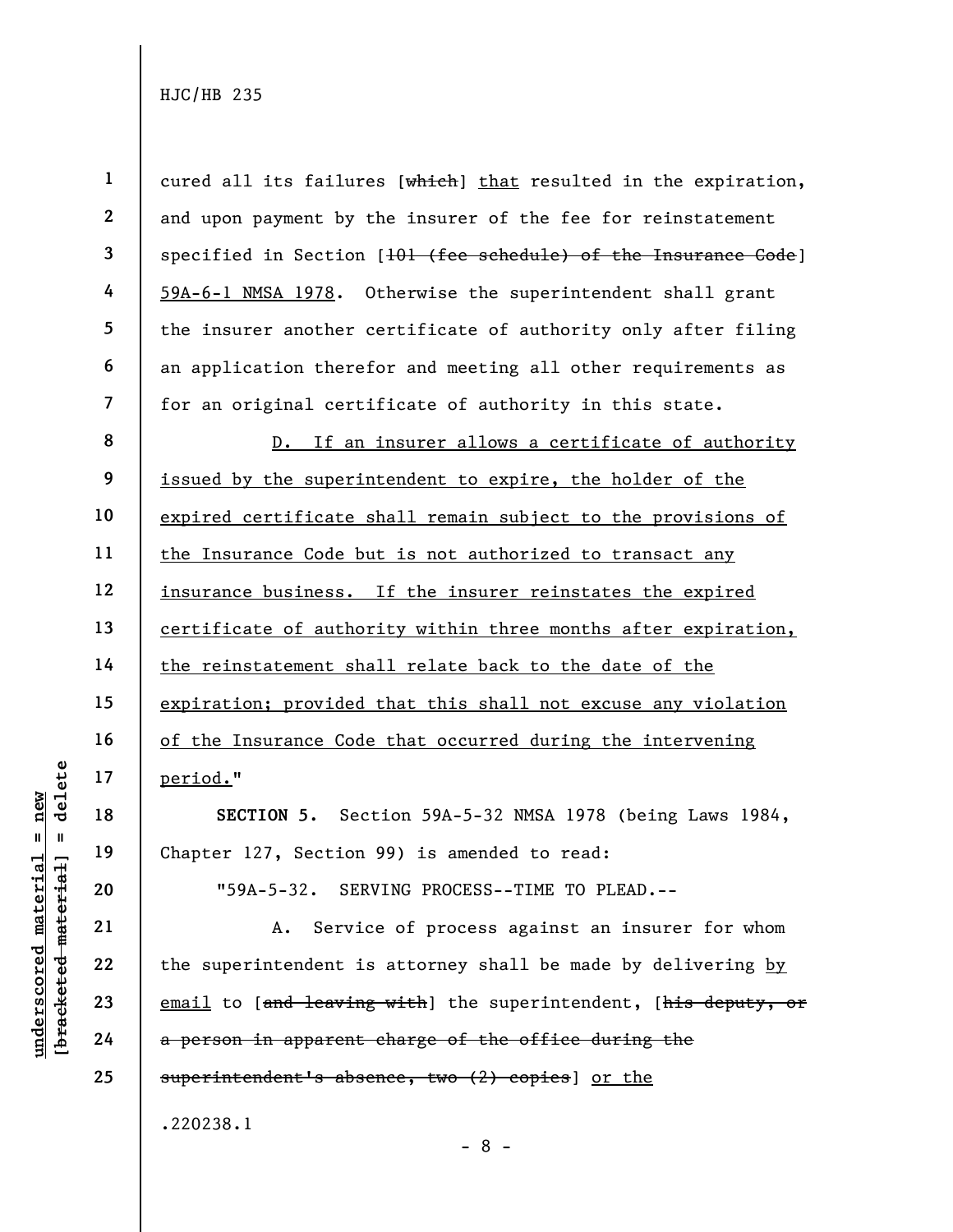1 2 3 4 superintendent's designee, an electronic copy of the process together with the fee [therefor] specified in Section [101 (fee schedule) of the Insurance Code] 59A-6-1 NMSA 1978, taxable as costs in the action.

5 6 7 8 9 10 11 12 13 14 15 B. Upon such service the superintendent shall [forthwith forward by prepaid registered or certified mail return receipt requested one of the copies of a deliver such process showing the date and time of service on the superintendent, to the email or electronic portal address of the person currently designated by the insurer to receive  $[the$ eopy] such process as provided in Section [98 (appointment of superintendent as process agent) of this article] 59A-5-31 NMSA 1978. Service of process on the insurer shall be complete upon [receipt, or, in the event of refusal to accept, the date of such refusal] such electronic delivery of the process.

under 17<br>
under 18<br>
under 19<br>
under 19<br>
under 19<br>
under 19<br>
20<br>
under this section, the time<br>
oppear shall be extend<br>
that otherwise allowe<br>
D. The support of service c<br>
24<br>
<u>E. If the</u> C. Process served as provided in this section shall for all purposes constitute valid and binding personal service within this state upon the insurer. If summons is served under this section, the time within which the insurer is required to appear shall be extended an additional ten  $[{+10}$ ) days beyond that otherwise allowed by New Mexico rules of civil procedure.

D. The superintendent shall keep record of the day and time of service of legal process under this section.

E. If the electronic delivery requirements of this section create a hardship for any person serving an insurer .220238.1

25

16

17

18

19

20

21

22

23

24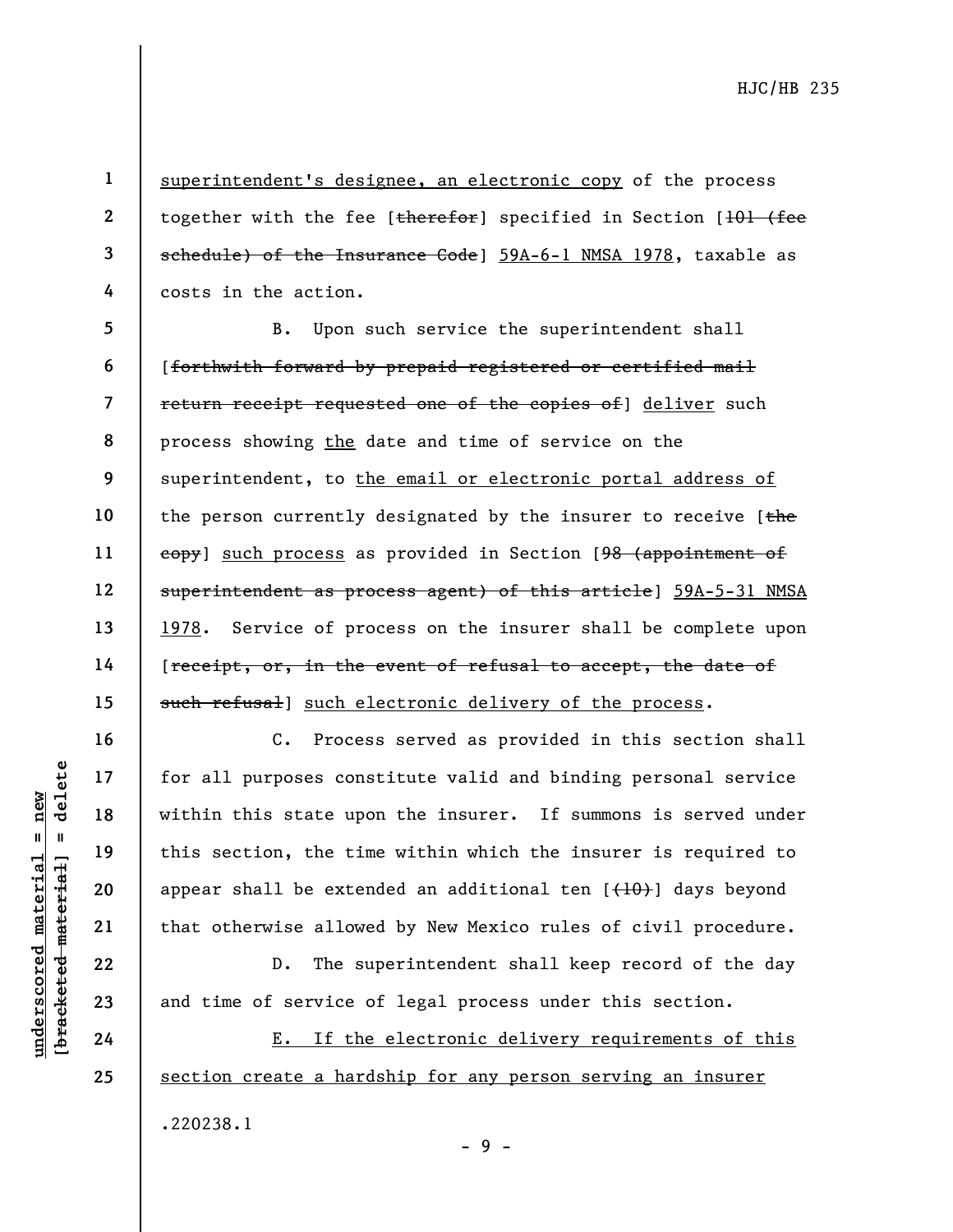underscored material = new [bracketed material] = delete 1 2 3 4 5 6 7 8 9 10 11 12 13 14 15 16 17 18 19 20 21 22 23 24 25 pursuant to this subsection, that person shall deliver to the superintendent or the superintendent's designee two copies of the process together with the fee specified in Section 59A-6-1 NMSA 1978, taxable as costs in the action. Upon such service, the superintendent shall deliver the process to the insurer as provided in Subsection B of this section." SECTION 6. Section 59A-12-2 NMSA 1978 (being Laws 2016, Chapter 89, Section 26) is amended to read: "59A-12-2. DEFINITIONS.--As used in Chapter 59A, Article 12 NMSA 1978: A. "affiliate" means a person that controls, is controlled by or is under common control with the insurance producer; B. "business entity" means a corporation, association, partnership, limited liability company, limited liability partnership or other legal entity; C. "home state" means the District of Columbia and any state or territory of the United States in which an insurance producer maintains the insurance producer's principal place of residence or principal place of business and is licensed to act as an insurance producer; D. "insurance" means any of the lines of authority in Chapter 59A, Article 7 NMSA 1978; E. "insurance producer" means a person required to be licensed under the laws of this state to sell, solicit or .220238.1  $- 10 -$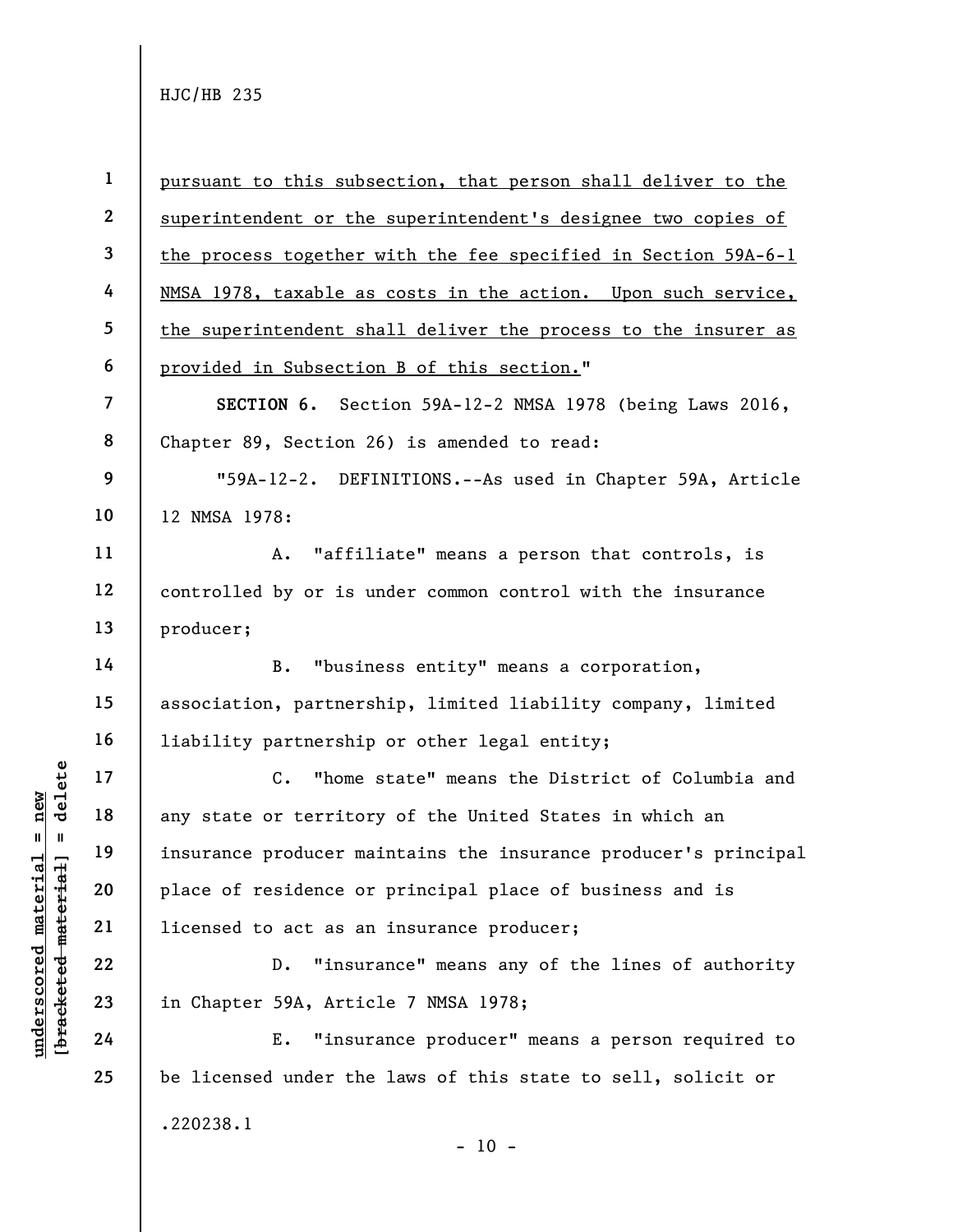1 negotiate insurance;

2

3

4

5

6

7

8

9

10

11

12

13

14

15

16

17

18

19

20

21

22

23

24

25

F. "insurer" means every person engaged as principal and as indemnitor, surety or contractor in the business of entering into contracts of insurance;

G. "license" means a document issued by the superintendent authorizing a person to act as an insurance producer for the lines of authority specified in the document. The license itself does not create any authority, actual, apparent or inherent, in the holder to represent or commit an insurance carrier;

H. "limited line credit insurance" includes credit life, credit disability, credit property, credit unemployment, involuntary unemployment, mortgage life, mortgage guaranty, mortgage disability, guaranteed automobile protection insurance and any other form of insurance offered in connection with an extension of credit that is limited to partially or wholly extinguishing that credit obligation;

under 17<br>
= 18<br>
= 18<br>
= 19<br>
= 19<br>
= 19<br>
= 19<br>
= 19<br>
= 19<br>
= 19<br>
= 19<br>
= 19<br>
= 19<br>
= 19<br>
= 19<br>
= 19<br>
= 19<br>
= 19<br>
= 19<br>
= 19<br>
= 19<br>
= 19<br>
= 19<br>
= 19<br>
= 19<br>
= 19<br>
= 19<br>
= 19<br>
= 19<br>
= 19<br>
= 19<br>
= 19<br>
= 19<br>
= 19<br>
= 19<br>
= 19<br>
= I. "limited line credit insurance producer" means a person who sells, solicits or negotiates one or more forms of limited line credit insurance coverage to individuals through a master, corporate, group or individual policy;

J. "limited lines insurance" means those lines of insurance referred to in Section 59A-12-18 NMSA 1978 or any other line of insurance that the superintendent deems necessary to recognize for the purposes of complying with Subsection E of .220238.1

- 11 -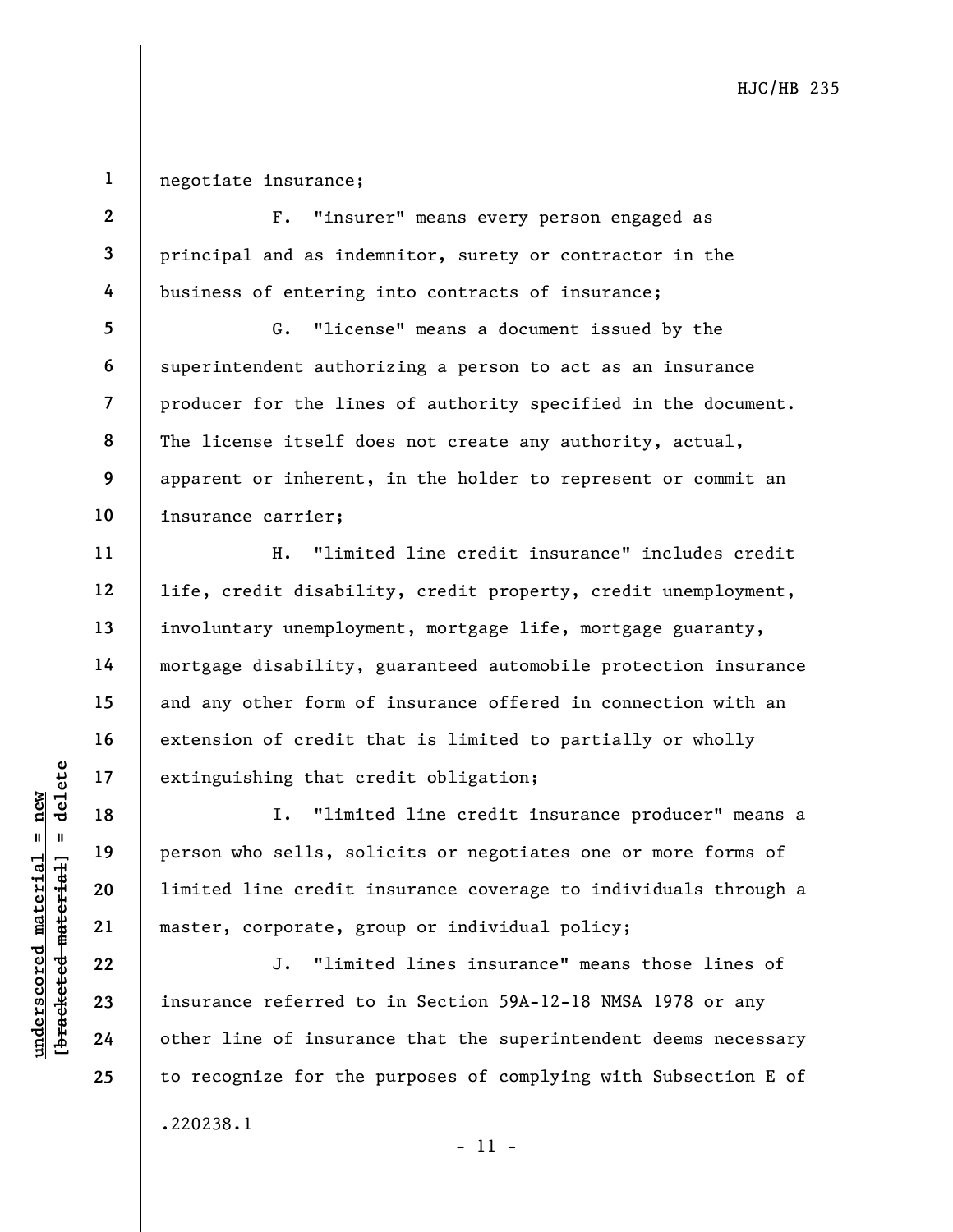|                                 | $\mathbf{1}$   | Section [23 of this 2016 act] 59A-11-24 NMSA 1978;             |
|---------------------------------|----------------|----------------------------------------------------------------|
|                                 | $\mathbf{2}$   | "limited lines producer" means a person<br><b>K.</b>           |
|                                 | 3              | authorized by the superintendent to sell, solicit or negotiate |
|                                 | 4              | limited lines insurance;                                       |
|                                 | 5              | "negotiate" means the act of conferring directly<br>L.         |
|                                 | 6              | with or offering advice directly to a purchaser or prospective |
|                                 | $\overline{7}$ | purchaser of a particular contract of insurance concerning any |
|                                 | 8              | of the substantive benefits, terms or conditions of the        |
|                                 | 9              | contract; provided that the person engaged in that act either  |
|                                 | 10             | sells insurance or obtains insurance from insurers for         |
|                                 | 11             | purchasers;                                                    |
|                                 | 12             | M. "personal lines insurance producer" means a                 |
|                                 | 13             | general lines producer who is limited to transacting business  |
|                                 | 14             | related to property and casualty insurance sold to individuals |
|                                 | 15             | and families for noncommercial purposes;                       |
|                                 | 16             | N. "reinstatement" means reestablishment of a                  |
| delete                          | 17             | licensee's authority to transact insurance after a lapse of    |
| new                             | 18             | that authority that restores the licensee's authority to the   |
| II                              | 19             | same scope and condition that pertained to that authority      |
| materia                         | 20             | before the lapse;                                              |
| [ <del>bracketed material</del> | 21             | $[M1]$ 0. "sell" means to exchange a contract of               |
| $\bm{{\rm underscore}}$         | 22             | insurance by any means, for money or its equivalent, on behalf |
|                                 | 23             | of an insurer;                                                 |
|                                 | 24             | $[N1]$ $P2$ "solicit" means attempting to sell                 |
|                                 | 25             | insurance or asking or urging a person to apply for a          |
|                                 |                | .220238.1                                                      |

- 12 -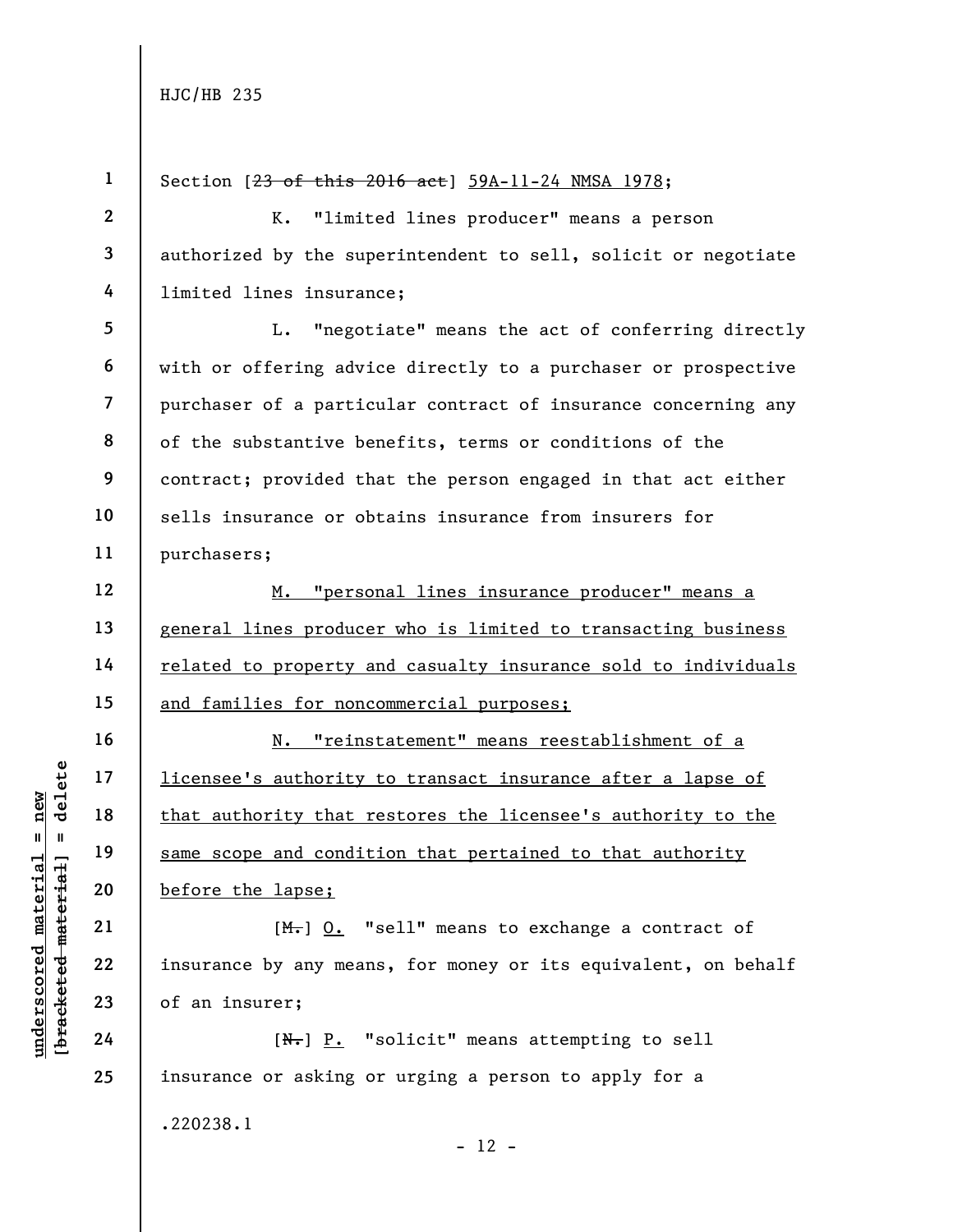UNDEFINED.--For the pur<br>
and the material material end of the insurer,<br>
where is a type of<br>
agent of the insurer,<br>
behalf of the insured<br>
21 insurance or annuity<br>
22 thereof for insureds<br>
23 broker. "Broker" doe<br>
24 define 1 2 3 4 5 6 7 8 9 10 11 12 13 14 15 16 17 18 19 20 21 22 23 24 25 particular kind of insurance from a particular insurer;  $[\theta_{\tau}]$  Q. "terminate" means to cancel the relationship between an insurance producer and the insurer or to terminate an insurance producer's authority to transact insurance; [P.] R. "uniform application" means the current version of the national association of insurance commissioners uniform application for resident and nonresident insurance producer licensing; and  $[Q_{\tau}]$  S. "uniform business entity application" means the current version of the national association of insurance commissioners uniform business entity application for resident and nonresident business entities." SECTION 7. Section 59A-12-3 NMSA 1978 (being Laws 1984, Chapter 127, Section 203, as amended) is amended to read: "59A-12-3. "BROKER" [AND "SERVICE REPRESENTATIVE"] DEFINED.--For the purpose of the Insurance Code  $[A,-]$ , a "broker" is a type of insurance producer who, not being an agent of the insurer, as an independent contractor and on behalf of the insured solicits, negotiates or procures insurance or annuity contracts or renewal or continuation thereof for insureds or prospective insureds other than the broker. "Broker" does not include a surplus line broker, as defined in Chapter 59A, Article 14 NMSA 1978 [and B. "Service representative" means an individual, .220238.1

 $- 13 -$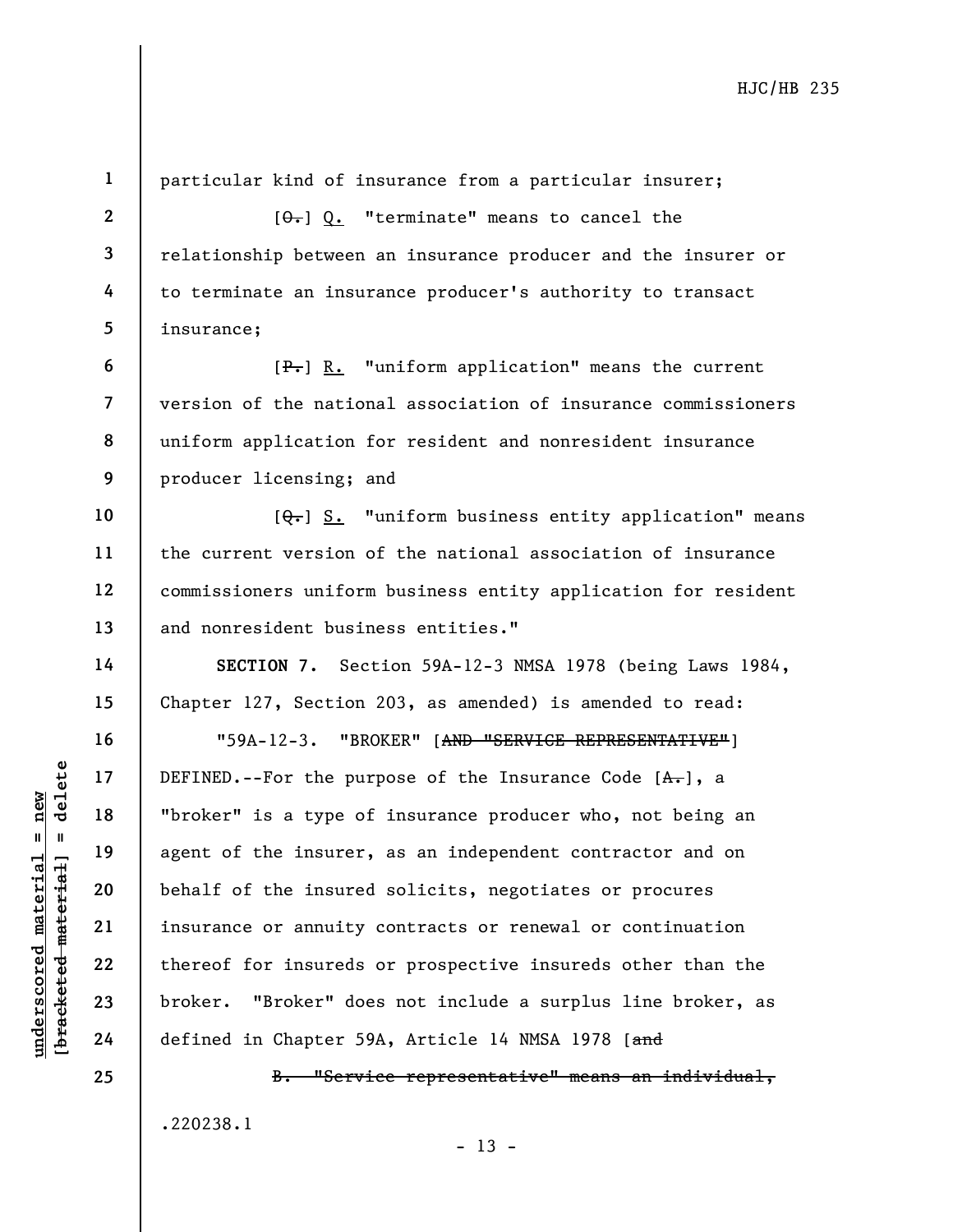| $\frac{1}{2}$       |                  |  |
|---------------------|------------------|--|
|                     | $\mathbf{u}$     |  |
| Ĺ                   | į                |  |
| nma<br>Ten<br>מהז∍ה | .<br>T<br>これのかにま |  |

9

10

11

12

13

14

15

16

17

18

19

20

21

22

23

24

25

1 2 3 4 5 6 7 8 regularly employed on salary by an insurer, group of insurers or managing general agent, who assists insurance producers in soliciting, negotiating and effectuating insurance for such insurer, group or managing general agent and, in conduct of their business, receives no part of the commission on insurance written. A service representative is not required to be licensed, nor shall the service representative independently solicit or negotiate insurance or annuity contracts]."

SECTION 8. Section 59A-12-16 NMSA 1978 (being Laws 1984, Chapter 127, Section 217, as amended) is amended to read: "59A-12-16. EXAMINATION FOR LICENSE.--

understand<br>
and the duties and<br>
and the insurance law<br>
required by this sect<br>
rules prescribed by t<br>
rules prescribed by t<br>
21<br>
22<br>
testing service for a<br>
the nonrefundable fee<br>
24<br>
C. Each i A. A resident individual applying for an insurance producer license shall, prior to issuance of license, personally take and pass a written examination. The examination shall test the knowledge of the individual concerning the lines of authority for which application is made, the duties and responsibilities of an insurance producer and the insurance laws and rules of this state. Examinations required by this section shall be developed and conducted under rules prescribed by the superintendent.

B. The superintendent may contract with an outside testing service for administering examinations and collecting the nonrefundable fee set forth in Section 59A-6-1 NMSA 1978.

C. Each individual applying for an examination shall remit a nonrefundable fee as prescribed by the .220238.1

 $- 14 -$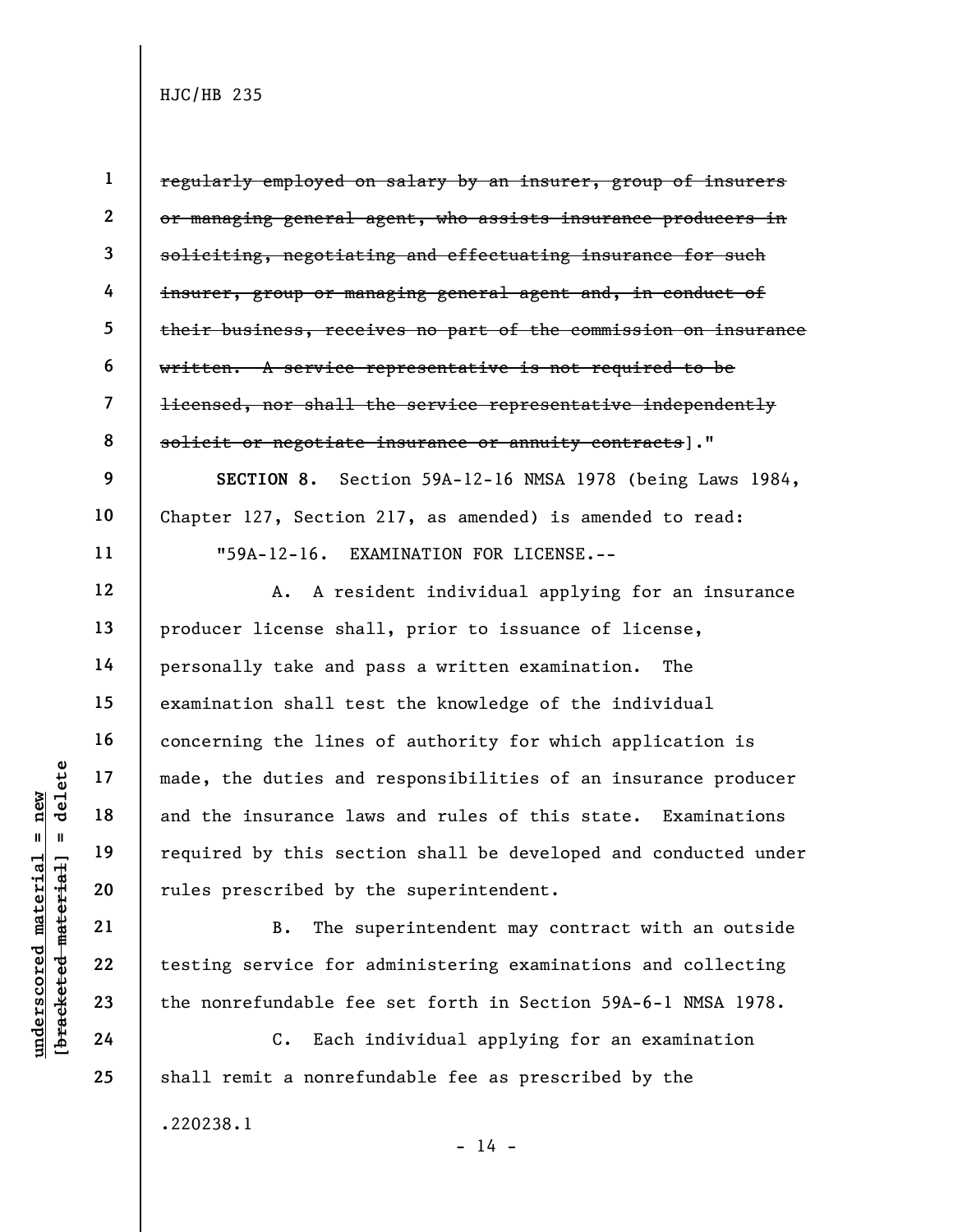|                                                        | $\mathbf{1}$            | superintendent as set forth in Section 59A-6-1 NMSA 1978.                      |
|--------------------------------------------------------|-------------------------|--------------------------------------------------------------------------------|
|                                                        | $\overline{2}$          | An individual who fails to appear for the<br>$D$ .                             |
|                                                        | $\overline{\mathbf{3}}$ | examination as scheduled or fails to pass the examination shall                |
|                                                        | 4                       | reapply for an examination and remit all required fees and                     |
|                                                        | 5                       | forms before being rescheduled for another examination.                        |
|                                                        | 6                       | No examination shall be required:<br>Ε.                                        |
|                                                        | 7                       | for renewal or continuance of an existing<br>(1)                               |
|                                                        | 8                       | license, except as provided in Subsection D of Section                         |
|                                                        | 9                       | 59A-11-10 NMSA 1978;                                                           |
|                                                        | 10                      | (2)<br>of an applicant for limited license as                                  |
|                                                        | 11                      | provided in Section 59A-12-18 NMSA 1978;                                       |
|                                                        | 12                      | of applicants with respect to life and<br>(3)                                  |
|                                                        | 13                      | annuities or accident and health insurances who hold the                       |
|                                                        | 14                      | chartered life underwriter designation by the American college                 |
|                                                        | 15                      | of financial services;                                                         |
|                                                        | 16                      | (4) of applicants with respect to property and                                 |
| delete                                                 | 17                      | casualty insurance who hold the designation of chartered                       |
| new                                                    | 18                      | property and casualty underwriter designation by the American                  |
| II                                                     | 19                      | institute for chartered property casualty underwriters;                        |
| underscored materia<br>[ <del>bracketed materia]</del> | 20                      | of applicants for temporary license as<br>(5)                                  |
|                                                        | 21                      | provided for in Section 59A-12-19 NMSA 1978;                                   |
|                                                        | 22                      | of an applicant for a license covering the<br>(6)                              |
|                                                        | 23                      | same kind or kinds of insurance as to which licensed in this                   |
|                                                        | 24                      | state under a similar license within [ <del>five years</del> ] <u>one year</u> |
|                                                        | 25                      | preceding date of application for the new license, unless the                  |
|                                                        |                         | .220238.1                                                                      |
|                                                        |                         | $-15 -$                                                                        |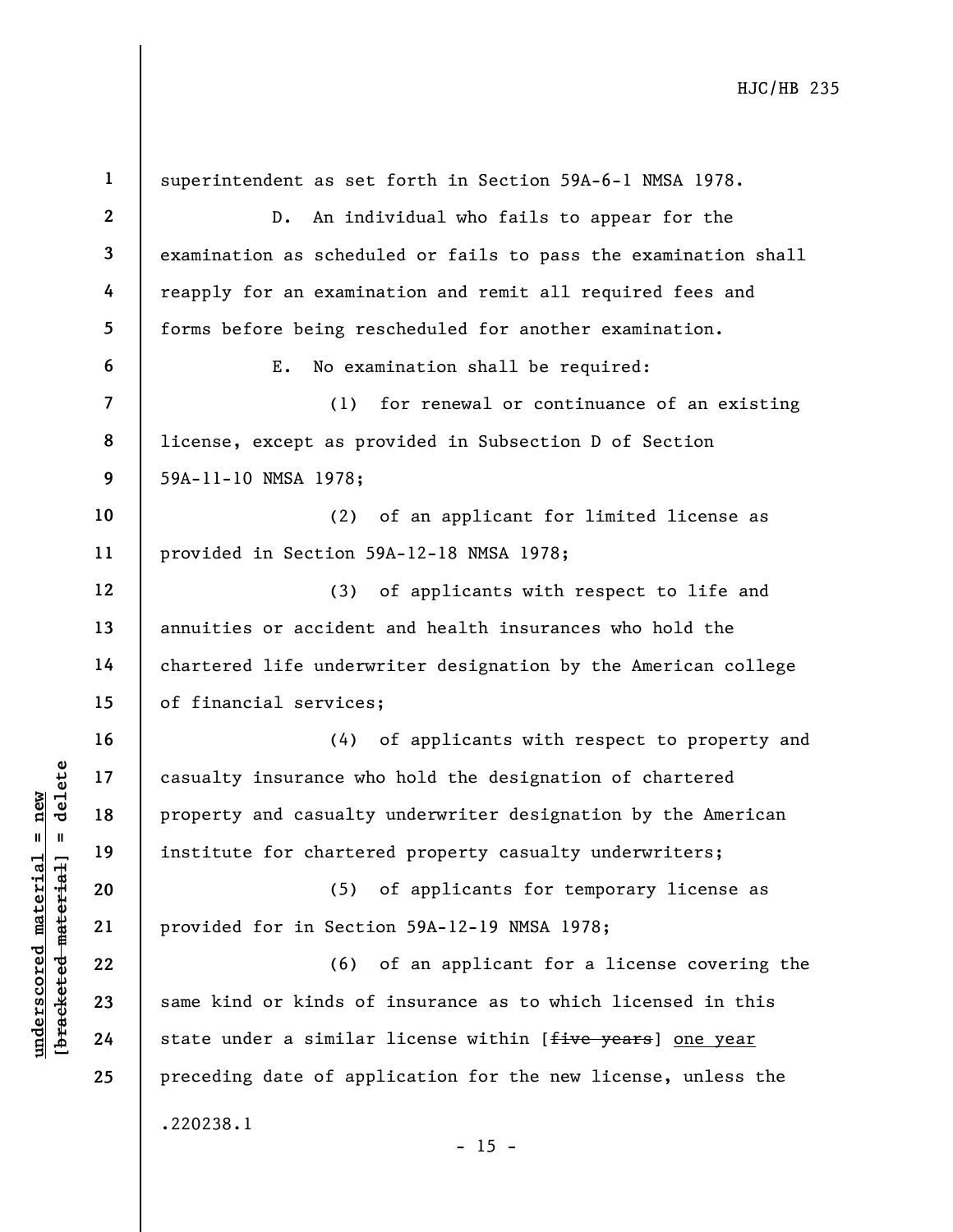understate material material and the state's insura<br>
and the state's insura<br>
by the national assoc<br>
affiliates or subsidi<br>
producer is or was li<br>
authority requested.<br>
23<br>
24<br>
another state who mov 1 2 3 4 5 6 7 8 9 10 11 12 13 14 15 16 17 18 19 20 21 22 23 24 25 previous license was suspended, revoked or continuation thereof refused by the superintendent; (7) of an applicant for insurance producer license, if the applicant took and passed a similar examination in a state in which already licensed, subject to Section 59A-5-33 NMSA 1978; or (8) of an applicant for self-service storage insurance producer license. F. An individual who applies for an insurance producer license in this state who was previously licensed for the same lines of authority in another state shall not be required to take an examination. This exemption is only available if the person is currently licensed in that state or if the application is received within ninety days of the cancellation of the applicant's previous license and if the prior state issues a certification that, at the time of cancellation, the applicant was in good standing in that state or the state's insurance producer database records, maintained by the national association of insurance commissioners, its affiliates or subsidiaries, indicate that the insurance producer is or was licensed in good standing for the line of authority requested. G. A person licensed as an insurance producer in another state who moves to this state shall apply within ninety days of establishing legal residence to become a resident

.220238.1

 $- 16 -$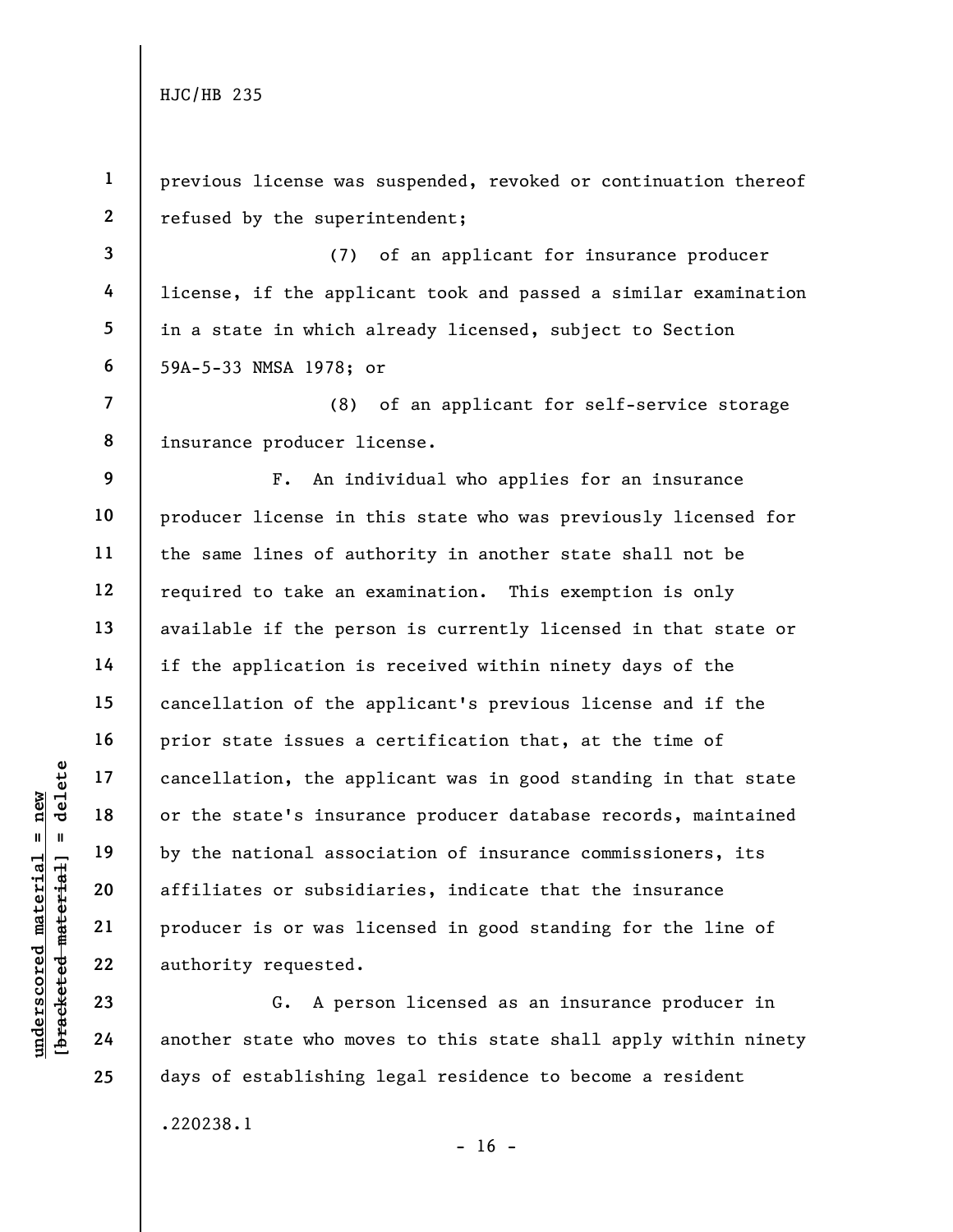underscored material = new [bracketed material] = delete 1 2 3 4 5 6 7 8 9 10 11 12 13 14 15 16 17 18 19 20 21 22 23 24 25 insurance producer. No examination shall be required of that person to obtain any line of authority previously held in the prior state except where the superintendent determines otherwise by rule." SECTION 9. Section 59A-16-15 NMSA 1978 (being Laws 1984, Chapter 127, Section 281) is amended to read: "59A-16-15. DISCRIMINATION--REBATES AND CERTAIN INDUCEMENTS PROHIBITED--LIFE, HEALTH AND ANNUITY CONTRACTS.-- Except as otherwise expressly provided by law, no person shall [knowingly] directly or indirectly, as an inducement to any contract of life, annuity or health insurance: A. [permit to be made or offer to make or make any contract of life insurance, life annuity or health insurance, or agreement as to such contract, other than as plainly expressed in the contract issued, or pay or allow, or give or offer to pay, allow or give, directly or indirectly, or knowingly accept, as an inducement to such insurance or annuity any rebate of premiums payable on the contract, or any special favor or advantage in the dividends or other benefits thereon, or any paid employment or contract for services of any kind, or[ any valuable consideration or inducement whatever not specified in the contract] offer, pay or accept any special favor or advantage, any rebate of premiums or any valuable consideration or promise whatsoever; or B. [directly or indirectly give or sell or purchase

.220238.1

- 17 -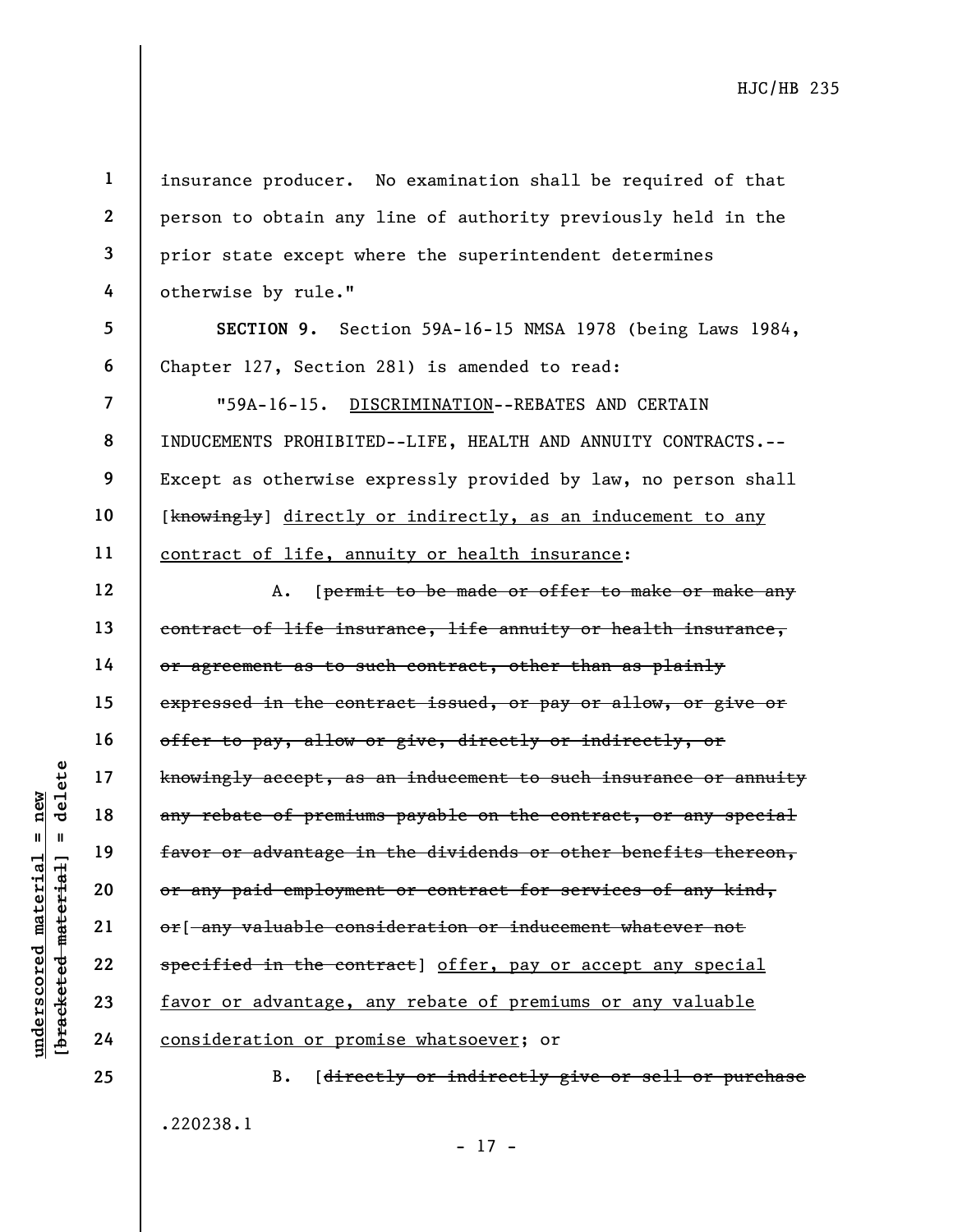|                                         | $\mathbf{2}$ | <del>ind</del>   |
|-----------------------------------------|--------------|------------------|
|                                         | 3            | <del>the</del>   |
|                                         | 4            | eon              |
|                                         | 5            | and              |
|                                         | 6            | $\frac{1}{1}$ nt |
|                                         | 7            | $\theta f$       |
|                                         | 8            | aee              |
|                                         | 9            | <u>int</u>       |
|                                         | 10           |                  |
|                                         | 11           | Cha              |
|                                         | 12           |                  |
|                                         | 13           | IND              |
|                                         | 14           |                  |
|                                         | 15           | <u>Sec</u>       |
|                                         | 16           | inc              |
|                                         | 17           | any              |
| delete                                  | 18           |                  |
| $\mathsf{I}$                            | 19           | ins              |
| $\text{irial} = new$<br>ia <sub>1</sub> | 20           | oth              |
|                                         | 21           | sur              |
| racketed mater<br>underscored mate.     | 22           | tha              |
|                                         | 23           | and              |
|                                         | 24           | the              |
|                                         |              |                  |

25

1 or offer or agree to give, sell, purchase, or allow as an lucement to such insurance or annuity or in connection erewith, whether or not to be specified in the policy or itract, any agreement of any form or nature promising returns l profits, or any stocks, bonds or other securities, or  $\epsilon$ erest present or contingent therein or as measured thereby, any insurer or other person, or any dividends or profits erued or to accrue thereon] promise any returns or profits, erest or dividends not specified in the contract."

SECTION 10. Section 59A-16-16 NMSA 1978 (being Laws 1984, upter  $127$ , Section 282) is amended to read:

"59A-16-16. EXCEPTIONS TO DISCRIMINATION, REBATE AND INDUCEMENT PROHIBITION--LIFE, HEALTH AND ANNUITY CONTRACTS.--

A. Nothing in [Sections 279 or 281 of this article] ction 59A-16-11 or 59A-16-15 NMSA 1978 shall be construed as luding within the definition of discrimination or rebates of the following practices:

under 17<br>
= 18<br>
= 18<br>
= 19<br>
= 19<br>
= 19<br>
= 19<br>
= 19<br>
= 19<br>
= 19<br>
= 19<br>
= 19<br>
= 19<br>
= 19<br>
= 19<br>
= 19<br>
= 19<br>
= 19<br>
= 19<br>
= 19<br>
= 19<br>
= 19<br>
= 19<br>
21<br>
= 19<br>
= 19<br>
= 19<br>
22<br>
= 19<br>
= 19<br>
24<br>
= 19<br>
= 19<br>
the insure the political p (1) in the case of any contract of life surance or life annuity, paying bonuses to policyholders or erwise abating their premiums in whole or in part out of plus accumulated from nonparticipating insurance, provided at any such bonuses or abatement of premiums shall be fair l equitable to policyholders and for the best interests of e insurer and its policyholders;

.220238.1

- 18 -

(2) in the case of life insurance policies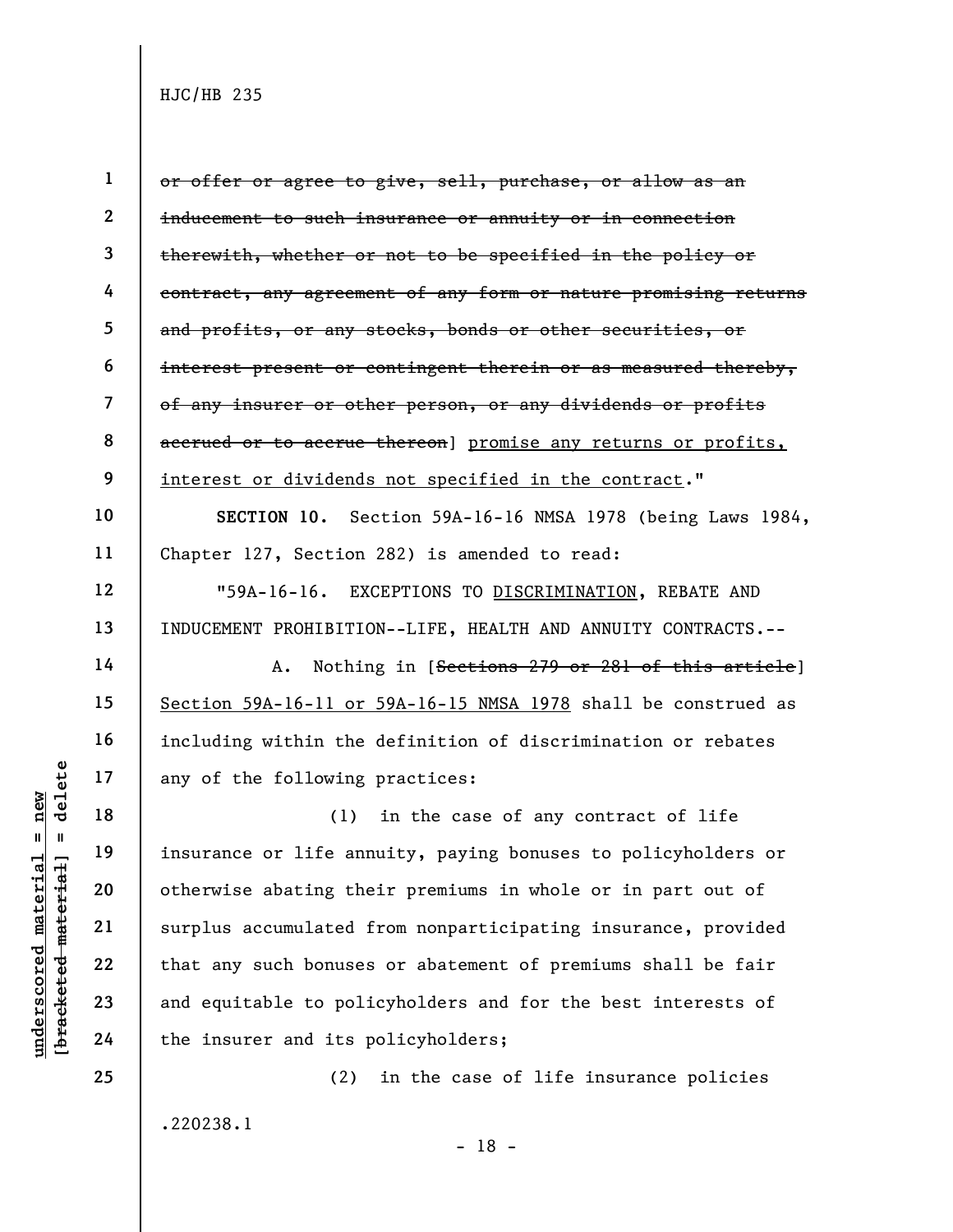issued on the industrial or debit plan, making allowance, in an amount which fairly [represensts] represents the saving in collection expense, to policyholders who have continuously for a specified period made premium payments directly to an office of the insurer;

(3) readjusting the rate of premiums for a group insurance policy based on the loss or expense experience thereunder, at the end of the first or any subsequent policy year of insurance thereunder, which may be made retroactive only for such policy year;

(4) reducing the premium rate for policies of large amounts, but not exceeding savings in issuance and administration expenses reasonably attributable to such policies as compared with policies of similar plan issued in smaller amounts;

underscored material = new [bracketed material] = delete (5) reducing the premium rates for life or health insurance policies or annuity contracts on salary savings, payroll deduction, preauthorized check, bank draft or similar plans in amounts reasonably commensurate with the savings made by the use of such plans;  $[ $\sigma$  r]$ 

(6) extending credit for the payment of any premium, and for which credit a reasonable rate of interest is charged and collected; or

(7) offering or providing any value-added product or service in conformance with Subsection G of Section .220238.1 - 19 -

24 25

1

2

3

4

5

6

7

8

9

10

11

12

13

14

15

16

17

18

19

20

21

22

23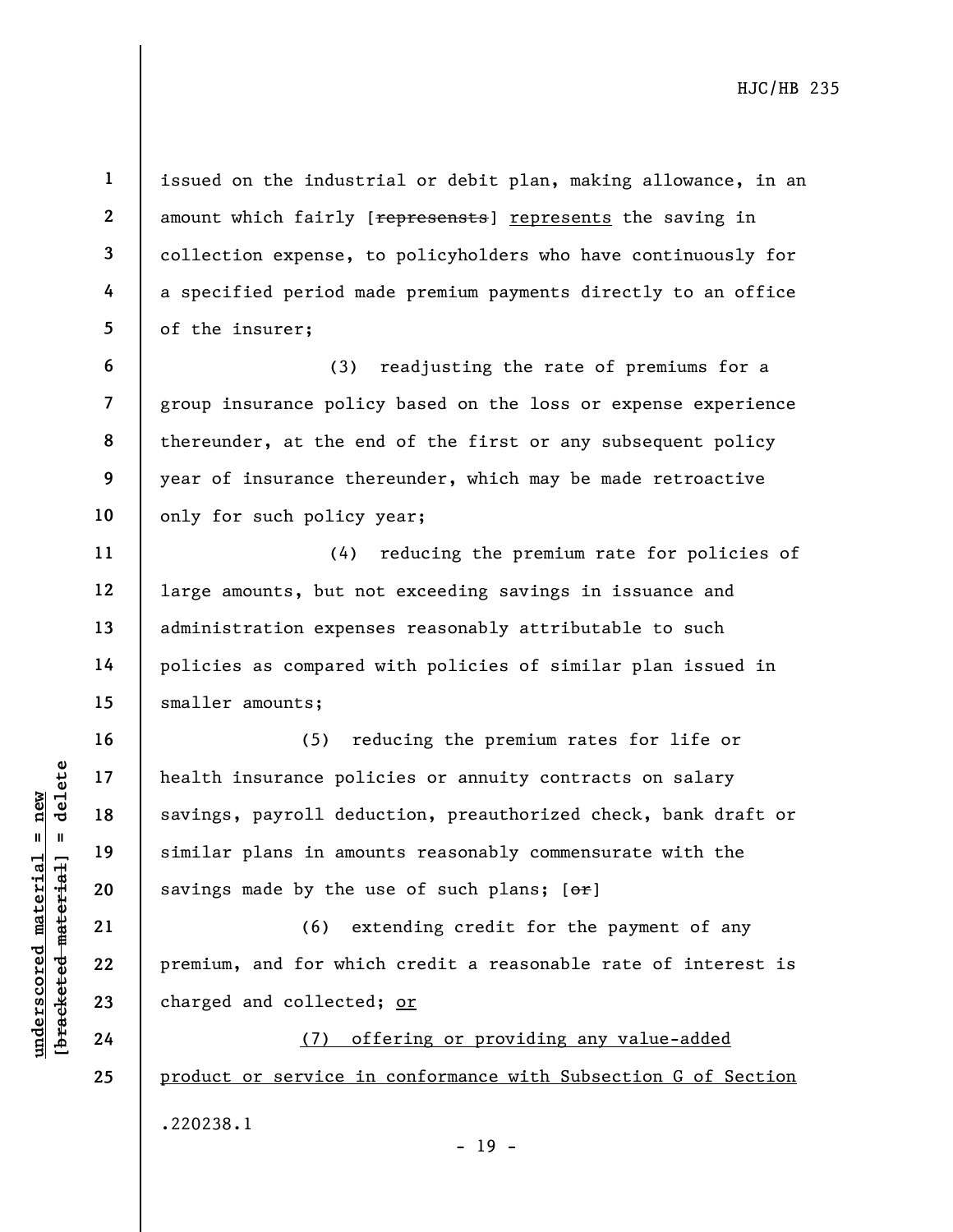1 59A-16-17 NMSA 1978.

2 3 4 5 6 7 8 9 10 11 12 B. Nothing in [this article] Chapter 59A, Article 16 NMSA 1978 shall be construed as including within the definition of securities as inducements to purchase insurance the selling or offering for sale, contemporaneously with life insurance, of mutual fund shares or face amount certificates of regulated investment companies under offerings registered with the securities and exchange commission where such shares or such face amount certificates or such insurance may be purchased independently of and not contingent upon purchase of the other, at the same price and upon similar terms and conditions as where purchased independently."

SECTION 11. Section 59A-16-17 NMSA 1978 (being Laws 1984, Chapter 127, Section 283, as amended) is amended to read:

"59A-16-17. [UNFAIR] DISCRIMINATION, REBATES AND CERTAIN INDUCEMENTS PROHIBITED--OTHER COVERAGES.--

underscored material = new [bracketed material] = delete A. [No property, casualty or title insurer, or nonprofit health care or prepaid dental plan or other insurance-type organization, or any employee or representative thereof, and no insurance producer or other representative shall pay, allow or give, or offer to pay, allow or give, directly or indirectly, as an inducement to insurance or coverage, or after insurance or coverage has been effected, any rebate, discount, abatement, credit or reduction of the premium named in a policy, or any special favor or advantage in the .220238.1

 $- 20 -$ 

13

14

15

16

17

18

19

20

21

22

23

24

25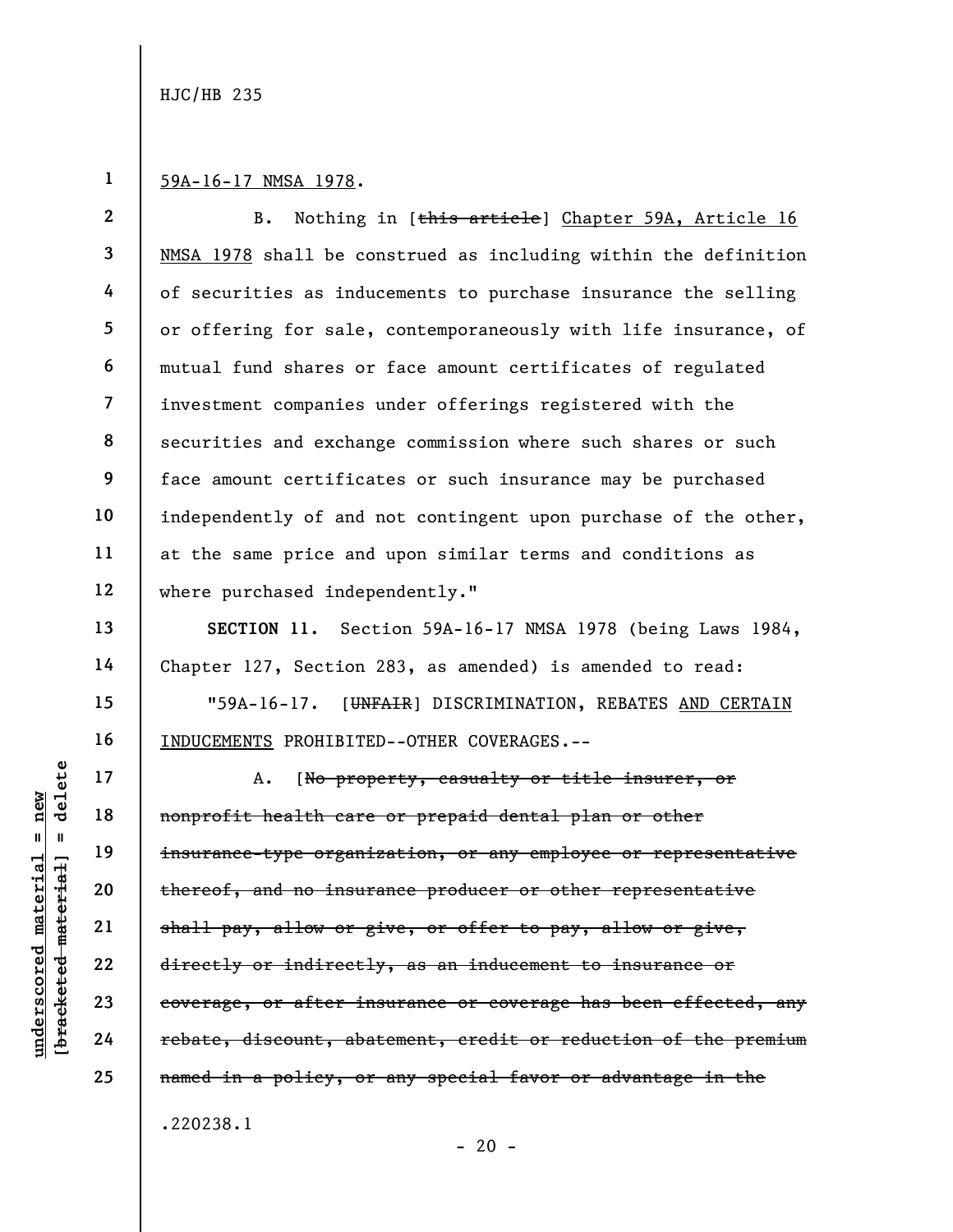12

13

14

15

16

17

18

19

20

21

22

23

24

25

1 2 3 4 5 6 7 8 9 10 11 dividends or other benefits to accrue thereon, or any valuable consideration or inducement whatever, not specified or provided for in the policy] No person subject to the superintendent's jurisdiction shall induce or attempt to induce another person to enter into or continue a contract of insurance by directly or indirectly offering to pay or accept any special favor or advantage, any rebate of premiums or any valuable consideration or promise whatsoever not specified in the insurance contract, except to the extent provided for in an applicable filing with the superintendent as provided by law or as allowed by this section.

B. No title insurer or title insurance producer shall:

understand material prospective, of the r<br>
and the subject matter of<br>
the subject matter of<br>
is to be performed an<br>
or other consideration<br>
21<br>
22<br>
placing of any order<br>
22<br>
performance of any es<br>
23<br>
respect thereto;<br>
24<br> (1) pay, directly or indirectly, to the insured or any person acting as agent, representative, attorney or employee of the owner, lessee, mortgagee, existing or prospective, of the real property, or interest therein, that is the subject matter of title insurance or as to which a service is to be performed any commission or part of its fee or charges or other consideration as inducement or compensation for the placing of any order for a title insurance policy or for performance of any escrow or other service by the insurer with respect thereto;

(2) issue any policy or perform any service in connection with which it or any insurance producer or other .220238.1

 $-21 -$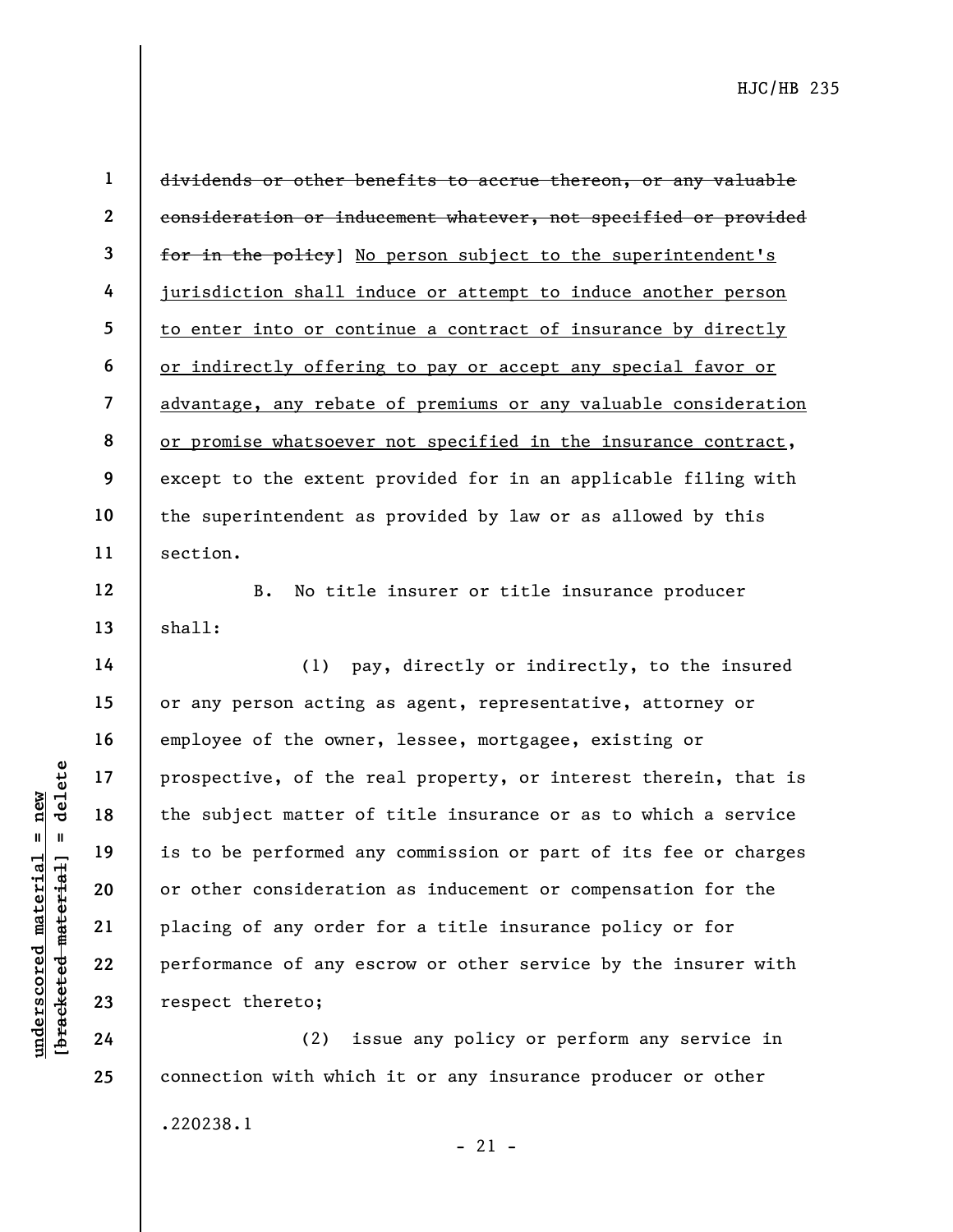1

2

3

4

5

6

7

12

13

14

15

16

17

18

19

20

21

22

person has paid or contemplates paying any commission, rebate or inducement in violation of this section;

(3) give or receive, directly or indirectly, any consideration or thing of value for the referral of title insurance business or escrow or other service provided by a title insurer or title insurance producer unless otherwise permitted by regulation of the superintendent; or

8 9 10 11 (4) enter into a reinsurance agreement with an affiliate of a real estate developer, real estate agency, mortgage lender or referrer of title business without the prior written approval of the superintendent.

C. No insured named in a policy or any employee of such insured shall knowingly receive or accept, directly or indirectly, any rebate, discount, abatement, credit or reduction of premium, or any special favor or advantage or valuable consideration or inducement, except as allowed by this section.

underscored material = new [bracketed material] = delete D. No insurer or organization shall make or permit any unfair discrimination between insureds or property having like insuring or risk characteristics, in the premium or rates charged for insurance or coverage, or in the dividends or other benefits payable thereon or in any other of the terms and conditions of the insurance or coverage.

E. Nothing in this section shall be construed as prohibiting the payment of commissions or other compensation to .220238.1  $- 22 -$ 

23 24 25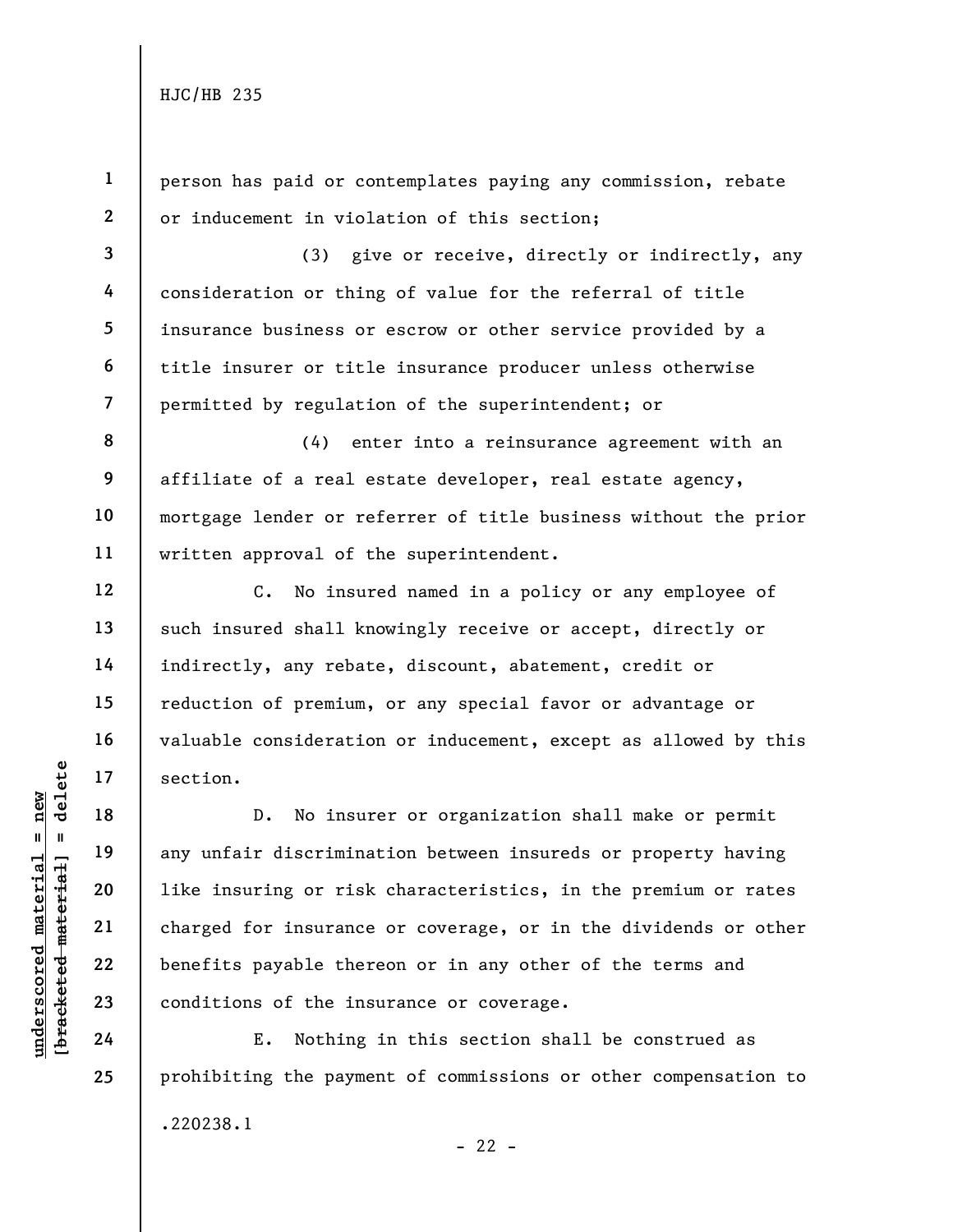1

2

22 23 24

25

licensed insurance producers or other representatives; or as prohibiting the extension of credit to an insured for the payment of any premium and for which credit a reasonable rate of interest is charged and collected; or as prohibiting any insurer or insurance producer from allowing or returning to its participating policyholders, members or subscribers, dividends, savings or unabsorbed premium deposits. As to title insurance, nothing in this section shall prohibit bulk rates or special rates for customers of prescribed classes if such bulk or special rates are provided for in the currently effective schedule of fees and charges of the title insurer as filed with the superintendent.

underscore prospect<br>
and the material spoods, gift cards, gift<br>
and the material painting one hundred<br>
exceeding one hundred<br>
exceeding one hundred<br>
21<br>
22<br>
23<br>
<u>iurisdiction may offer</u><br>
24<br>
<u>services at no or red</u> F. The provisions of this section shall not prohibit a property or casualty insurer, or any employee or representative thereof, or a property or casualty insurance producer or other representative thereof from providing to customers or prospective customers prizes and gifts, including goods, gift cards, gift certificates, charitable donations, raffle entries, meals, event tickets and other items not exceeding one hundred dollars (\$100) in the aggregate in value per customer or prospective customer in any one calendar year.

G. A person subject to the superintendent's jurisdiction may offer or provide value-added products or services at no or reduced cost, even when such products or services are not specified in the insurance contract, if the .220238.1

 $- 23 -$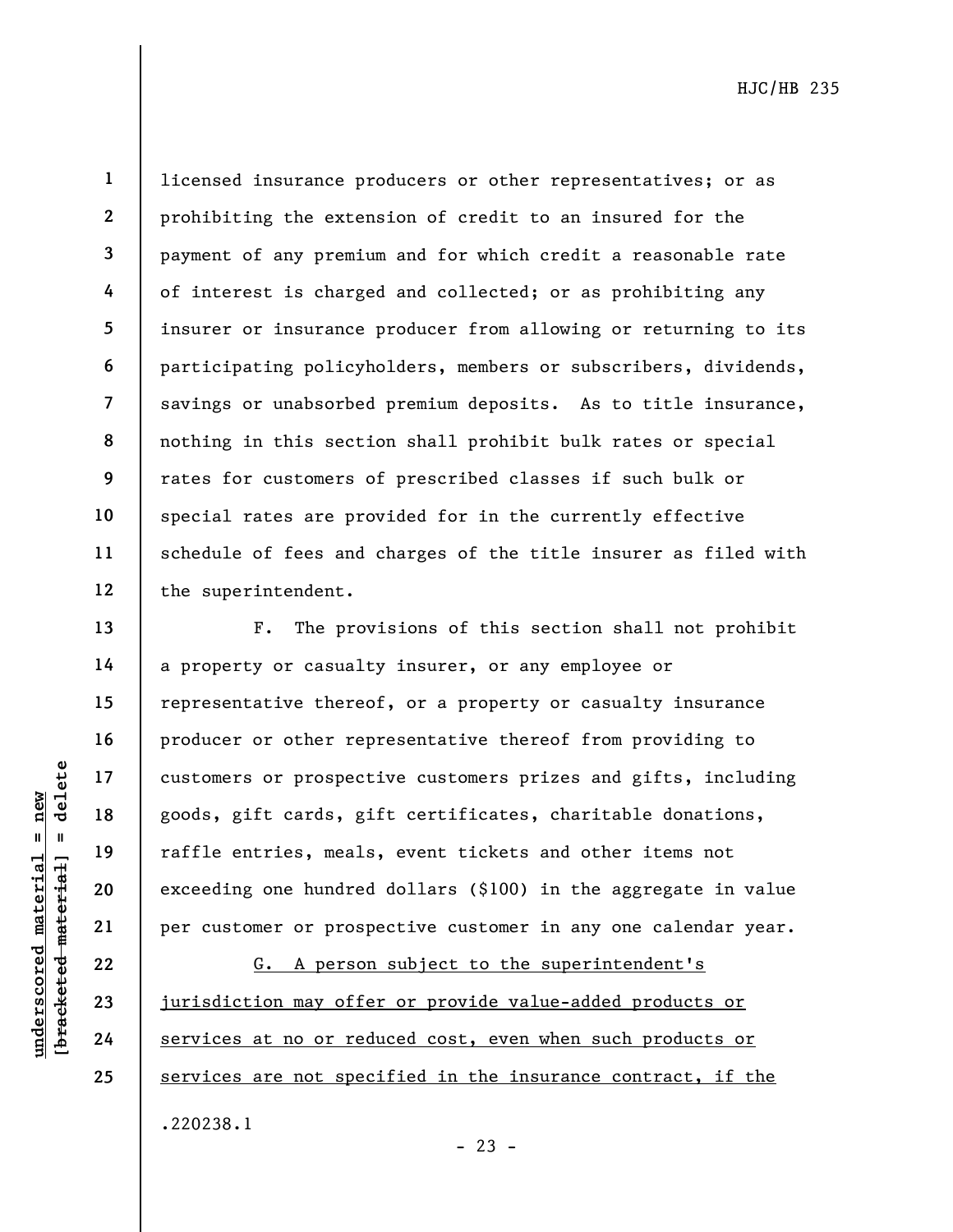underscored material material or the sealth or the health or the health or the health or the health or the health or the health or the health or  $\frac{1}{2}$  an insured or prospected material  $\frac{2}{3}$  and  $\frac{2}{3}$  or retire 1 2 3 4 5 6 7 8 9 10 11 12 13 14 15 16 17 18 19 20 21 22 23 24 25 product or service: (1) relates to the insurance coverage; (2) is offered at a cost that is reasonable in comparison to the insured's or prospective insured's premiums; (3) has its availability based on documented objective evidence and offered in a manner that is not unfairly discriminatory; and (4) is primarily designed to: (a) provide loss mitigation or loss control; (b) reduce claim costs or claim settlement costs; (c) monitor or assess risk, identify sources of risk or develop strategies for eliminating or reducing risk; (d) enhance health; (e) enhance financial wellness through items such as education or financial planning services; (f) provide post-loss services; (g) incentivize behavioral changes to improve the health or reduce the risk of death or disability of an insured or prospective insured; (h) assist in the administration of employee or retiree benefit insurance coverage; or (i) provide education about liability risks or risk of loss to persons or property. H. Prior to offering or providing a value-added .220238.1  $- 24 -$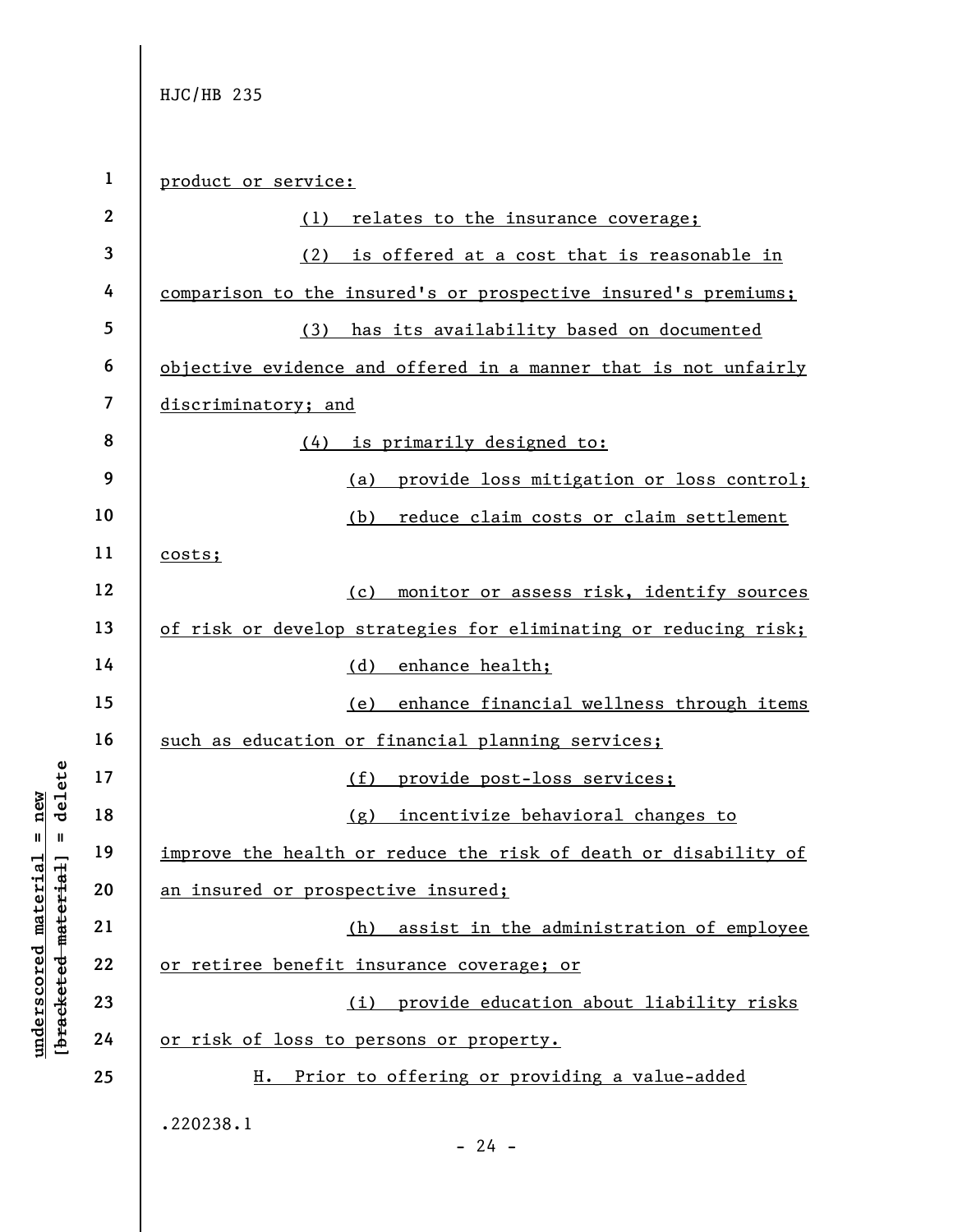underscored material states of the set of the set of the set of the check, draft<br>gradient and the check, draft<br>and the check, draft<br>delay if it proves the<br>dependence of the check, draft<br>and the check, draft<br>or lawfully rej 1 2 3 4 5 6 7 8 9 10 11 12 13 14 15 16 17 18 19 20 21 22 23 24 25 product or service, a person shall notify the superintendent of the person's intent to offer or provide a value-added product or service." SECTION 12. Section 59A-16-21 NMSA 1978 (being Laws 1984, Chapter 127, Section 287, as amended by Laws 2017, Chapter 15, Section 1 and by Laws 2017, Chapter 130, Section 12) is amended to read: "59A-16-21. PAYMENT OF CLAIM BY CHECK, DRAFT OR ELECTRONIC TRANSFER--FAILURE TO PAY--INTEREST.-- A. An insurer shall pay promptly claims arising under its policies with checks or drafts, or, if a claimant requests, may pay by electronic transfer of funds. Without amending other statutes dealing with checks, drafts or electronic transfer of funds, a resident of New Mexico is granted a cause of action for ten percent of the amount of any check, draft or electronic transfer of funds that is not paid or lawfully rejected within ten days of forwarding by a New Mexico financial institution, but in no case to be less than five hundred dollars (\$500) plus costs of suit and attorney fees. The insurer shall not be required to pay such civil damages for delay if it proves that the delay in processing and payment was caused by a financial institution or postal or delivery service and the check, draft or electronic transfer of funds was paid or lawfully rejected within forty-eight hours of actual receipt of the draft, check or electronic transfer of funds by the .220238.1

 $- 25 -$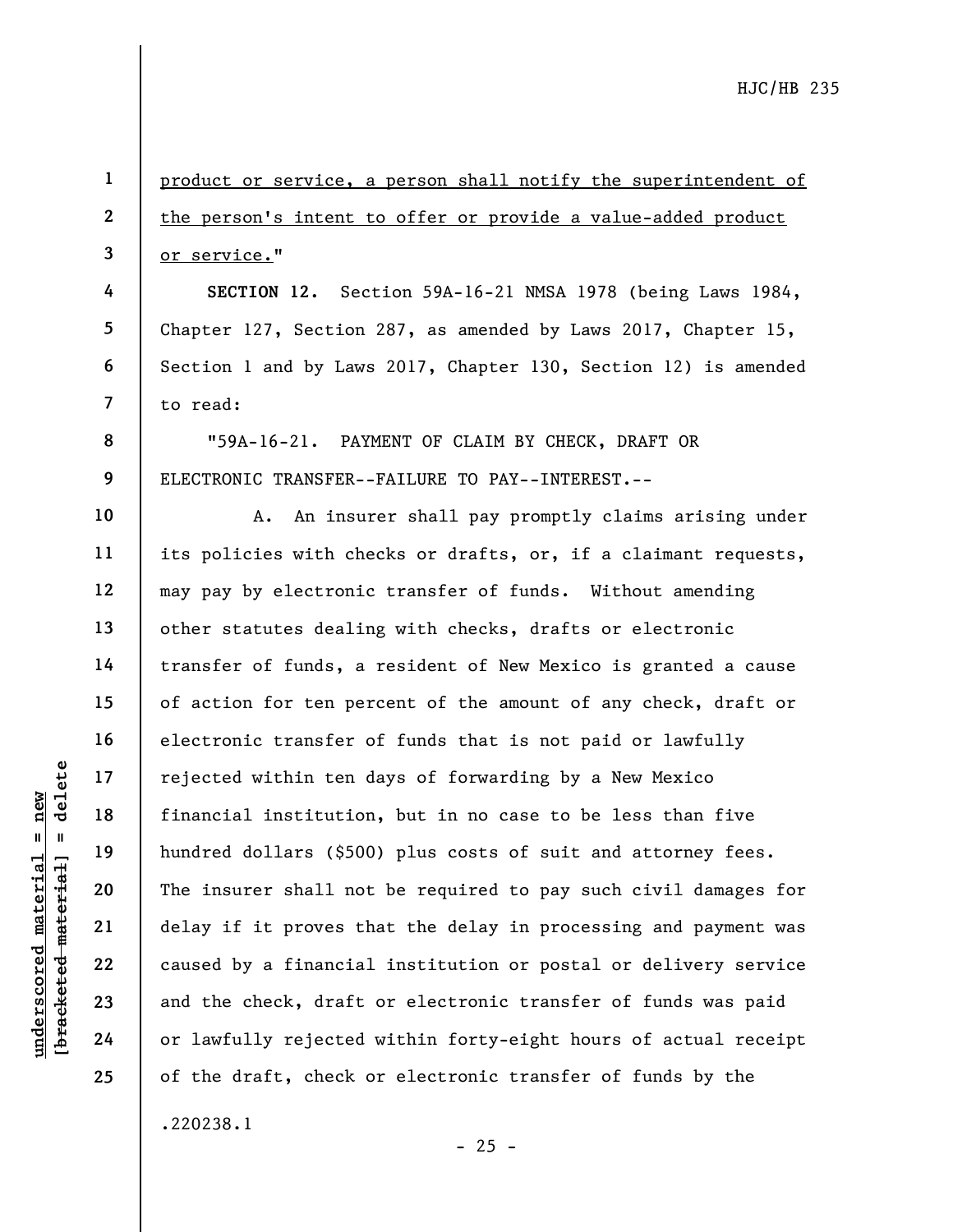1 person on whom drawn.

2 3 4 5 6 7 8 9 10 11 12 13 B. Notwithstanding any provision of the Insurance Code, any insurer issuing any policy, certificate or contract of insurance, surety, guaranty or indemnity of any kind or nature that fails for a period of forty-five days, after required proof of loss has been furnished, to pay to the person entitled the amount justly due shall be liable for the amount due and unpaid with interest on that amount at the rate of one and one-half times the prime lending rate [as determined by the superintendent] for New Mexico banks [per year] during the period the claim is unpaid. Interest shall accrue, and the interest rate shall be determined, as of the forty-sixth day after the proof of loss was furnished.

C. Subsection B of this section shall not apply to any claims in arbitration or litigation."

SECTION 13. Section 59A-18-1 NMSA 1978 (being Laws 1984, Chapter 127, Section 331, as amended) is amended to read:

under 127, Section<br>
17 and 18 munder 127, Section<br>
18 munder 127, Section<br>
19 munder 127, Section<br>
19 munder 127, Section<br>
19 munder 127, Section<br>
19 munder 127, Section<br>
19 munder 127, Section<br>
19 munder 127, Section<br>
19 "59A-18-1. SCOPE OF ARTICLE.--Chapter 59A, Article 18 NMSA 1978 applies as to all insurance policies and annuity contracts of authorized insurers covering individuals resident, or risks located, or insurance protection to be rendered in this state, other than:

A. reinsurance;

B. policies or contracts not issued for delivery in this state nor delivered in this state, except for contracts .220238.1  $- 26 -$ 

14

15

16

17

18

19

20

21

22

23

24

25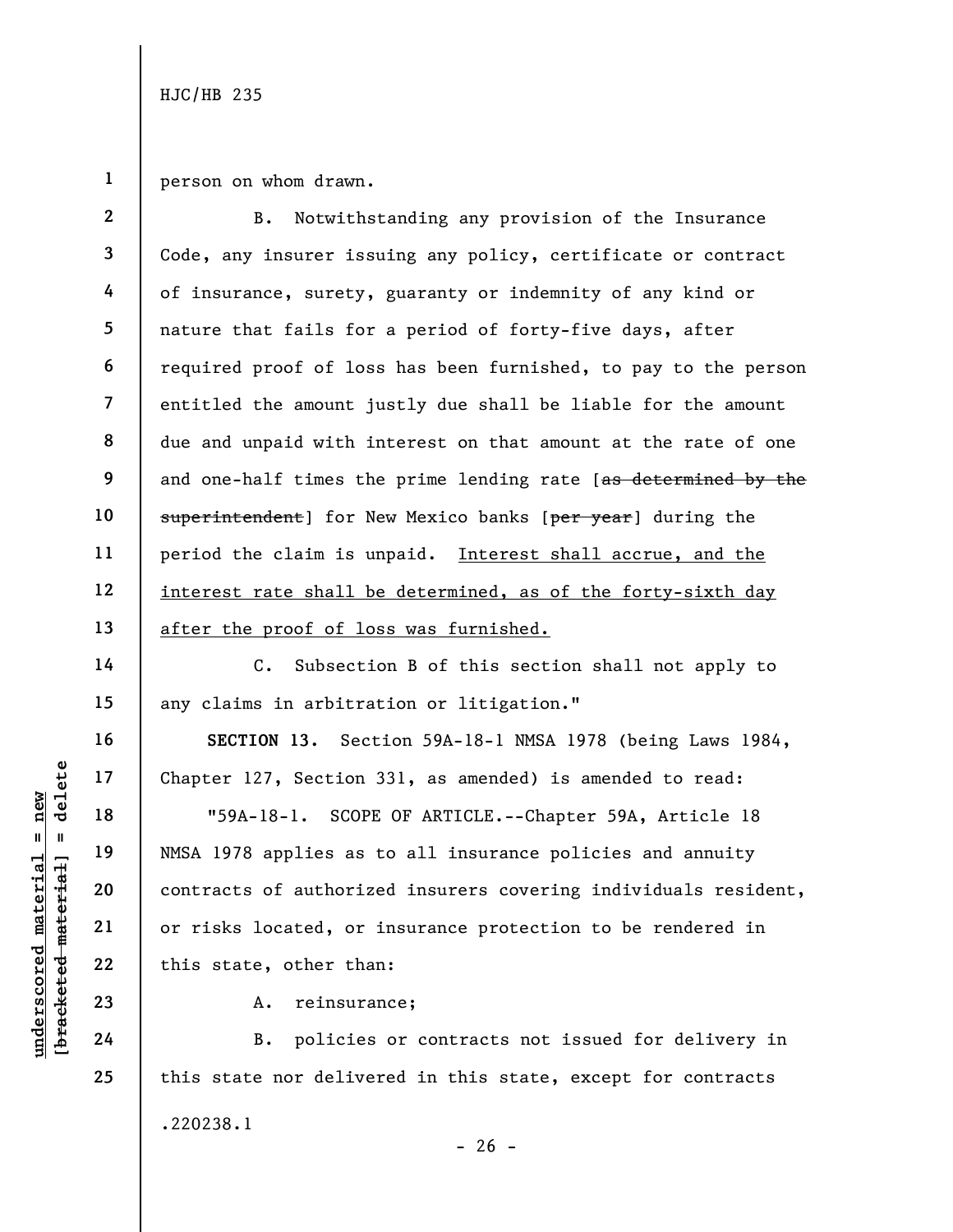underscored material = new [bracketed material] = delete 1 2 3 4 5 6 7 8 9 10 11 12 13 14 15 16 17 18 19 20 21 22 23 24 25 for or endorsements of workers' compensation insurance when the workers' compensation risk insured arises from the employment defined in Section 59A-7-5 NMSA 1978]; or

of a worker performing work for an employer in New Mexico and that employer is not domiciled in New Mexico; C. wet marine and transportation insurance  $[$ as

D. surplus lines insurance contracts, unless such contracts are specifically included by rule."

SECTION 14. Section 59A-18-22 NMSA 1978 (being Laws 1984, Chapter 127, Section 351) is amended to read:

"59A-18-22. BINDERS.--

A. While acting within the scope of authority granted by the insurer, binders or other contracts for temporary insurance may be made by [an agent] a producer orally or in writing, and shall be deemed to include all the usual terms of the policy as to which the binder was given together with such applicable endorsements as are designated in the binder, except as superseded by the clear and express terms of the binder.

B. No binder shall be valid beyond the issuance of the policy as to which given, or beyond ninety  $[490]$  days for written binders, fifteen days for oral, from its effective date, whichever period is the shorter.

C. If the policy has not been issued, a binder may be extended or renewed beyond such ninety  $[$  (90)] or fifteen days with the written approval of the insurer.

.220238.1

- 27 -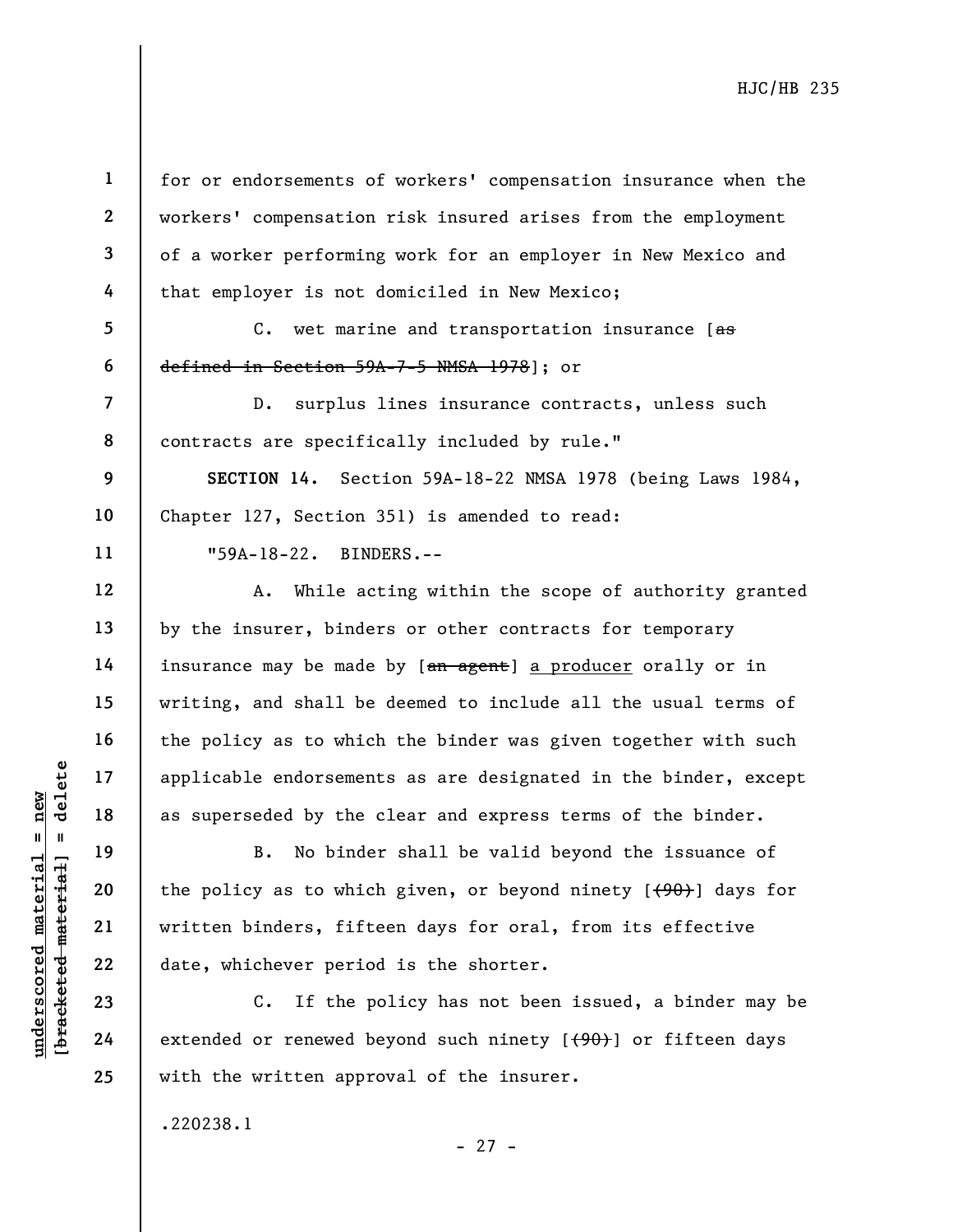1

4

5

6

7

8

9

10

11

12

13

14

15

16

17

18

19

20

21

22

23

24

25

2 3 D. This section shall not apply as to life or health insurances; and binders under the standard fire policy are governed by Section 492 of the Insurance Code and not by this section."

SECTION 15. Section 59A-18-29 NMSA 1978 (being Laws 1984, Chapter 127, Section 358) is amended to read:

"59A-18-29. CANCELLATION OF CERTAIN POLICIES.--

A. An insurer or agent may at any time cancel a policy for nonpayment of premium [thereon] when due, whether the premium is payable directly to the insurer or agent or indirectly under any premium financing plan or extension of credit. The insurer or agent shall give the named insured written notice of [such] the cancellation not less than ten [(10)] days prior to the effective date of the cancellation.

understand the material of the same of the same of the same discording to the material space of the same discording the same discording the same discording to the same discording to the same discording to the same discordi B. An insurer may cancel its policy without cause at any time within sixty  $[60]$  days  $[next]$  following original issuance and effective date of the policy. The insurer shall give the named insured written notice of [such] the cancellation not less than ten  $[$   $($   $+$   $0$  $)$  $]$  days prior to the effective date of the cancellation, which effective date shall fall within  $[**such**]$  the sixty-  $[**(60)**]$  day period.

C. Subject to Subsection A [above] of this section, after expiration of the sixty-  $[ (60) ]$  day period referred to in Subsection B of this section, an insurer or agent shall not cancel except for reasonable cause such policies and for such .220238.1 - 28 -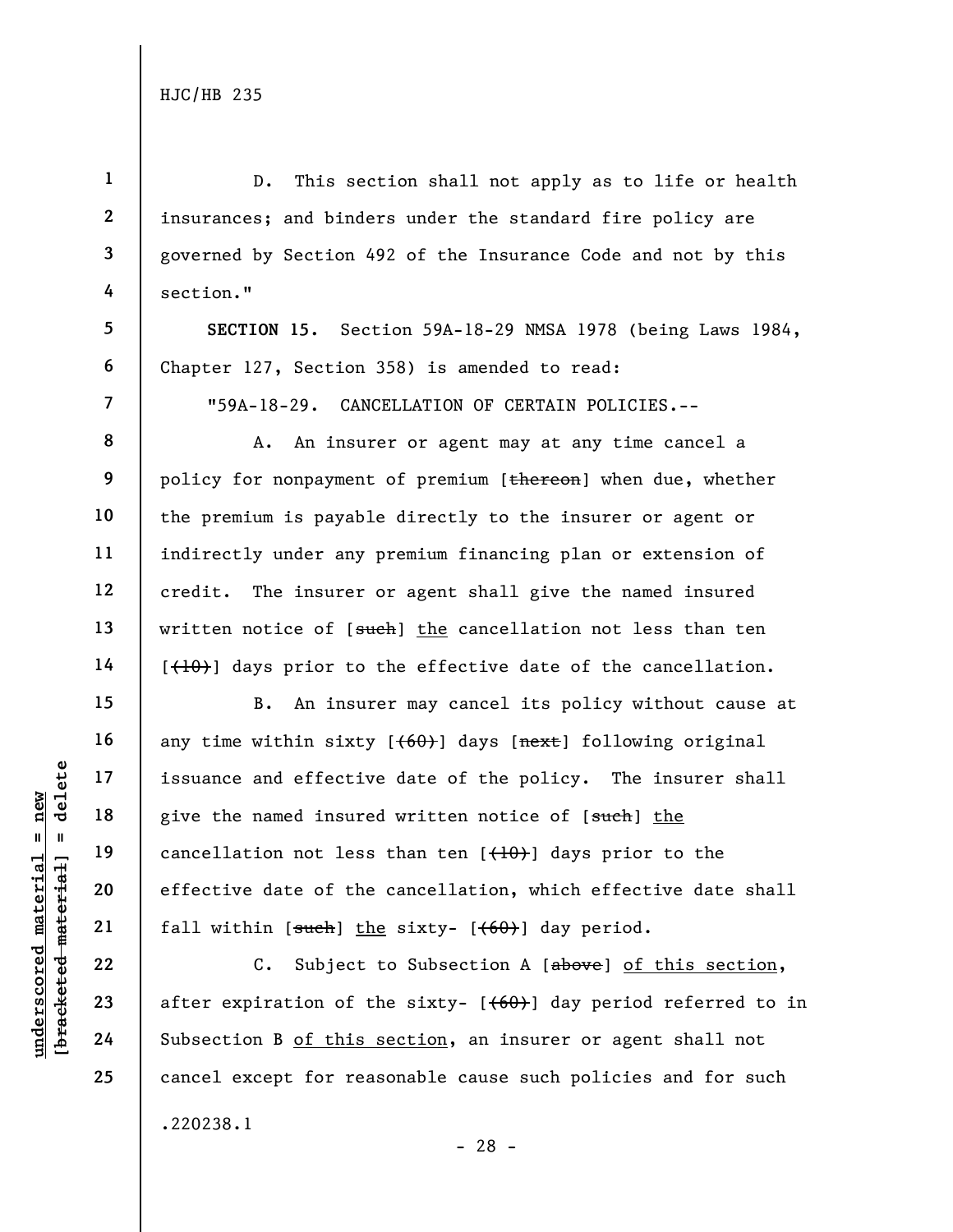1

10

11

12

13

14

15

16

17

18

19

20

21

22

23

24

25

causes, and with advance notice of cancellation for such period of time, as may from time to time be provided by rules and regulations of the superintendent. Such rules and regulations may also require that statement of the reasons for [such] cancellation be contained in the notice of cancellation given to specified persons.

D. Notice of cancellation [may] shall be given using any communication method authorized by the named insured, or by personal delivery to the named insured or by mailing the notice postage-paid addressed to the named insured at [his] the address last of record with the insurer. Notice so mailed shall be deemed given when deposited in a mail depository of the United States post office.

E. There shall be no liability on the part of and no cause of action shall arise against  $[am\psi]$  an insurer or other person for furnishing information as to reasons for cancellation or for  $[amy]$  a statement made or information given pursuant to this section.

underscored material = new [bracketed material] = delete F. This section shall not apply as to life insurance or annuity contracts, health insurance contracts, title insurance, inland marine insurance contracts, or to [any] an insurance policy [which] that by its terms is not cancellable during the term of the policy at the option of the insurer."

SECTION 16. Section 59A-22-2 NMSA 1978 (being Laws 1984, Chapter 127, Section 423) is amended to read:

- 29 -

.220238.1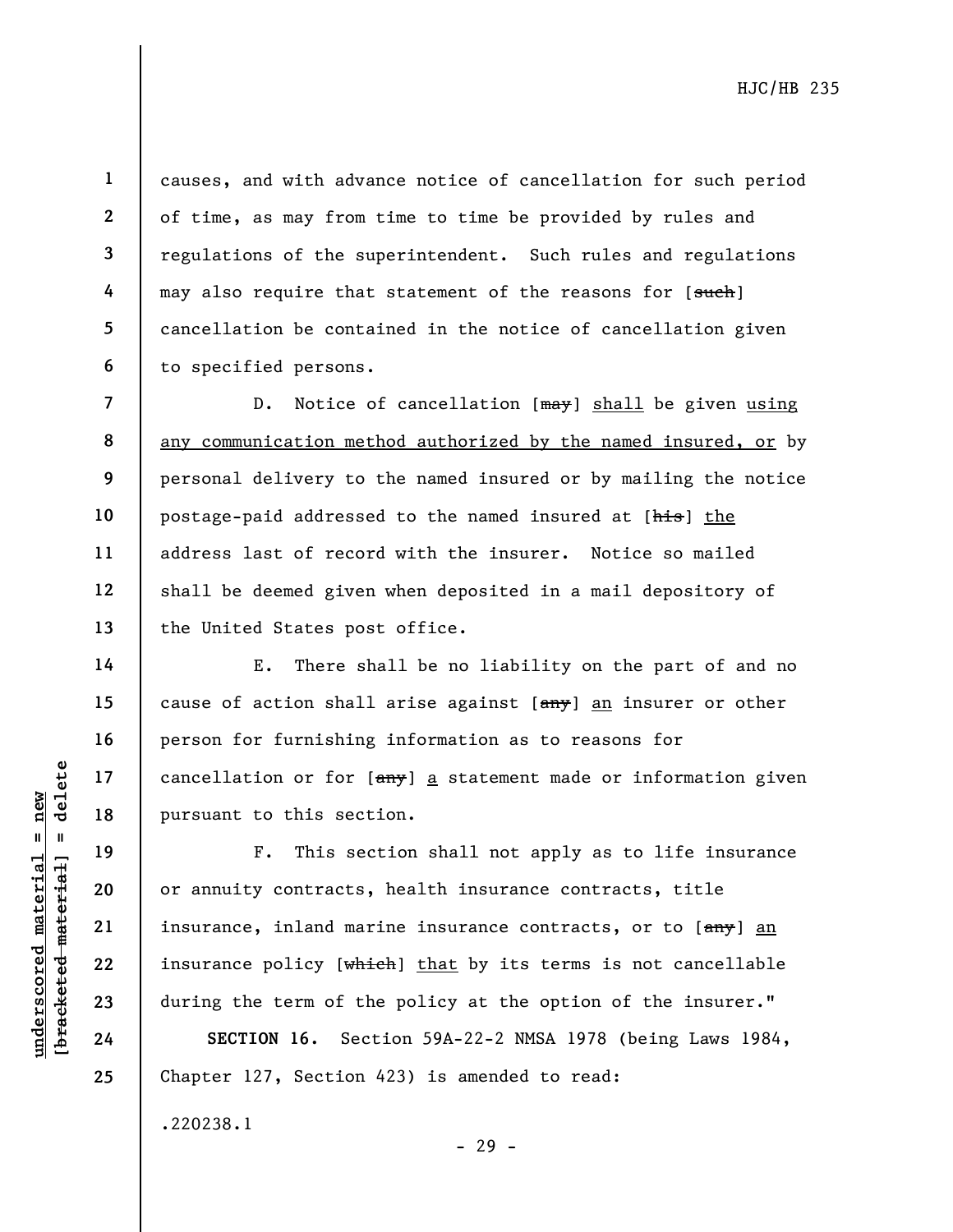|                                 | $\mathbf{1}$             | "59A-22-2. FORM AND CONTENT OF POLICY.--No policy of                      |
|---------------------------------|--------------------------|---------------------------------------------------------------------------|
|                                 | $\mathbf{2}$             | individual health insurance shall be delivered or issued for              |
|                                 | $\mathbf{3}$             | delivery in this state unless:                                            |
|                                 | 4                        | the entire money and other considerations therefor<br>Α.                  |
|                                 | 5 <sub>5</sub>           | are expressed therein; [and]                                              |
|                                 | 6                        | the time at which insurance takes effect and<br>$B$ .                     |
|                                 | $\overline{\phantom{a}}$ | terminates is expressed therein; [and]                                    |
|                                 | 8                        | it purports to insure only one person, except as<br>$\mathsf{c}$ .        |
|                                 | 9                        | provided in Chapter 59A, Article 23 [of the Insurance Gode]               |
|                                 | 10                       | NMSA 1978, and except that a policy or contract may be issued             |
|                                 | 11                       | upon application of the head of a family, who shall be deemed             |
|                                 | 12                       | the policyholder, covering members of any one family, including           |
|                                 | 13                       | husband, wife, dependent children or any children under the age           |
|                                 | 14                       | of [nineteen (19)] twenty-six and other dependents living with            |
|                                 | 15                       | the family; [and]                                                         |
|                                 | 16                       | every printed portion of the text matter and of<br>$D$ .                  |
| delete                          | 17                       | any endorsements or attached papers shall be printed in uniform           |
| new                             | 18                       | type of which the face shall be not less than ten $[$ $($ $+10$ $)$ point |
| Ш<br>$\mathbf{u}$               | 19                       | (the "text" shall include all printed matter except the name              |
| material<br>[bracketed material | 20                       | and address of the insurer, name and title of the policy,                 |
|                                 | 21                       | captions, subcaptions and form numbers), but notwithstanding              |
| $underscore$                    | 22                       | any provision of this law, the superintendent shall not                   |
|                                 | 23                       | disapprove any such policy on the ground that every printed               |
|                                 | 24                       | portion of its text matter or of any endorsement or attached              |
|                                 | 25                       | paper is not printed in uniform type if it shall be shown that            |
|                                 |                          | .220238.1                                                                 |

- 30 -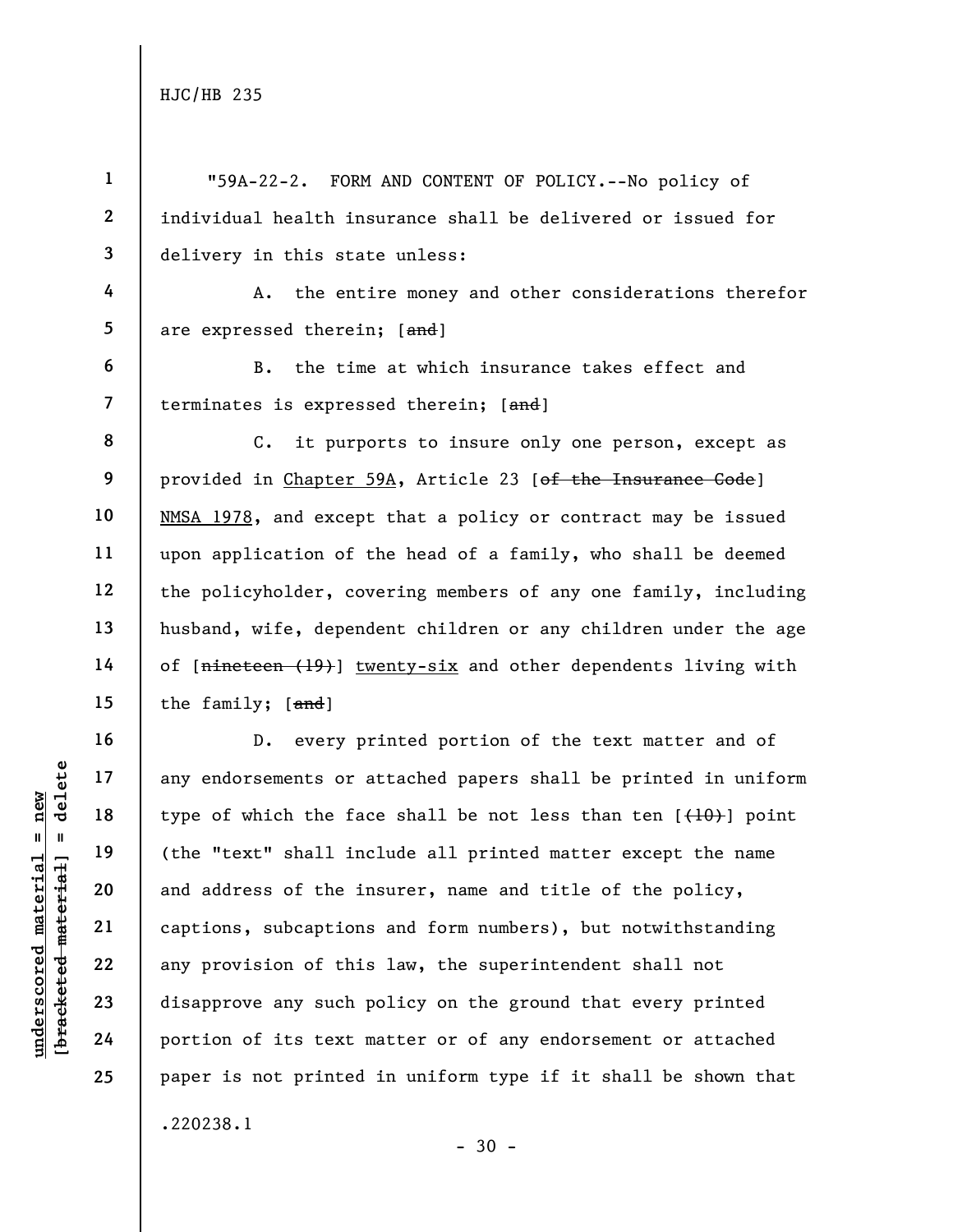1 2 the type used is required to conform to the laws of another state in which the insurer is authorized; [and]

3 4 5 E. the exceptions and reductions of indemnity are adequately captioned and clearly set forth in the policy or contract; [and]

6 7 8 9 F. each [such] separate form, including riders and endorsements, shall be identified by a form number and consecutive page numbers in the lower left-hand corner of  $[the$ first] each page; [thereof] and

G. if any policy is issued by an insurer domiciled in this state for delivery to a person residing in another state, and if the official having responsibility for the administration of insurance laws of such other state shall have advised the superintendent that any such policy is not subject to approval or disapproval by such official, the superintendent may by ruling require that such policy meet the standards set forth in Sections [424 through 446 of this article] 59A-22-3 through 59A-22-25 NMSA 1978."

SECTION 17. Section 59A-22-30.1 NMSA 1978 (being Laws 2005, Chapter 41, Section 1) is amended to read:

underscored material = new [bracketed material] = delete "59A-22-30.1. MAXIMUM AGE OF DEPENDENT.--An individual or group health policy or certificate of insurance delivered, issued for delivery or renewed in New Mexico that provides coverage for an insured's dependent shall not terminate coverage of an unmarried dependent by reason of the dependent's .220238.1  $-31 -$ 

10

11

12

13

14

15

16

17

18

19

20

21

22

23

24

25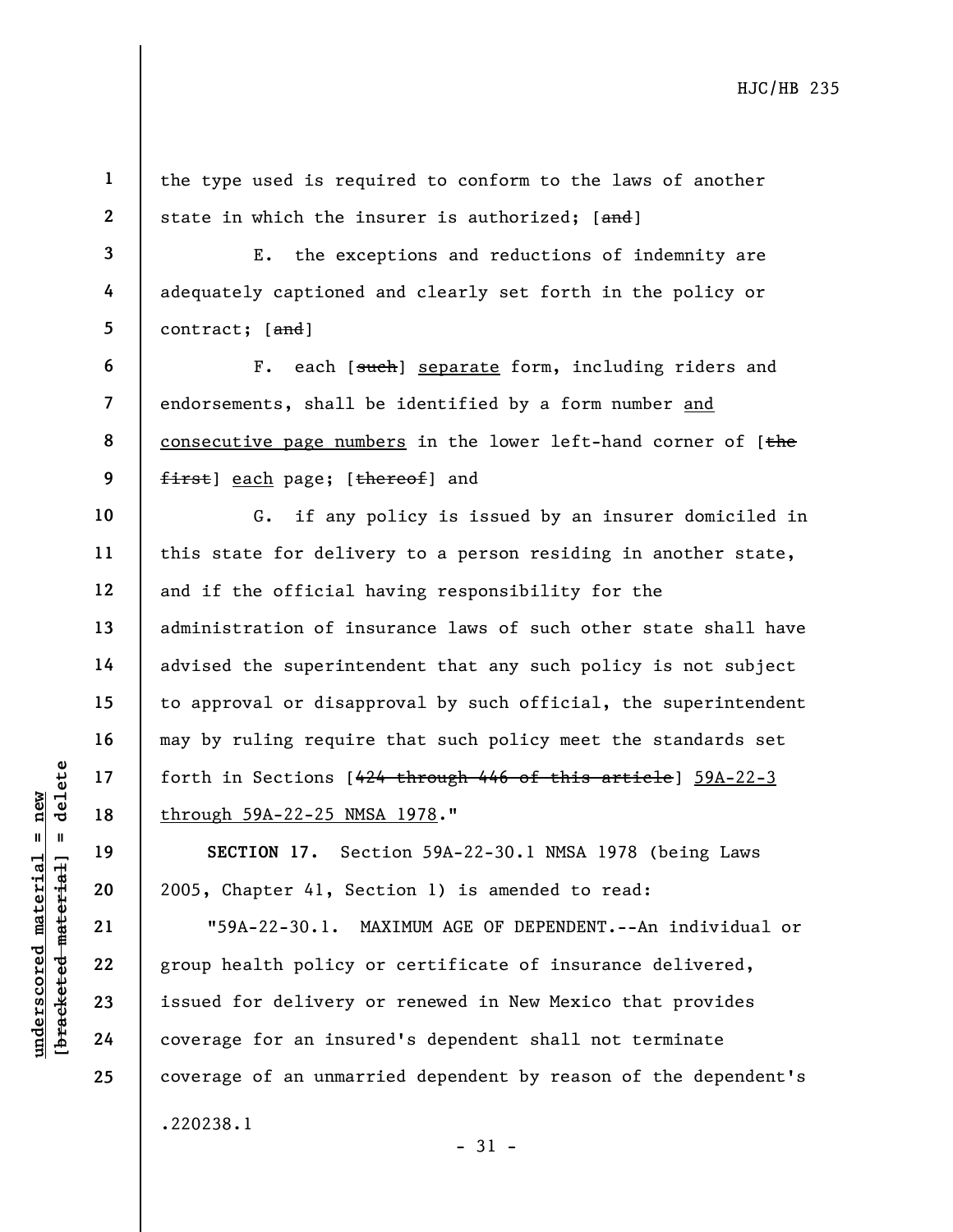1 2

3

4

5

age before the dependent's [twenty-fifth] twenty-sixth birthday, regardless of whether the dependent is enrolled in an educational institution."

SECTION 18. Section 59A-22-33 NMSA 1978 (being Laws 1984, Chapter 127, Section 455) is amended to read:

underscored material = new [bracketed material] = delete 6 7 8 9 10 11 12 13 14 15 16 17 18 19 20 21 22 23 24 25 "59A-22-33. [HANDICAPPED] CHILDREN WITH DISABILITIES-- COVERAGE CONTINUED.--An individual or group hospital or medical expense insurance policy delivered or issued for delivery in this state [which] that provides that coverage of a dependent child of an insured, or of an employee or other member of the covered group, shall terminate upon attainment of the limiting age for dependent children specified in the policy shall also provide, in substance, that attainment of the limiting age shall not operate to terminate the coverage of a child while the child is, and continues to be both incapable of selfsustaining employment, by reason of [mental retardation] intellectual or developmental disability or physical [handicap] disability, and chiefly dependent upon the policyholder for support and maintenance. However, proof of the incapacity and dependency of the child must be furnished to the insurer by the insured employee or member within thirty-one  $(31)$  days of the child's attainment of the limiting age and subsequently, as may be required by the insurer, but not more frequently than annually after the two-year period following the child's attainment of the limiting age."

.220238.1

- 32 -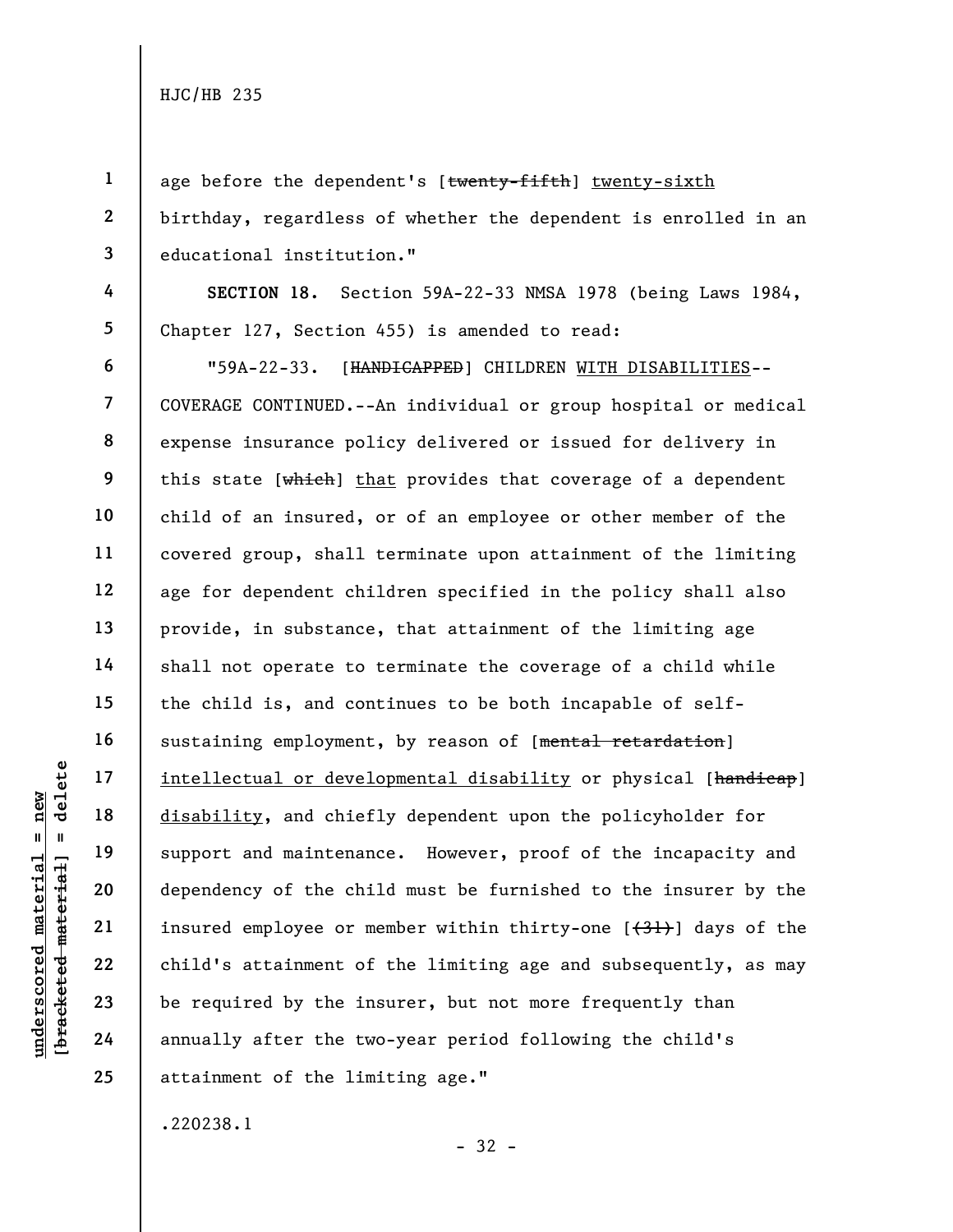SECTION 19. Section 59A-22-40.1 NMSA 1978 (being Laws 2007, Chapter 278, Section 1) is amended to read:

"59A-22-40.1. COVERAGE FOR THE HUMAN PAPILLOMAVIRUS VACCINE.--

A. An individual or group health insurance policy, health care plan or certificate of health insurance that is delivered, issued for delivery or renewed in this state shall provide coverage for the human papillomavirus vaccine [to females nine to fourteen years of age] in accordance with the current standards of the federal centers for disease control and prevention.

B. Coverage for the human papillomavirus vaccine may be subject to deductibles and coinsurance consistent with those imposed on other benefits under the same policy, plan or certificate.

C. The provisions of this section shall not apply to short-term travel, accident-only or limited or specified disease policies.

understand material short-term travel, action of the disease policies.<br>
The material of disease policies.<br>
D. For the papillomavirus vaccine<br>
papillomavirus vaccine<br>
21 food and drug adminis<br>
22 papillomavirus infect<br>
24 2 D. For the purposes of this section, "human papillomavirus vaccine" means a vaccine approved by the federal food and drug administration used for the prevention of human papillomavirus infection and cervical precancers."

SECTION 20. Section 59A-22-41.1 NMSA 1978 (being Laws 2003, Chapter 192, Section 1) is amended to read:

"59A-22-41.1. COVERAGE FOR MEDICAL DIETS FOR GENETIC .220238.1 - 33 -

3

4

5

6

7

8

9

10

11

12

13

14

15

16

17

18

19

20

21

22

23

24

25

1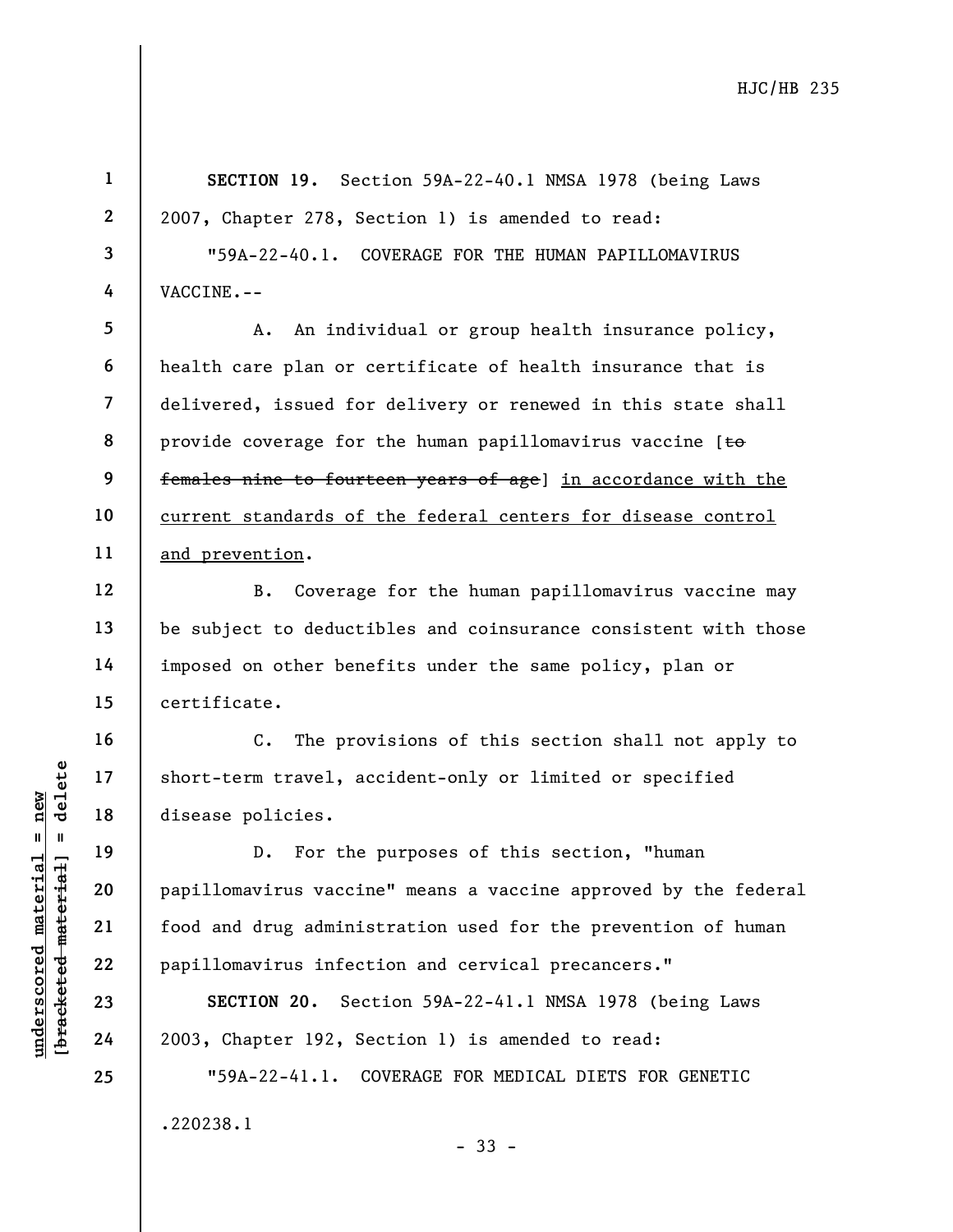2

3

4

5

6

7

8

9

10

11

12

13

14

15

16

17

18

19

20

21

22

23

24

25

1 INBORN ERRORS OF METABOLISM.--

A. As of July 1, 2003, each individual and group health insurance policy, health care plan, certificate of health insurance and managed health care plan delivered, issued for delivery, renewed, extended or modified in this state shall provide coverage for the treatment of genetic inborn errors of metabolism that involve amino acid, carbohydrate and fat metabolism and for which medically standard methods of diagnosis, treatment and monitoring exist.

B. Coverage shall include expenses of diagnosing, monitoring and controlling disorders by nutritional and medical assessment, including clinical services, biochemical analysis, medical supplies, prescription drugs, corrective lenses for conditions related to the genetic inborn error of metabolism, nutritional management and special medical foods used in treatment to compensate for the metabolic abnormality and to maintain adequate nutritional status.

underscored material = new [bracketed material] = delete C. Services required to be covered pursuant to this section are subject to the terms and conditions of the applicable individual or group policy or plan that establishes durational limits, dollar limits, deductibles and co-payments as long as the terms are not less favorable than for physical illness generally.

D. As used in this section:

(1) "genetic inborn error of metabolism" means a .220238.1

 $-34 -$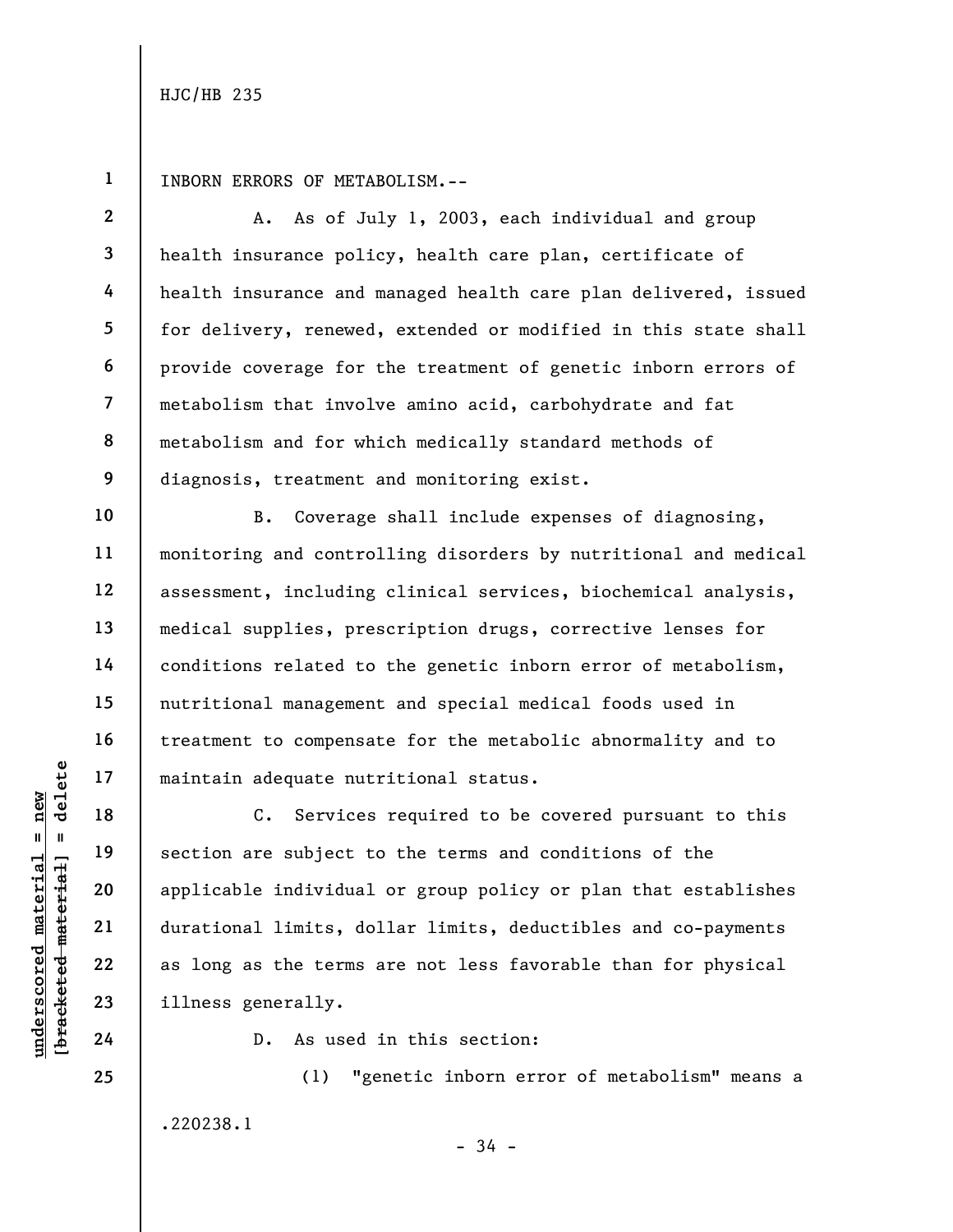underscore material material established by medica<br>
established by medica<br>
established by medica<br>
(d)<br>
established by medica<br>
(d)<br>
established by medica<br>
(d)<br>
metabolic homeostasis<br>
(3) "t<br>
(3) "t<br>
by licensed health ca<br>
d 1 2 3 4 5 6 7 8 9 10 11 12 13 14 15 16 17 18 19 20 21 22 23 24 25 rare, inherited disorder that: (a) is present at birth; (b) if untreated, results in [mental retardation] intellectual or developmental disability or death; and (c) causes the necessity for consumption of special medical foods; (2) "special medical foods" means nutritional substances in any form that are: (a) formulated to be consumed or administered internally under the supervision of a physician; (b) specifically processed or formulated to be distinct in one or more nutrients present in natural food; (c) intended for the medical and nutritional management of patients with limited capacity to metabolize ordinary foodstuffs or certain nutrients contained in ordinary foodstuffs or who have other specific nutrient requirements as established by medical evaluation; and (d) essential to optimize growth, health and metabolic homeostasis; and (3) "treatment" means medical services provided by licensed health care professionals, including physicians, dieticians and nutritionists, with specific training in managing patients diagnosed with genetic inborn errors of metabolism." .220238.1

 $-35 -$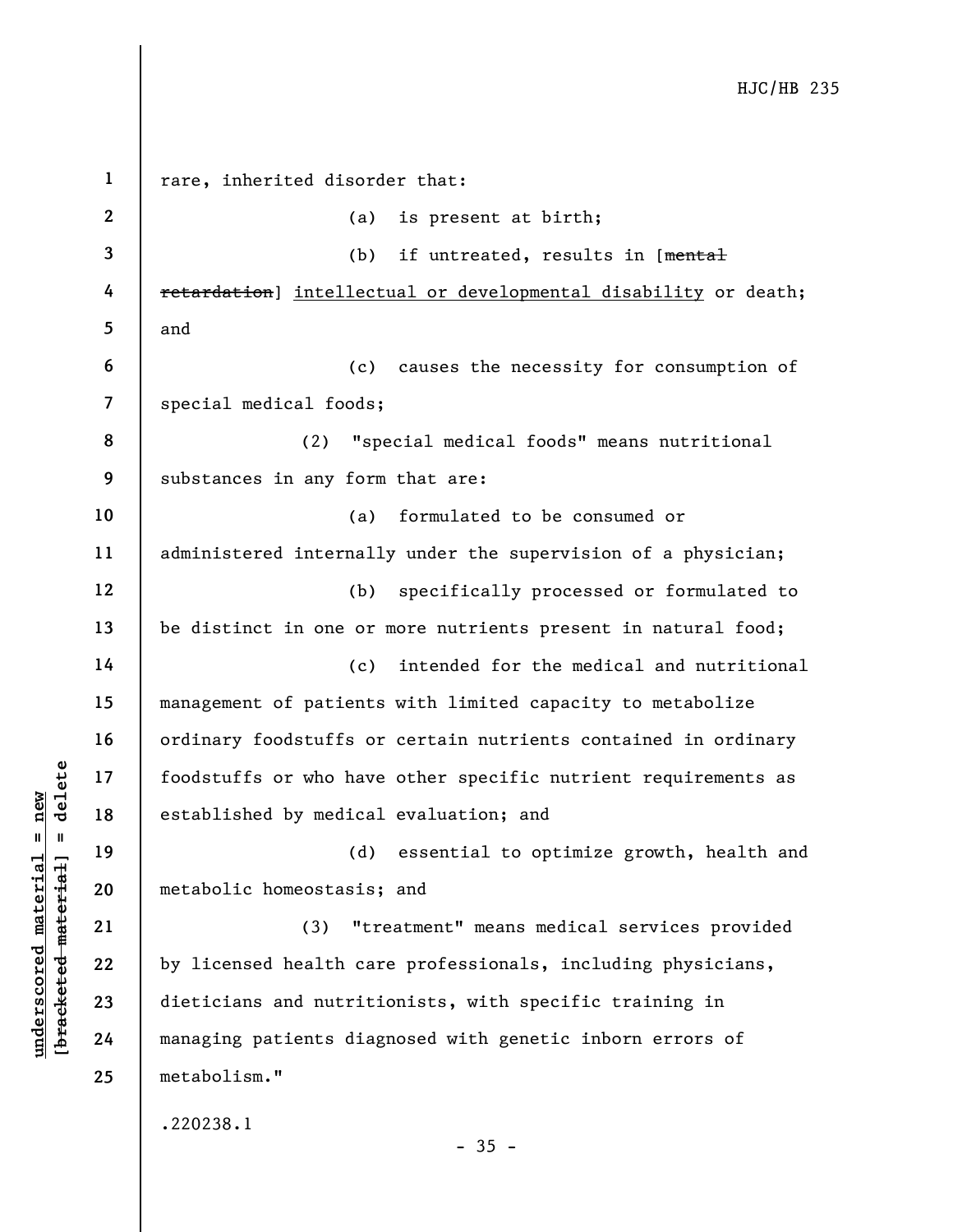|                         |                      | $\mathbf{1}$ | Section 59A-22-50 NMSA 1978 (being Laws 2010,<br>SECTION 21.    |
|-------------------------|----------------------|--------------|-----------------------------------------------------------------|
|                         |                      | $\mathbf{2}$ | Chapter 94, Section 1, as amended) is amended to read:          |
|                         |                      | 3            | $"59A-22-50.$<br>HEALTH INSURERS--DIRECT SERVICES.--            |
|                         |                      | 4            | A health insurer shall [make reimbursement for<br>Α.            |
|                         |                      | 5            | direct services at a level not less than eighty-five percent of |
|                         |                      | 6            | premiums across all health product lines, including short-term  |
|                         |                      | 7            | plans and excluding individually underwritten health insurance  |
|                         |                      | 8            | policies, contracts or plans, that are governed by the          |
|                         |                      | 9            | provisions of Chapter 59A, Article 22 NMSA 1978, the Health     |
|                         |                      | 10           | Maintenance Organization Law and the Nonprofit Health Care Plan |
|                         |                      | 11           | Law, and an excepted benefit policy intended to supplement      |
|                         |                      | 12           | major medical coverage, including medicare supplement, vision,  |
|                         |                      | 13           | dental, disease-specific, accident-only or hospital indemnity-  |
|                         |                      | 14           | only insurance policies, or a plan that only issues policies    |
|                         |                      | 15           | for long-term care or disability income. Reimbursement shall    |
|                         |                      | 16           | be made for direct services provided over the preceding three   |
|                         | ete                  | 17           | calendar years, but not earlier than calendar year 2010, as     |
| $n$ ew                  | $\overline{d}$       | 18           | determined by reports filed with the office of superintendent   |
| Ш                       | - 11                 | 19           | of insurance. Nothing in this subsection shall be construed to  |
| material                |                      | 20           | preclude a purchaser from negotiating an agreement with a       |
|                         | [bracketed-material] | 21           | health insurer that requires a higher amount of premiums paid   |
|                         |                      | 22           | to be used for reimbursement for direct services for one or     |
| $\bm{{\rm underscore}}$ |                      | 23           | more products or for one or more years) reimburse direct        |
|                         |                      | 24           | services as follows:                                            |
|                         |                      | 25           | for small groups, at no less than eighty<br>(1)                 |
|                         |                      |              |                                                                 |

.220238.1

- 36 -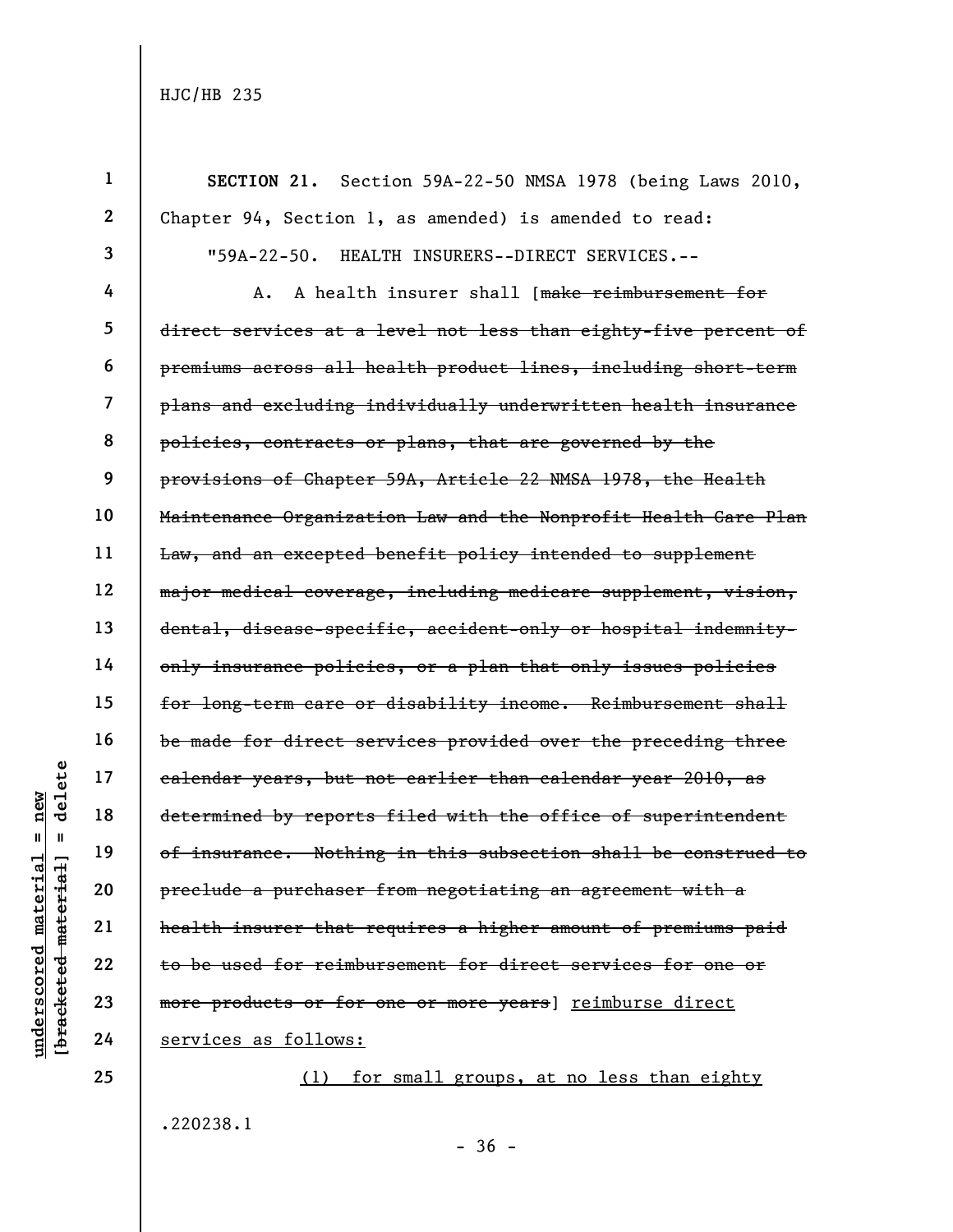1 2 3 4 5 6 7 8 9 10 11 12 percent of aggregate premiums for all such products; and (2) for large groups, at no less than eighty-five percent of aggregate premiums for all such products. B. Reimbursement for direct services shall be determined based on services provided over the preceding three calendar years, but not earlier than calendar year 2010, as determined by reports filed with the office of superintendent of insurance. Reimbursement calculations shall include short-term plans, but exclude all other excepted benefits plans governed by the provisions of Chapter 59A, Article 23G NMSA 1978.

under 17<br>
= 18<br>
= 18<br>
= 19<br>
= 19<br>
= 19<br>
= 19<br>
= 19<br>
= 19<br>
= 19<br>
= 19<br>
= 19<br>
= 19<br>
of reimbursement for<br>
consider the costs as<br>
= 22<br>
= 19<br>
= 19<br>
= 19<br>
= 19<br>
= 19<br>
= 19<br>
= 19<br>
= 19<br>
= 19<br>
= 19<br>
= 19<br>
= 19<br>
= 19<br>
= 19<br>
= 19<br> [B.] C. For individually underwritten health care policies, plans or contracts, the superintendent shall establish, after notice and informal hearing, the level of reimbursement for direct services, as determined by the reports filed with the office of superintendent of insurance, as a percent of premiums. Additional informal hearings may be held at the superintendent's discretion. In establishing the level of reimbursement for direct services, the superintendent shall consider the costs associated with the individual marketing and medical underwriting of these policies, plans or contracts at a level not less than seventy-five percent of premiums. A health insurer writing these policies shall make reimbursement for direct services at a level not less than that level established .220238.1

- 37 -

13

14

15

16

17

18

19

20

21

22

23

24

25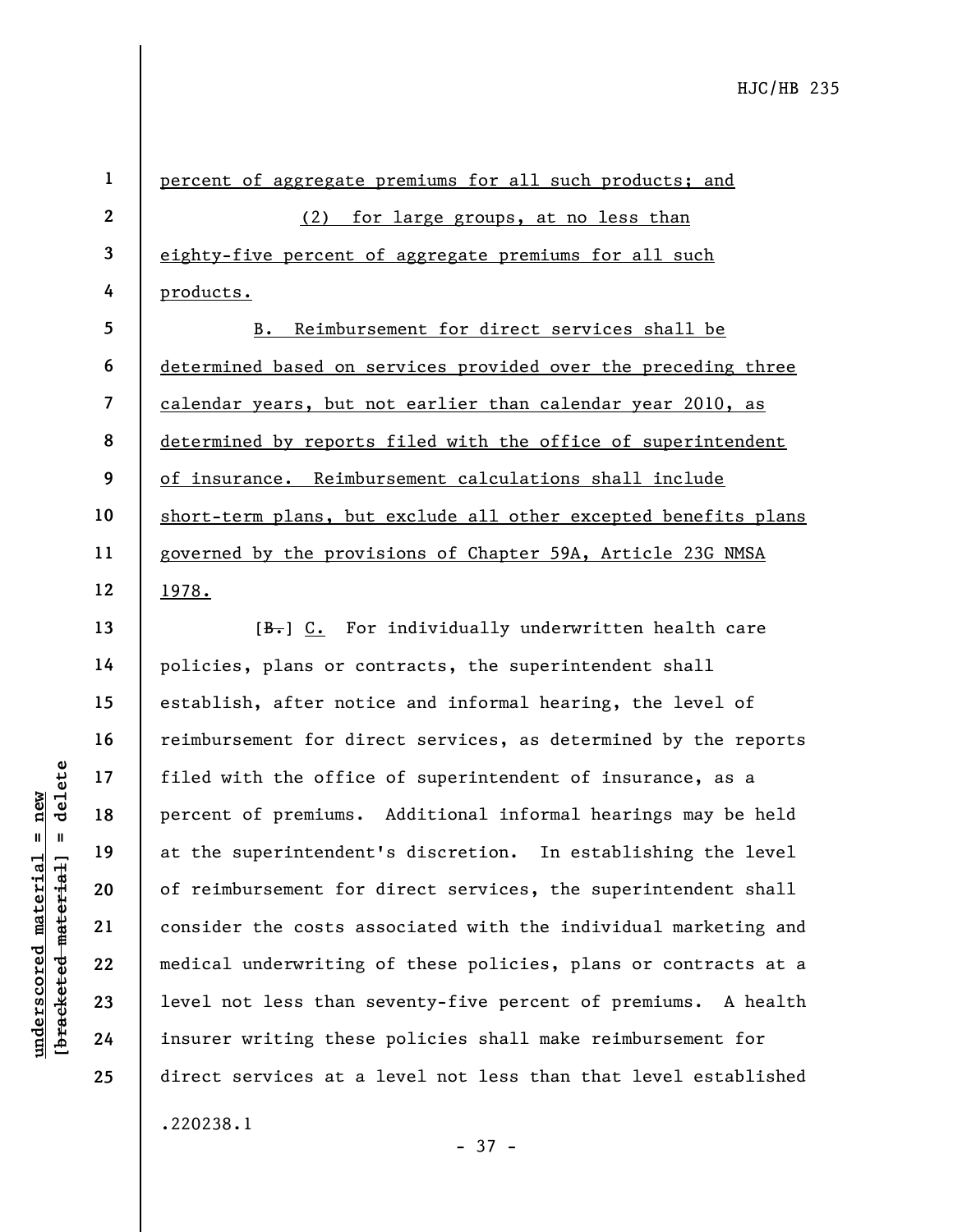1

underscored material = new [bracketed material] = delete 14 15 16 17 18 19 20 21 22 23 24 25 amount of premiums paid to be used for reimbursement for direct services.  $[G<sub>r</sub>]$  D. An insurer that fails to comply with the reimbursement requirements pursuant to this section shall issue a dividend or credit against future premiums to all policyholders in an amount sufficient to ensure that the benefits paid in the preceding three calendar years plus the amount of the dividends or credits are equal to the required direct services reimbursement level pursuant to Subsection A of this section for group health coverage and blanket health coverage or the required direct services reimbursement level pursuant to Subsection B of this section for individually underwritten health policies, contracts or plans for the preceding three calendar years. If the insurer fails to issue the dividend or credit in accordance with the requirements of this section, the superintendent shall enforce these requirements and may pursue any other penalties as provided by law, including general penalties pursuant to Section 59A-1-18 NMSA 1978.

by the superintendent pursuant to this subsection over the

three calendar years preceding the date upon which that rate is

established, but not earlier than calendar year 2010. Nothing

in this subsection shall be construed to preclude a purchaser

of one of these policies, plans or contracts from negotiating

an agreement with a health insurer that requires a higher

.220238.1

- 38 -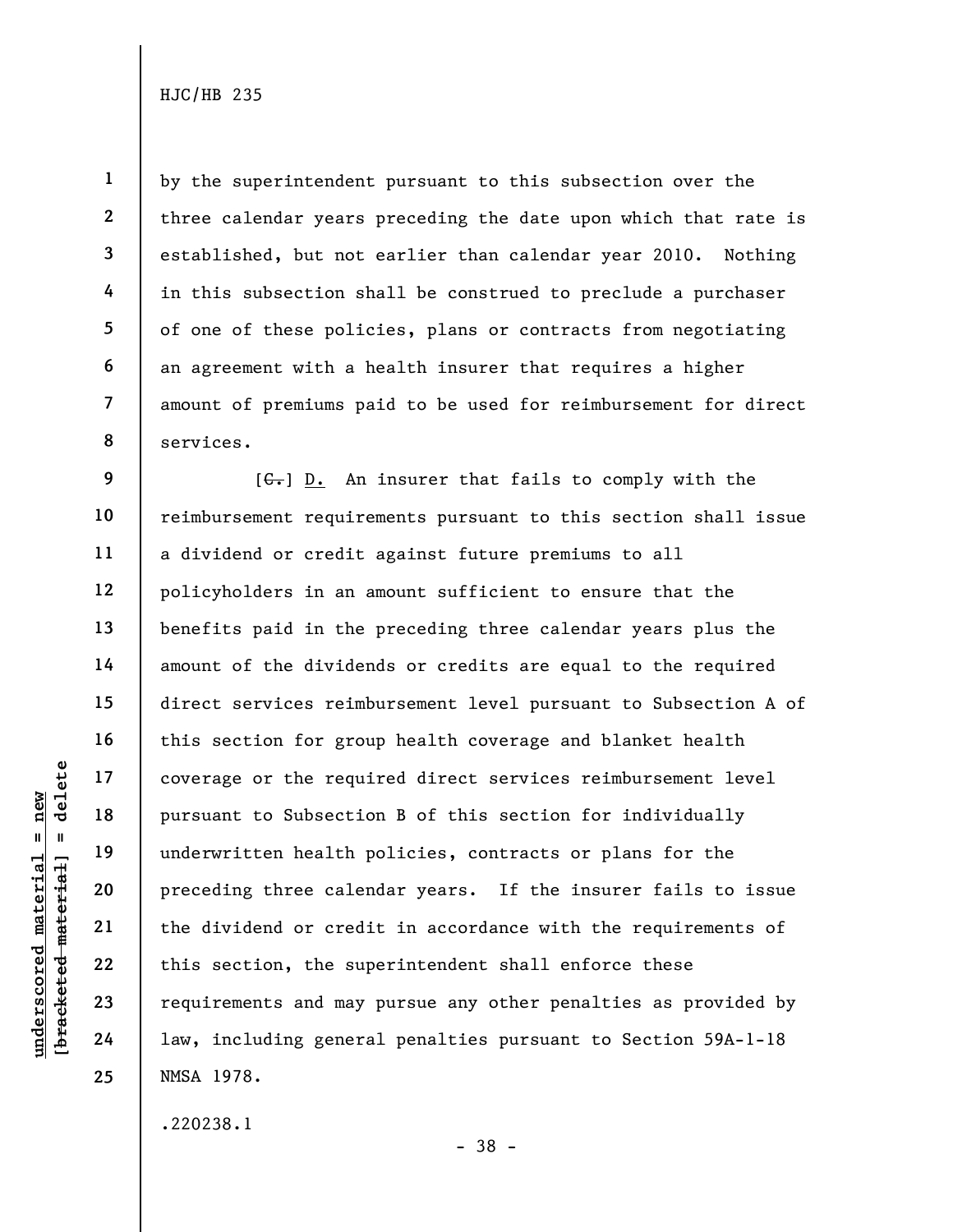|                                                | $\mathbf{1}$            | $[\frac{b}{c}, \frac{c}{c}]$ after notice and hearing, the superintendent |
|------------------------------------------------|-------------------------|---------------------------------------------------------------------------|
|                                                | $\mathbf{2}$            | may adopt and promulgate reasonable rules necessary and proper            |
|                                                | 3                       | to carry out the provisions of this section.                              |
|                                                | 4                       | $[E-]$ $F.$ For the purposes of this section:                             |
|                                                | 5                       | "direct services" means services rendered to<br>(1)                       |
|                                                | 6                       | an individual by a health insurer or a health care                        |
|                                                | $\overline{\mathbf{z}}$ | practitioner, facility or other provider, including case                  |
|                                                | 8                       | management, disease management, health education and promotion,           |
|                                                | 9                       | preventive services, quality incentive payments to providers              |
|                                                | 10                      | and any portion of an assessment that covers services rather              |
|                                                | 11                      | than administration and for which an insurer does not receive a           |
|                                                | 12                      | tax credit pursuant to the Medical Insurance Pool Act;                    |
|                                                | 13                      | provided, however, that "direct services" does not include care           |
|                                                | 14                      | coordination, utilization review or management or any other               |
|                                                | 15                      | activity designed to manage utilization or services;                      |
|                                                | 16                      | "health insurer" means a person duly<br>(2)                               |
|                                                | delete<br>17            | authorized to transact the business of health insurance in the            |
| new                                            | 18                      | state pursuant to the Insurance Code, including a person that             |
| II                                             | 19                      | issues a short-term plan and a person that only issues an                 |
| materia                                        | 20                      | excepted benefit policy intended to supplement major medical              |
|                                                | 21                      | coverage, including medicare supplement, vision, dental,                  |
| [ <del>bracketed material</del><br>underscored | 22                      | disease-specific, accident-only or hospital indemnity-only                |
|                                                | 23                      | insurance policies, or that only issues policies for long-term            |
|                                                | 24                      | care or disability income;                                                |
|                                                | 25                      | "premium" means all income received from<br>(3)                           |

.220238.1

- 39 -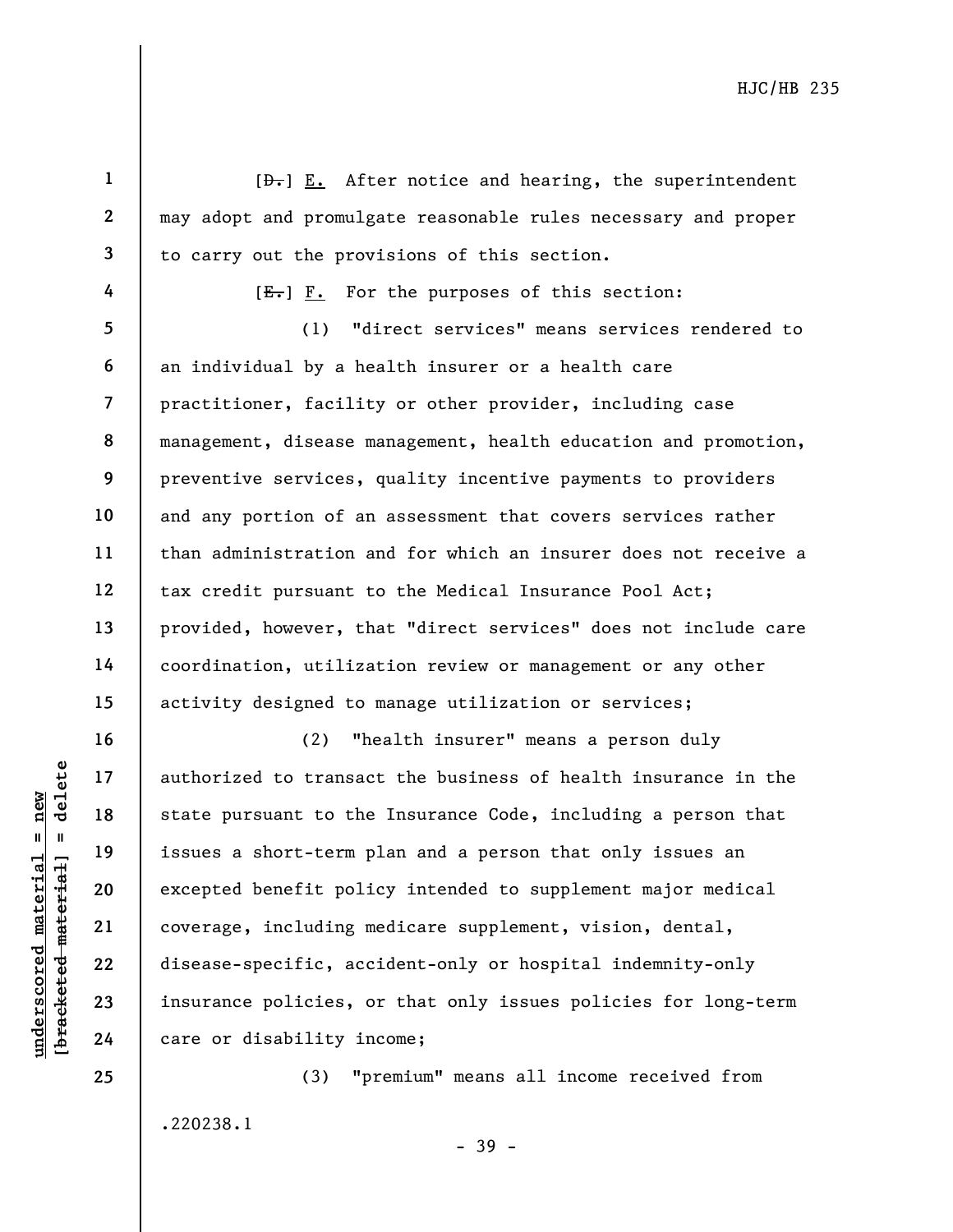|                                                            | $\mathbf{1}$             | individuals and private and public payers or sources for the    |
|------------------------------------------------------------|--------------------------|-----------------------------------------------------------------|
|                                                            | $\mathbf{2}$             | procurement of health coverage, including capitated payments,   |
|                                                            | $\mathbf{3}$             | self-funded administrative fees, self-funded claim              |
|                                                            | 4                        | reimbursements, recoveries from third parties or other insurers |
|                                                            | 5                        | and interests less any tax paid pursuant to the Insurance       |
|                                                            | 6                        | Premium Tax Act and fees associated with participating in a     |
|                                                            | $\overline{\mathcal{L}}$ | health insurance exchange that serves as a clearinghouse for    |
|                                                            | 8                        | insurance; and                                                  |
|                                                            | 9                        | "short-term plan" means a nonrenewable<br>(4)                   |
|                                                            | 10                       | health benefits plan covering a resident of the state,          |
|                                                            | 11                       | regardless of where the plan is delivered, that:                |
|                                                            | 12                       | has a maximum specified duration of not<br>(a)                  |
|                                                            | 13                       | more than three months after the effective date of the plan;    |
|                                                            | 14                       | $[$ and $]$                                                     |
|                                                            | 15                       | (b)<br>is issued only to individuals who have                   |
|                                                            | 16                       | not been enrolled in a health benefits plan that provides the   |
| delete                                                     | 17                       | same or similar nonrenewable coverage from any health insurance |
| new                                                        | 18                       | carrier within the three months preceding enrollment in the     |
| $\mathsf{II}$                                              | 19                       | short-term plan; and                                            |
| material                                                   | 20                       | (c) is not an excepted benefit or                               |
|                                                            | 21                       | combination of excepted benefits."                              |
|                                                            | 22                       | Section 59A-22A-3 NMSA 1978 (being Laws 1993,<br>SECTION 22.    |
| underscored materia<br>[ <del>brack</del> ete <del>d</del> | 23                       | Chapter 320, Section 61) is amended to read:                    |
|                                                            | 24                       | $"59A-22A-3.$<br>DEFINITIONS.--As used in the Preferred         |
|                                                            | 25                       | Provider Arrangements Law:                                      |
|                                                            |                          | .220238.1                                                       |
|                                                            |                          | $-40 -$                                                         |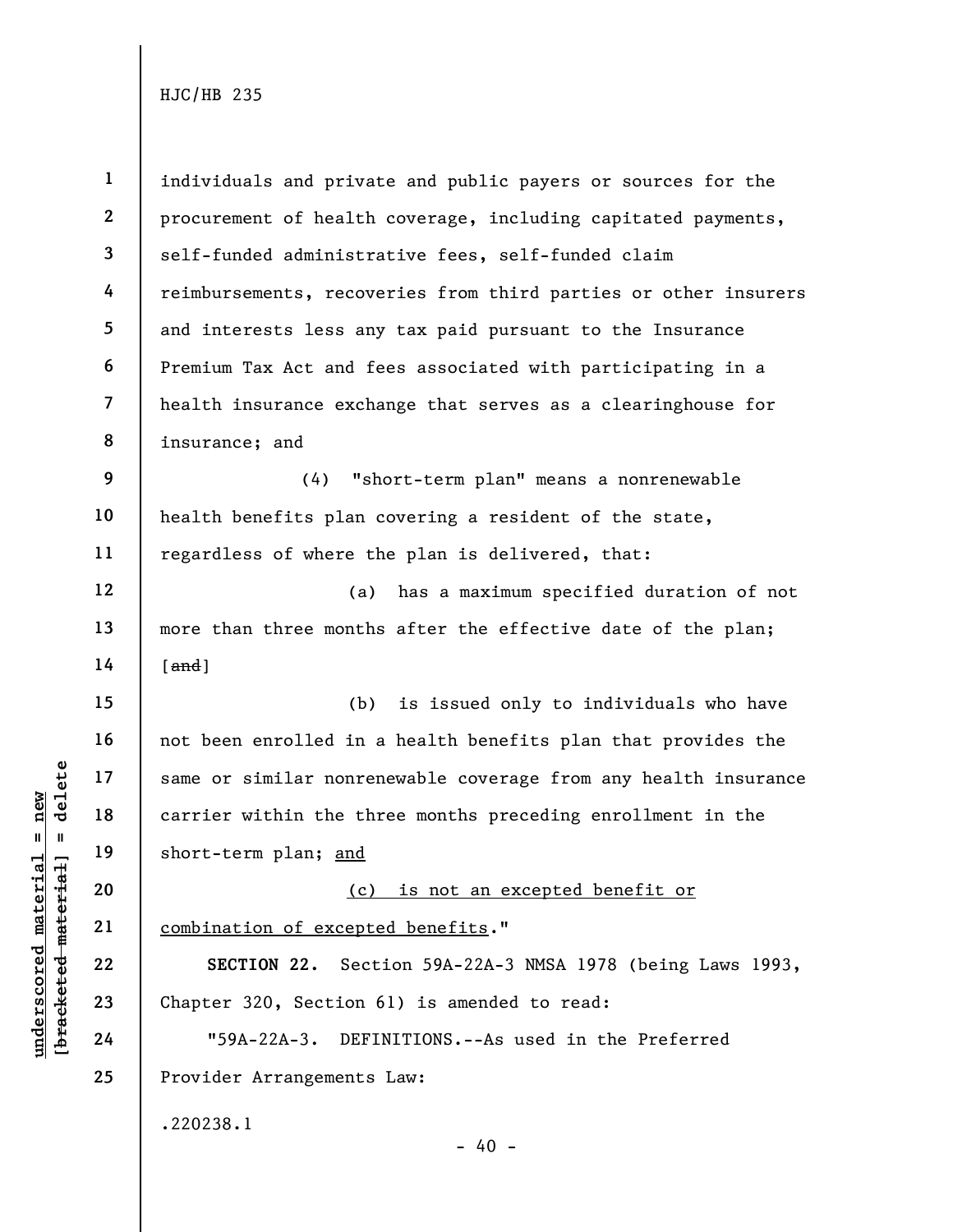underscored material = new [bracketed material] = delete 1 2 3 4 5 6 7 8 9 10 11 12 13 14 15 16 17 18 19 20 21 22 23 24 25 A. "covered person" means any person on whose behalf the health care insurer is obligated to pay for or to provide health benefit services; B. "covered services" means health care services which the health care insurer is obligated to pay for or to provide under a health benefit plan; C. "emergency care" means [covered services delivered to a covered person after the sudden onset of a medical condition manifesting itself by acute symptoms that are severe enough that: (1) the lack of immediate medical attention could result in: (a) placing the person's health in jeopardy; (b) serious impairment of bodily functions; or (c) serious dysfunction of any bodily organ or part; or (2) a reasonable person believes that immediate medical attention is required] health care procedures, treatments or services delivered to a covered person after the sudden onset of what reasonably appears to be a medical condition that manifests itself by symptoms of sufficient severity, including severe pain, that the absence of immediate medical attention could be reasonably expected by a reasonable layperson to result in jeopardy to a person's health, serious .220238.1

- 41 -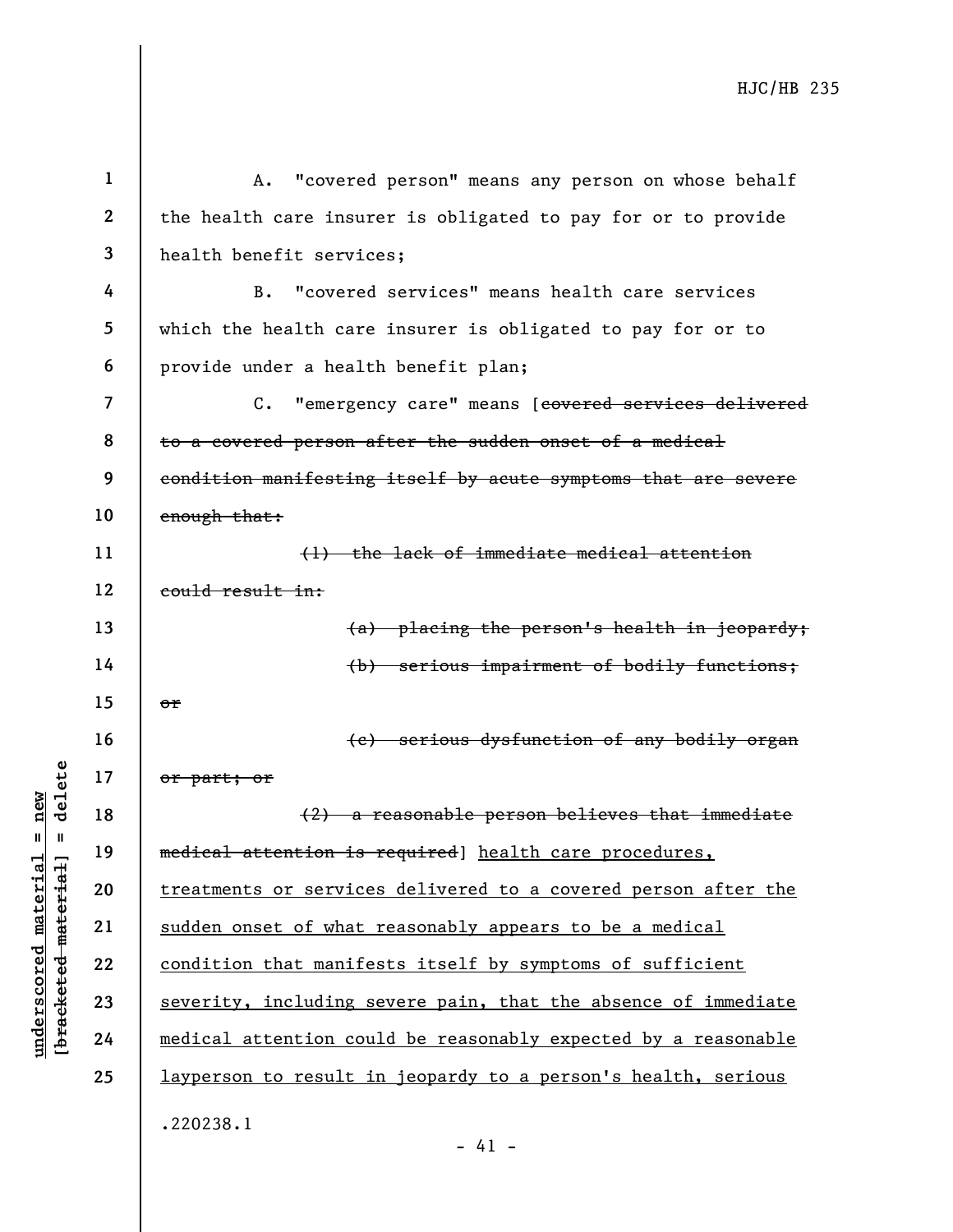1

3

4

5

6

16

17

18

19

20

21

22

23

24

25

2 impairment of bodily functions, serious dysfunction of a bodily organ or part or disfigurement to a person;

D. "health benefit plan" means the health insurance policy or subscriber agreement between the covered person or the policyholder and the health care insurer [which] that defines the covered services and benefit levels available;

7 8 9 10 11 12 13 14 15 E. "health care insurer" means any person who provides health insurance in this state. For the purposes of the Small Group Rate and Renewability Act, "carrier" or "insurer" includes a licensed insurance company, a licensed fraternal benefit society, a prepaid hospital or medical service plan, a health maintenance organization, a nonprofit health care organization, a multiple employer welfare arrangement or any other person providing a plan of health insurance subject to state insurance regulation;

F. "health care provider" means providers of health care services licensed as required in this state;

understand material care services license<br>  $\begin{array}{c|c|c|c} \hline \text{u} & \text{u} & \text{u} & \text{u} \\ \hline \text{u} & \text{u} & \text{u} & \text{u} & \text{u} \\ \hline \text{u} & \text{u} & \text{u} & \text{u} & \text{u} \\ \hline \text{u} & \text{u} & \text{u} & \text{u} & \text{u} \end{array}$  and the products sold by a he<br>
pr G. "health care services" means services rendered or products sold by a health care provider within the scope of the provider's license. The term includes hospital, medical, surgical, dental, vision and pharmaceutical services or products;

H. "preferred provider" means a health care provider or group of providers who have contracted with a health care insurer to provide specified covered services to a covered .220238.1  $- 42 -$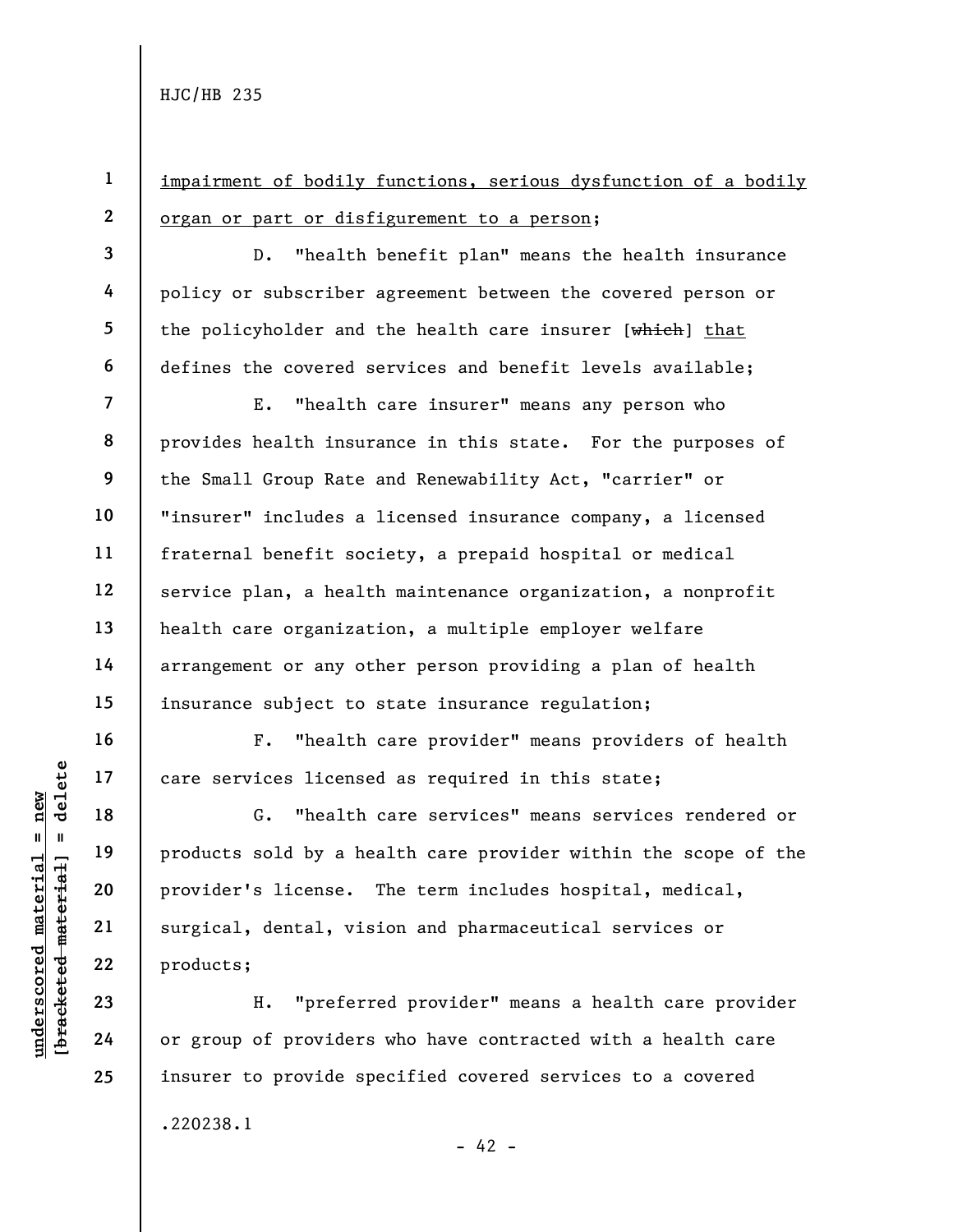1 person; and

2

3

4

5

6

7

8

9

10

11

12

13

14

15

16

17

18

19

20

21

22

23

24

25

I. "preferred provider arrangement" means a contract between or on behalf of the health care insurer and a preferred provider [which] that complies with all the requirements of the Preferred Provider Arrangements Law."

SECTION 23. Section 59A-23-4 NMSA 1978 (being Laws 1984, Chapter 127, Section 463, as amended) is amended to read: "59A-23-4. OTHER PROVISIONS APPLICABLE.--

A. A blanket or group health insurance policy or contract shall not contain a provision relative to notice or proof of loss or the time for paying benefits or the time within which suit may be brought upon the policy that in the superintendent's opinion is less favorable to the insured than would be permitted in the required or optional provisions for individual health insurance policies as set forth in Chapter 59A, Article 22 NMSA 1978.

underscored material = new [bracketed material] = delete B. The following provisions of Chapter 59A, Article 22 NMSA 1978 shall also apply as to Chapter 59A, Article 23 NMSA 1978 and blanket and group health insurance contracts:

(1) Section 59A-22-1 NMSA 1978, except Subsection C of that section; and

(2) Section 59A-22-32 NMSA 1978.

C. The following provisions of Chapter 59A, Article 22 NMSA 1978 shall also apply as to group health insurance contracts:

.220238.1

- 43 -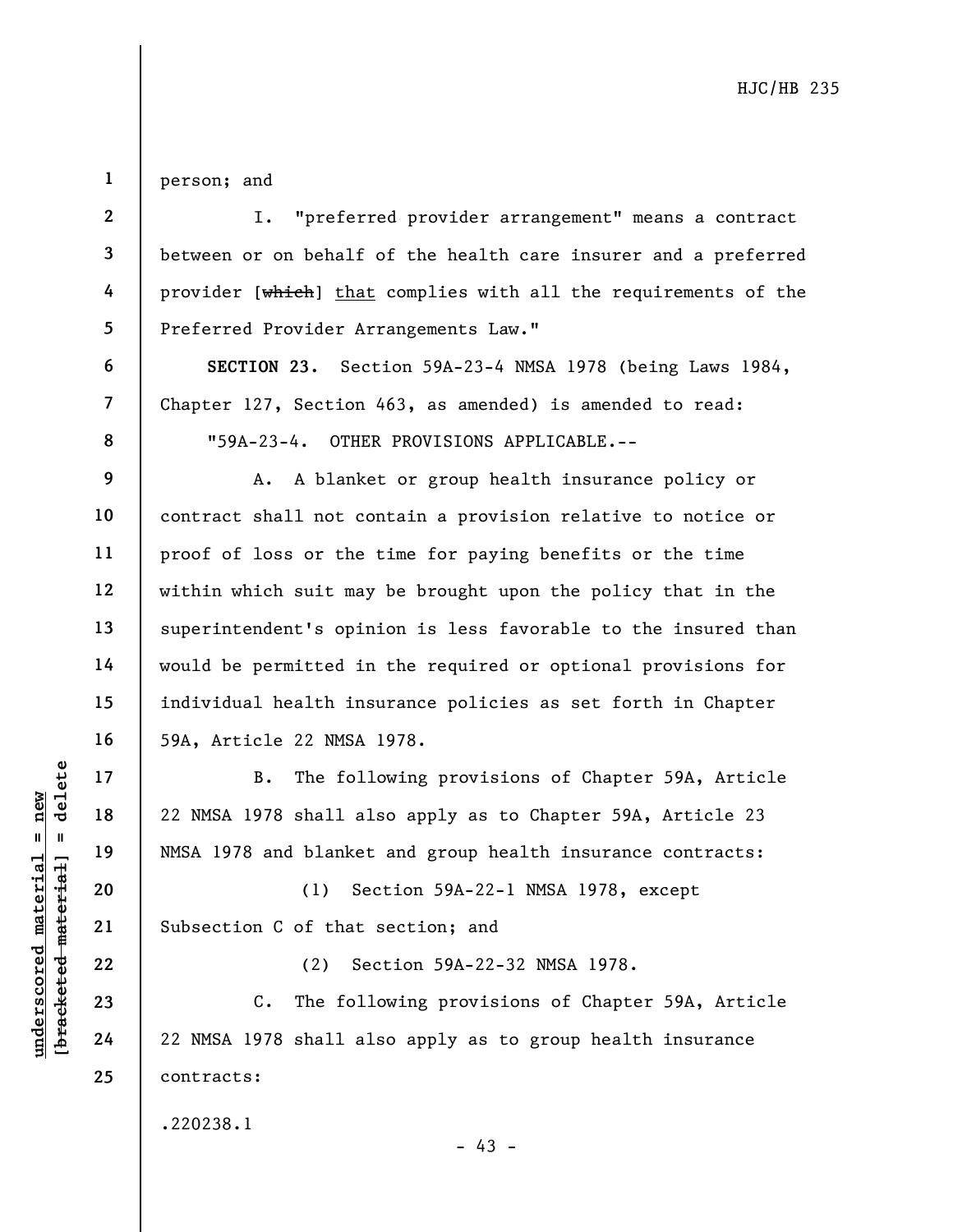|                      |              | $\mathbf{1}$     | (1)<br>Section 59A-22-2 NMSA 1978;                                              |
|----------------------|--------------|------------------|---------------------------------------------------------------------------------|
|                      |              | $\boldsymbol{2}$ | (2)<br>Section 59A-22-3 NMSA 1978;                                              |
|                      |              | 3                | (3)<br>Section 59A-22-4 NMSA 1978;                                              |
|                      |              | 4                | (4)<br>Section 59A-22-5 NMSA 1978;                                              |
|                      |              | 5                | (5)<br>Section 59A-22-6 NMSA 1978;                                              |
|                      |              | 6                | (6)<br>Section 59A-22-7 NMSA 1978;                                              |
|                      |              | 7                | (7)<br>Section 59A-22-8 NMSA 1978;                                              |
|                      |              | 8                | (8)<br>Section 59A-22-9 NMSA 1978;                                              |
|                      |              | 9                | (9)<br>Section 59A-22-10 NMSA 1978;                                             |
|                      |              | 10               | (10)<br>Section 59A-22-11 NMSA 1978;                                            |
|                      |              | 11               | (11)<br>Section 59A-22-12 NMSA 1978;                                            |
|                      |              | 12               | (12)<br>Section 59A-22-13 NMSA 1978;                                            |
|                      |              | 13               | (13)<br>Section 59A-22-14 NMSA 1978;                                            |
|                      |              | 14               | (14)<br>Section 59A-22-25 NMSA 1978;                                            |
|                      |              | 15               | (15)<br>Section 59A-22-28 NMSA 1978;                                            |
|                      |              | 16               | (16)<br>Section 59A-22-29 NMSA 1978;                                            |
|                      | delete       | 17               | (17)<br>Section 59A-22-32 NMSA 1978;                                            |
| new                  |              | 18               | (18)<br>Section 59A-22-32.1 NMSA 1978;                                          |
| $\mathbf{I}$<br>$-1$ | $\mathbf{I}$ | 19               | (19)<br>Section 59A-22-33 NMSA 1978;<br>$[\left(\downarrow \downarrow \right)]$ |
|                      |              | 20               | Section 59A-22-34 NMSA 1978;<br>$[\frac{(2)}{2}]$ (20)                          |
|                      | material     | 21               | Section 59A-22-34.1 NMSA 1978;<br>[ (3) (21)                                    |
| underscored materia  |              | 22               | Section 59A-22-34.3 NMSA 1978;<br>$[$ (4) $]$ (22)                              |
|                      | [bracketed   | 23               | Section 59A-22-35 NMSA 1978;<br>$[\frac{(-5)}{2}]$ (23)                         |
|                      |              | 24               | Section 59A-22-36 NMSA 1978;<br>[ (6) ] (24)                                    |
|                      |              | 25               | Section 59A-22-39 NMSA 1978;<br>$[\left(7\right)]$ (25)                         |
|                      |              |                  |                                                                                 |

.220238.1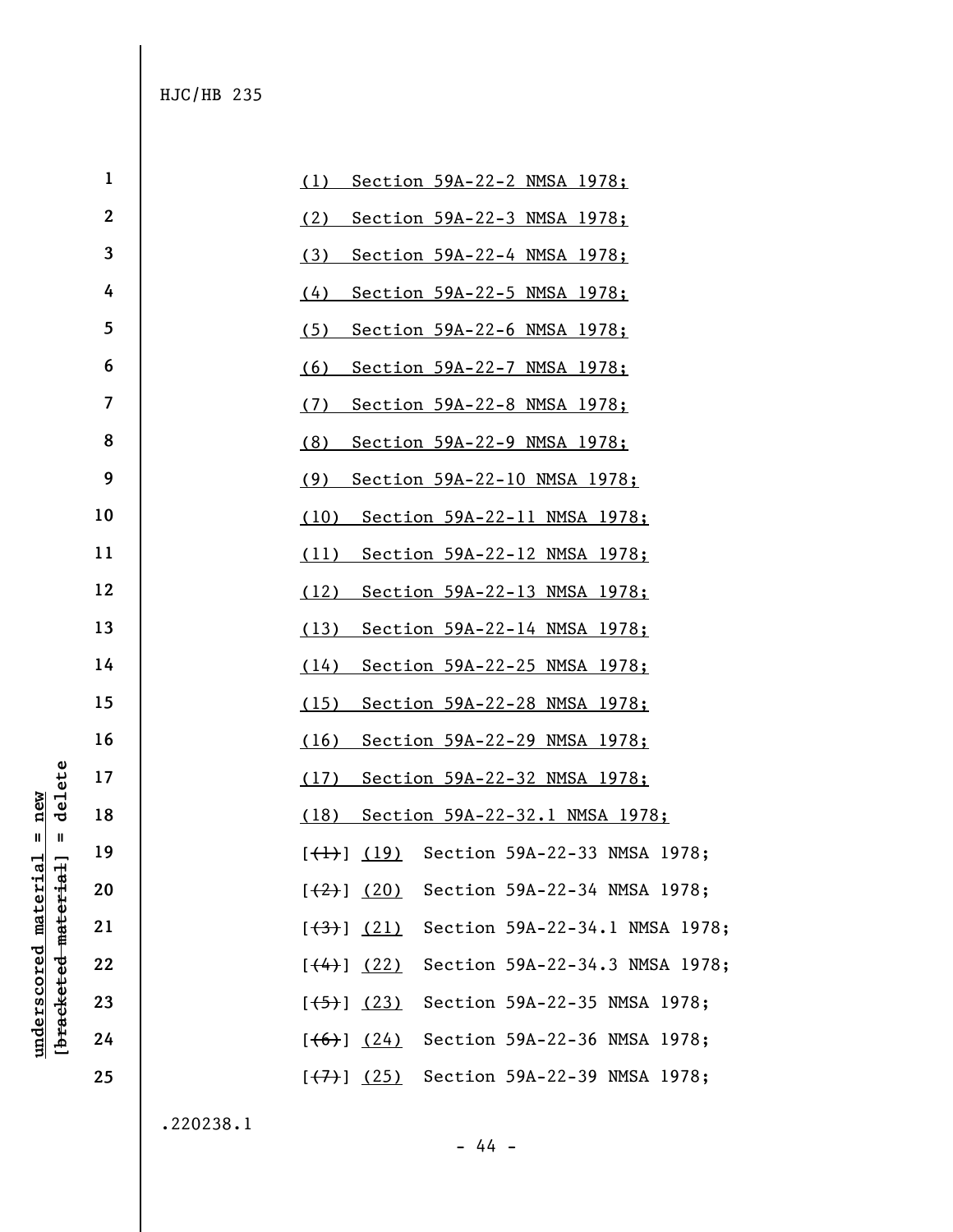|                                       | $\mathbf{1}$            | Section 59A-22-39.1 NMSA 1978;<br>[ (8) ] (26)                  |
|---------------------------------------|-------------------------|-----------------------------------------------------------------|
|                                       | $\mathbf{2}$            | Section 59A-22-40 NMSA 1978;<br>$[\frac{(9)}{2}]$ $(27)$        |
|                                       | $\overline{\mathbf{3}}$ | Section 59A-22-40.1 NMSA 1978;<br>$[$ (10) $]$ (28)             |
|                                       | 4                       | Section 59A-22-41 NMSA 1978;<br>$[\frac{(+1)}{+1}]$ (29)        |
|                                       | $5\phantom{.0}$         | Section 59A-22-42 NMSA 1978;<br>$[\frac{(12)}{(12)}]$ (30)      |
|                                       | 6                       | Section 59A-22-43 NMSA 1978; [and]<br>$[$ (13) $]$ (31)         |
|                                       | $\overline{7}$          | Section 59A-22-44 NMSA 1978; and<br>[ <del>(14)</del> ] (32)    |
|                                       | 8                       | (33) Section 59A-22-50 NMSA 1978."                              |
|                                       | 9                       | SECTION 24. Section 59A-23-7.3 NMSA 1978 (being Laws            |
|                                       | 10                      | 2003, Chapter 391, Section 3) is amended to read:               |
|                                       | 11                      | "59A-23-7.3. MAXIMUM AGE OF DEPENDENT.--Each blanket or         |
|                                       | 12                      | group health policy or certificate of insurance delivered,      |
|                                       | 13                      | issued for delivery or renewed in New Mexico on or after July   |
|                                       | 14                      | 1, 2003 that provides coverage for an insured's dependent shall |
|                                       | 15                      | not terminate coverage of an unmarried dependent by reason of   |
|                                       | 16                      | the dependent's age before the dependent's [twenty-fifth]       |
| delete                                | 17                      | twenty-sixth birthday, regardless of whether the dependent is   |
| new                                   | 18                      | enrolled in an educational institution."                        |
| Ш                                     | 19                      | Section 59A-23D-2 NMSA 1978 (being Laws 1995,<br>SECTION 25.    |
| materia<br>material                   | 20                      | Chapter 93, Section 2, as amended) is amended to read:          |
|                                       | 21                      | $"59A-23D-2.$<br>DEFINITIONS.--As used in the Medical Care      |
|                                       | 22                      | Savings Account Act:                                            |
|                                       | 23                      | "account administrator" means any of the following<br>Α.        |
| underscored<br>[b <del>racketed</del> | 24                      | that administers medical care savings accounts:                 |
|                                       | 25                      | a national or state-chartered bank, savings<br>(1)              |

.220238.1

- 45 -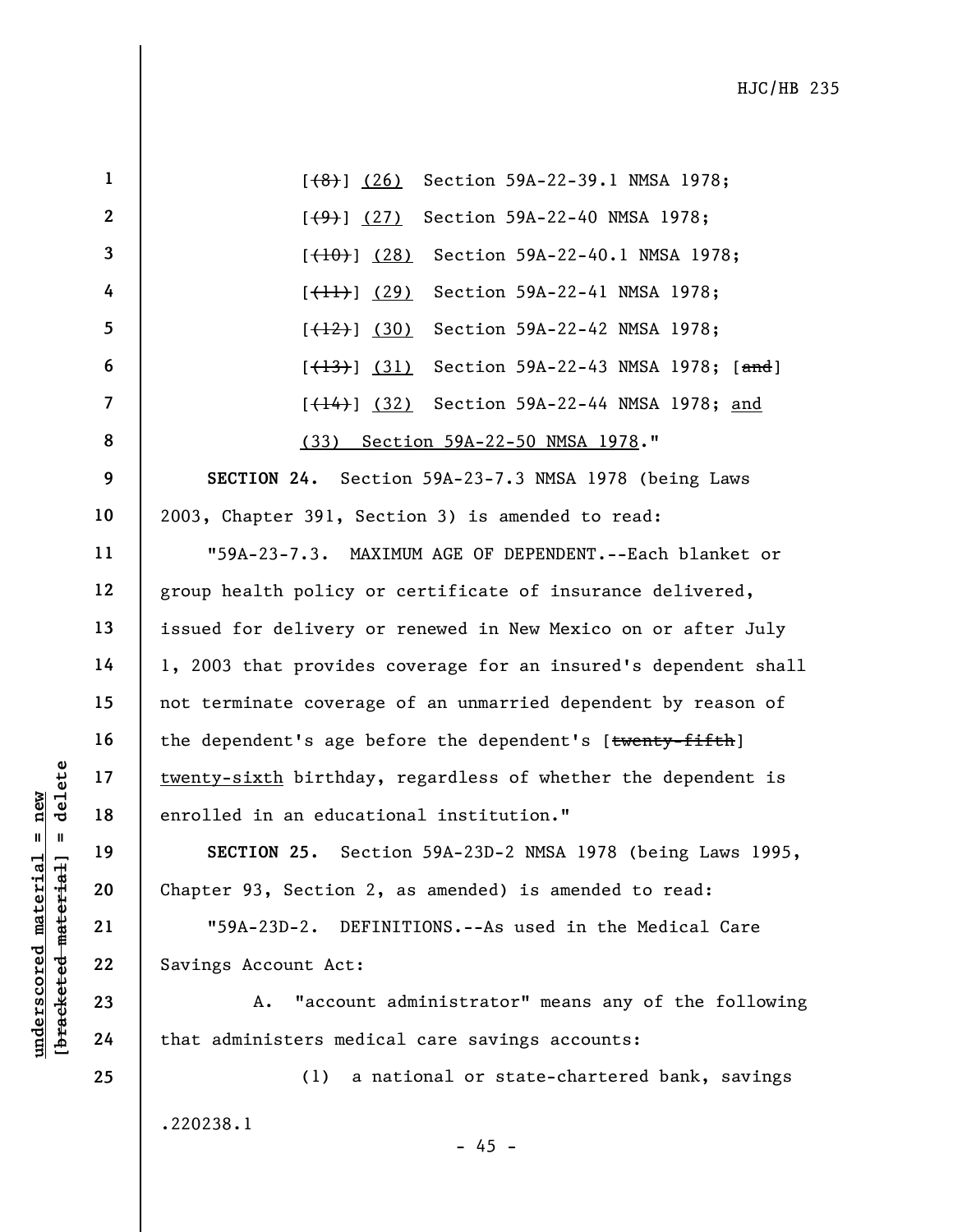|                                    | $\mathbf{1}$             | and loan association, savings bank or credit union;             |
|------------------------------------|--------------------------|-----------------------------------------------------------------|
|                                    | $\mathbf{2}$             | a trust company authorized to act as a<br>(2)                   |
|                                    | $\mathbf{3}$             | fiduciary in this state;                                        |
|                                    | 4                        | an insurance company or health maintenance<br>(3)               |
|                                    | 5                        | organization authorized to do business in this state pursuant   |
|                                    | 6                        | to the Insurance Code; or                                       |
|                                    | $\overline{\mathcal{L}}$ | a person approved by the federal secretary<br>(4)               |
|                                    | 8                        | of health and human services;                                   |
|                                    | 9                        | "deductible" means the total covered medical<br>$B$ .           |
|                                    | 10                       | expense an employee or the employee's dependents must pay prior |
|                                    | 11                       | to any payment by a qualified higher deductible health plan for |
|                                    | 12                       | a calendar year;                                                |
|                                    | 13                       | "department" means the office of superintendent of<br>$C$ .     |
|                                    | 14                       | insurance;                                                      |
|                                    | 15                       | "dependent" means:<br>$D$ .                                     |
|                                    | 16                       | (1)<br>a spouse;                                                |
| delete                             | 17                       | (2)<br>an unmarried or unemancipated child of the               |
| new                                | 18                       | employee who is a minor and who is:                             |
| Ш.<br>- 11                         | 19                       | (a) a natural child;                                            |
| $\mathtt{materia}$                 | 20                       | a legally adopted child;<br>(b)                                 |
|                                    | 21                       | a stepchild living in the same household<br>(c)                 |
|                                    | 22                       | who is primarily dependent on the employee for maintenance and  |
| [bracketed material<br>underscored | 23                       | support;                                                        |
|                                    | 24                       | (d)<br>a child for whom the employee is the                     |
|                                    | 25                       | legal guardian and who is primarily dependent on the employee   |
|                                    |                          | .220238.1                                                       |
|                                    |                          | $-46 -$                                                         |
|                                    |                          |                                                                 |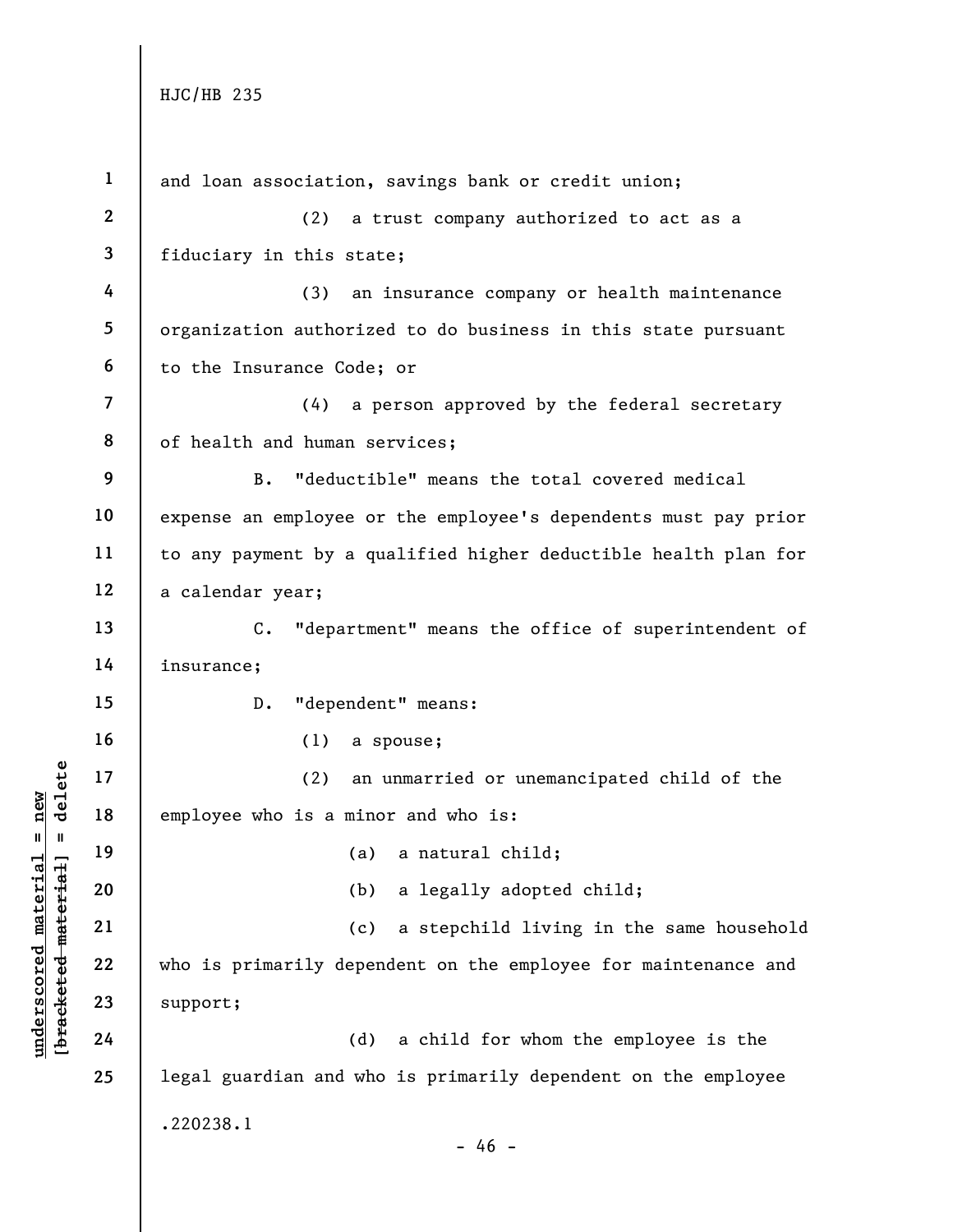|                                                                     | $\mathbf{1}$             | for maintenance and support, as long as evidence of the         |
|---------------------------------------------------------------------|--------------------------|-----------------------------------------------------------------|
|                                                                     | $\mathbf{2}$             | guardianship is evidenced in a court order or decree; or        |
|                                                                     | $\overline{\mathbf{3}}$  | (e)<br>a foster child living in the same                        |
|                                                                     | 4                        | household, if the child is not otherwise provided with health   |
|                                                                     | 5                        | care or health insurance coverage;                              |
|                                                                     | 6                        | an unmarried child described in<br>(3)                          |
|                                                                     | $\overline{\mathcal{L}}$ | Subparagraphs (a) through (e) of Paragraph (2) of this          |
|                                                                     | 8                        | subsection who is between the ages of eighteen and twenty-five; |
|                                                                     | 9                        | or                                                              |
|                                                                     | 10                       | (4)<br>a child over the age of eighteen who is                  |
|                                                                     | 11                       | incapable of self-sustaining employment by reason of [mental    |
|                                                                     | 12                       | retardation] intellectual or developmental disability or        |
|                                                                     | 13                       | physical [handicap] disability and who is chiefly dependent on  |
|                                                                     | 14                       | the employee for support and maintenance;                       |
|                                                                     | 15                       | "eligible individual" means an individual who with<br>Ε.        |
|                                                                     | 16                       | respect to any month:                                           |
| delete                                                              | 17                       | is covered under a qualified higher<br>(1)                      |
| new                                                                 | 18                       | deductible health plan as of the first day of that month;       |
| $\pmb{\mathsf{II}}$<br>- II                                         | 19                       | (2)<br>is not, while covered under a qualified                  |
| underscored materia<br>[ <del>brack</del> ete <del>d material</del> | 20                       | higher deductible health plan, covered under a health plan      |
|                                                                     | 21                       | that:                                                           |
|                                                                     | 22                       | is not a qualified higher deductible<br>(a)                     |
|                                                                     | 23                       | health plan; and                                                |
|                                                                     | 24                       | provides coverage for a benefit that is<br>(b)                  |
|                                                                     | 25                       | covered under the qualified higher deductible health plan; and  |
|                                                                     |                          | .220238.1                                                       |
|                                                                     |                          | $-47 -$                                                         |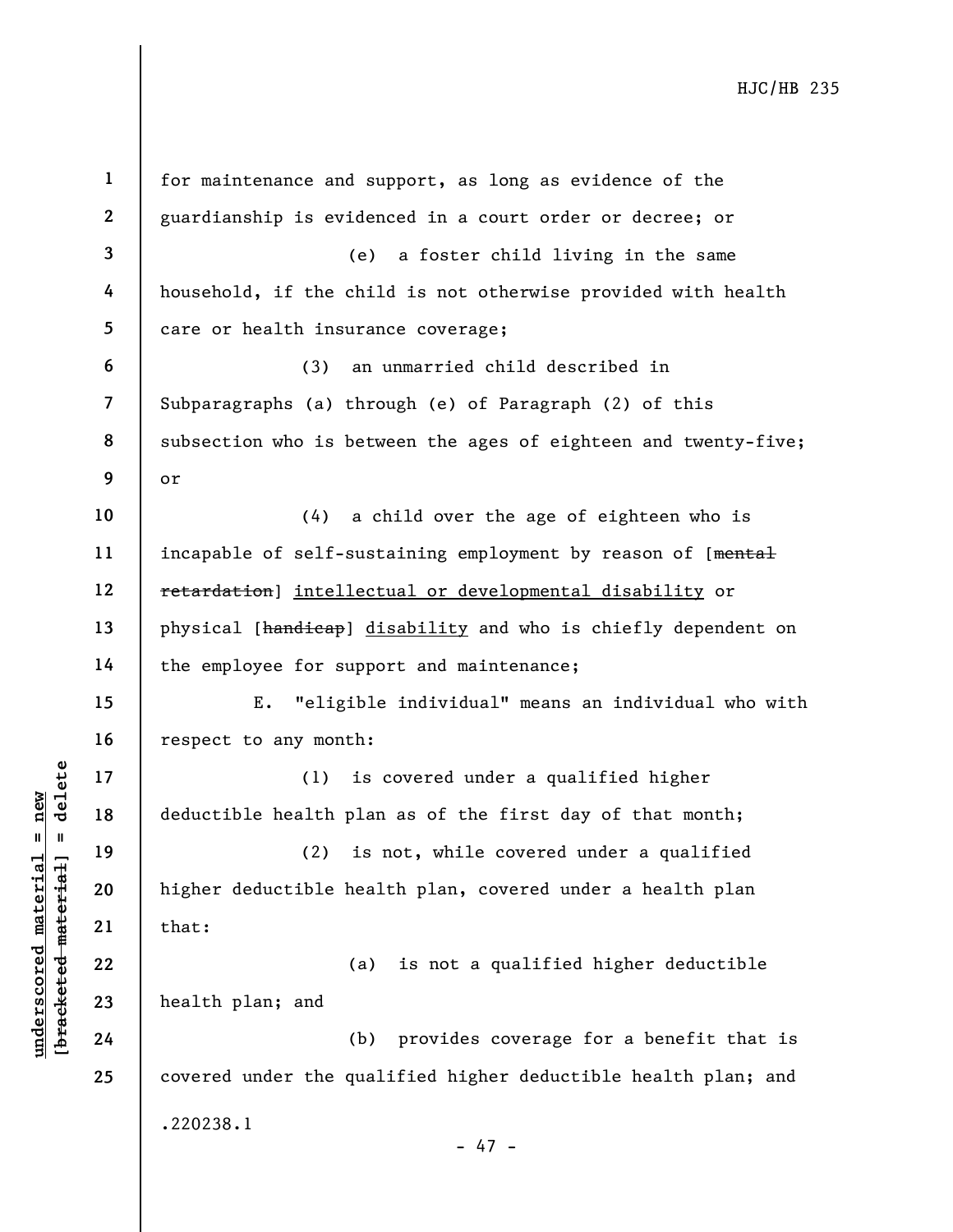|                      | $\mathbf{1}$   | (3)<br>is covered by a qualified higher deductible              |
|----------------------|----------------|-----------------------------------------------------------------|
|                      | $\mathbf{2}$   | health plan that is established and maintained by the employer  |
|                      | 3              | of the individual or of the spouse of the individual;           |
|                      | 4              | "eligible medical expense" means an expense paid<br>$F$ .       |
|                      | 5              | by the employee for medical care described in Section 213(d) of |
|                      | 6              | the Internal Revenue Code of 1986 that is deductible for        |
|                      | $\overline{7}$ | federal income tax purposes to the extent that those amounts    |
|                      | 8              | are not compensated for by insurance or otherwise;              |
|                      | 9              | "employee" includes a self-employed individual;<br>G.           |
|                      | 10             | "employer" includes a self-employed individual;<br>Η.           |
|                      | 11             | "medical care savings account" or "savings<br>I.                |
|                      | 12             | account" means an account established by an employer in the     |
|                      | 13             | United States exclusively for the purpose of paying the         |
|                      | 14             | eligible medical expenses of the employee or dependent, but     |
|                      | 15             | only if the written governing instrument creating the trust     |
|                      | 16             | meets the following requirements:                               |
| delete               | $17$           | except in the case of a rollover<br>(1)                         |
| new                  | 18             | contribution, no contribution will be accepted:                 |
| Ш<br>H               | 19             | (a) unless it is in cash; or                                    |
| [bracketed material  | 20             | to the extent the contribution, when<br>(b)                     |
|                      | 21             | added to previous contributions to the trust for the calendar   |
|                      | 22             | year, exceeds seventy-five percent of the highest annual limit  |
| underscored material | 23             | deductible permitted pursuant to the Medical Care Savings       |
|                      | 24             | Account Act;                                                    |
|                      | 25             | no part of the trust assets will be invested<br>(2)             |
|                      |                | .220238.1                                                       |
|                      |                | - 48 -                                                          |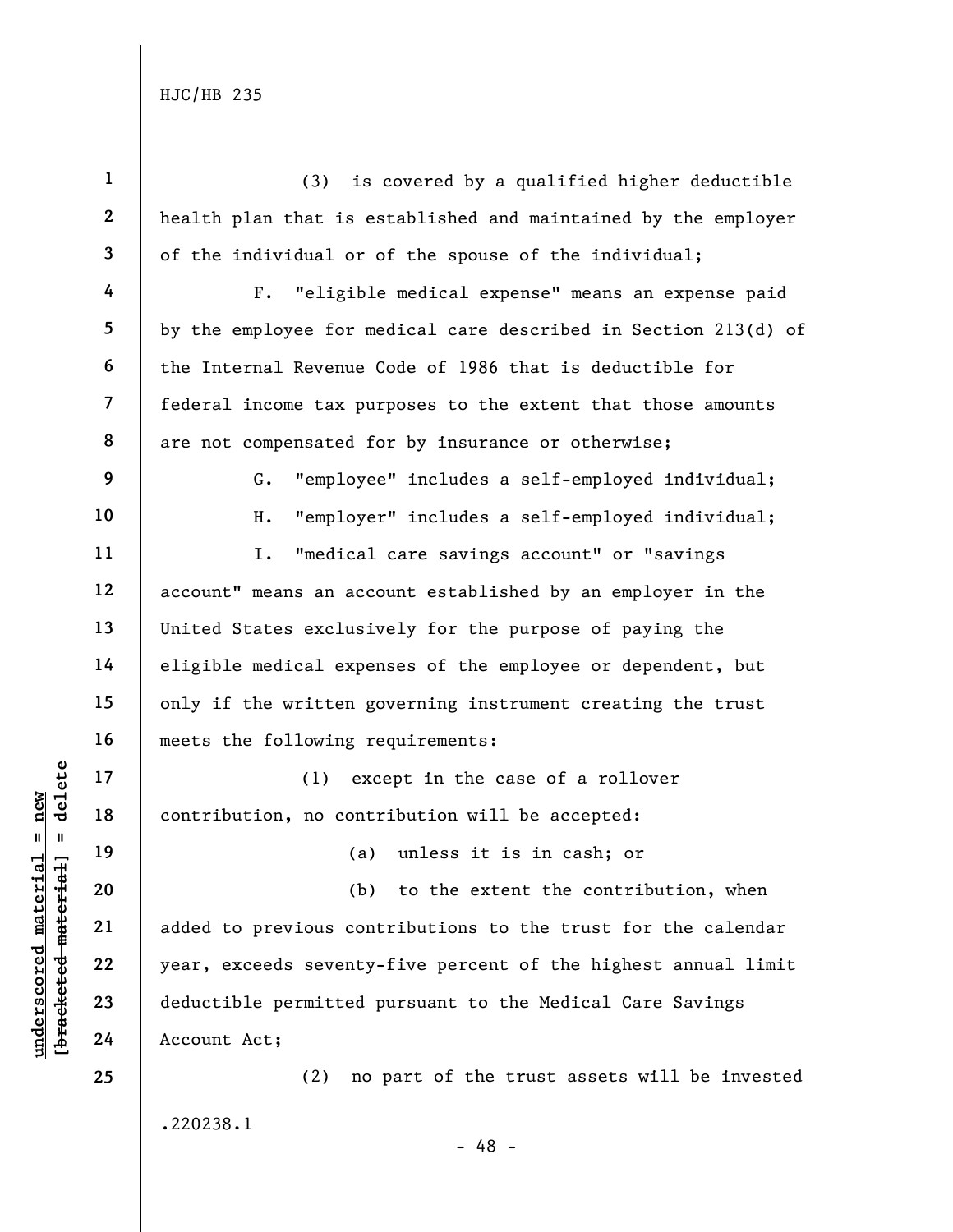underscore material material material material material material material material material dollars (\$3, and the material material control of thousand dollars (\$3, and the material control of thousand five hundred control 1 2 3 4 5 6 7 8 9 10 11 12 13 14 15 16 17 18 19 20 21 22 in life insurance contracts; (3) the assets of the trust will not be commingled with other property except in a common trust fund or common investment fund; and (4) the interest of an individual in the balance in the individual's account is nonforfeitable; J. "program" means the medical care savings account program established by an employer for employees; and K. "qualified higher deductible health plan" means a health coverage policy, certificate or contract that provides for payments for covered health care benefits that exceed the policy, certificate or contract deductible, that is purchased by an employer for the benefit of an employee and that has the following deductible provisions: (1) self-only coverage with an annual deductible of not less than one thousand five hundred dollars (\$1,500) or more than two thousand two hundred fifty dollars (\$2,250) and a maximum annual out-of-pocket expense requirement of three thousand dollars (\$3,000), not including premiums; (2) family coverage with an annual deductible of not less than three thousand dollars (\$3,000) or more than four thousand five hundred dollars (\$4,500) and a maximum annual

out-of-pocket expense requirement of five thousand five hundred dollars (\$5,500), not including premiums; and

- 49 -

(3) preventive care coverage may be provided .220238.1

25

23

24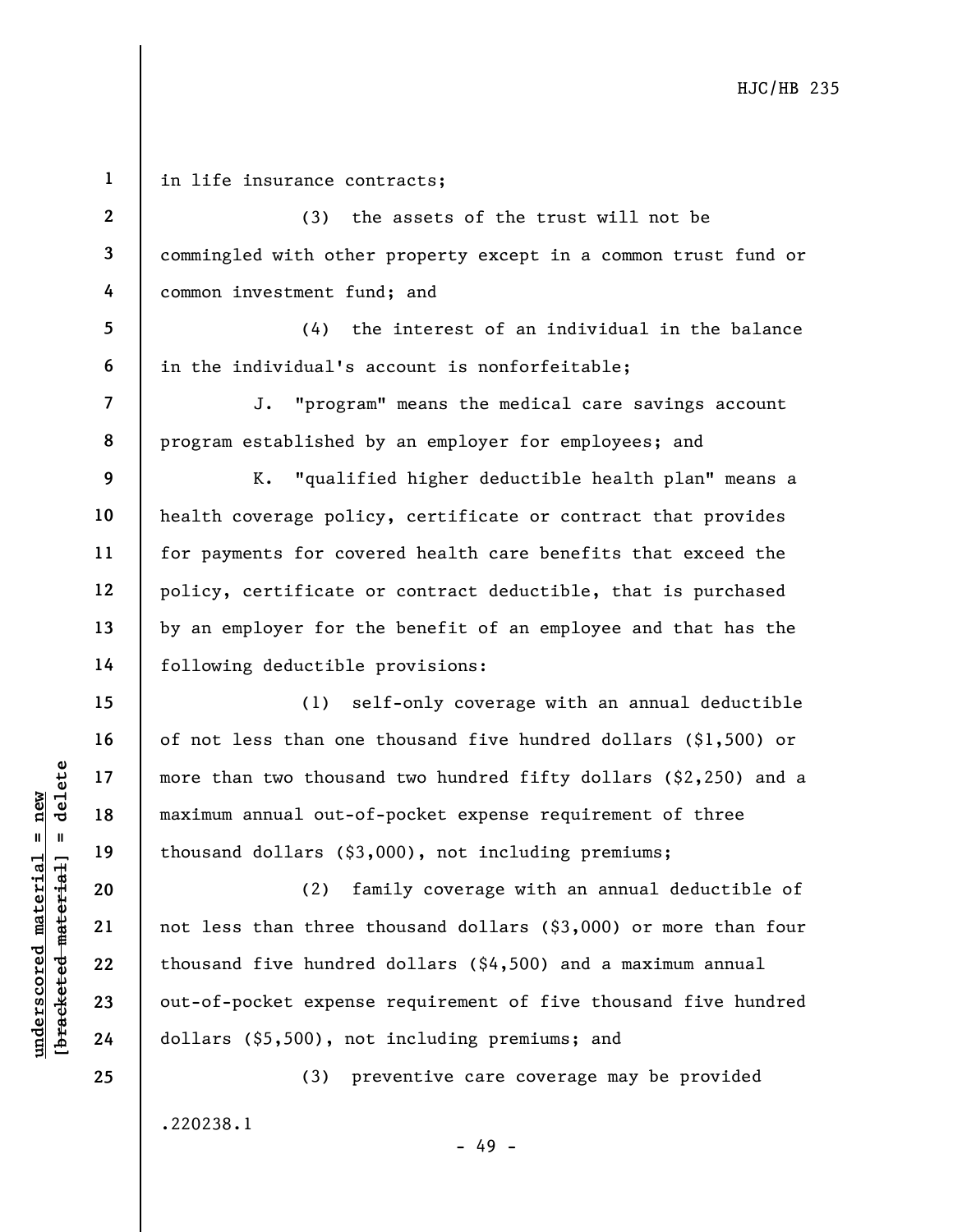3

4

5

6

1 2 within the policies without the preventive care being subjected to the qualified higher deductibles."

SECTION 26. Section 59A-46-30 NMSA 1978 (being Laws 1993, Chapter 266, Section 29, as amended) is amended to read:

"59A-46-30. STATUTORY CONSTRUCTION AND RELATIONSHIP TO OTHER LAWS.--

7 8 9 10 11 12 13 14 15 16 17 A. The provisions of the Insurance Code other than Chapter 59A, Article 46 NMSA 1978 shall not apply to health maintenance organizations except as expressly provided in the Insurance Code and that article. To the extent reasonable and not inconsistent with the provisions of that article, the following articles and provisions of the Insurance Code shall also apply to health maintenance organizations and their promoters, sponsors, directors, officers, employees, agents, solicitors and other representatives. For the purposes of such applicability, a health maintenance organization may therein be referred to as an "insurer":

| delete                                       | 17 | referred to as an "insurer":                        |  |
|----------------------------------------------|----|-----------------------------------------------------|--|
| new<br>$\mathbf{II}$<br>$\mathtt{materidal}$ | 18 | Chapter 59A, Article 1 NMSA 1978;<br>(1)            |  |
|                                              | 19 | Chapter 59A, Article 2 NMSA 1978;<br>(2)            |  |
|                                              | 20 | Chapter 59A, Article 4 NMSA 1978;<br>(3)            |  |
|                                              | 21 | Subsection C of Section 59A-5-22 NMSA 1978;<br>(4)  |  |
|                                              | 22 | Sections 59A-6-2 through 59A-6-4 and 59A-6-6<br>(5) |  |
|                                              | 23 | NMSA 1978;                                          |  |
| <u>underscored</u><br>혼                      | 24 | Chapter 59A, Article 8 NMSA 1978;<br>(6)            |  |
|                                              | 25 | Chapter 59A, Article 10 NMSA 1978;<br>(7)           |  |

- 50 -

.220238.1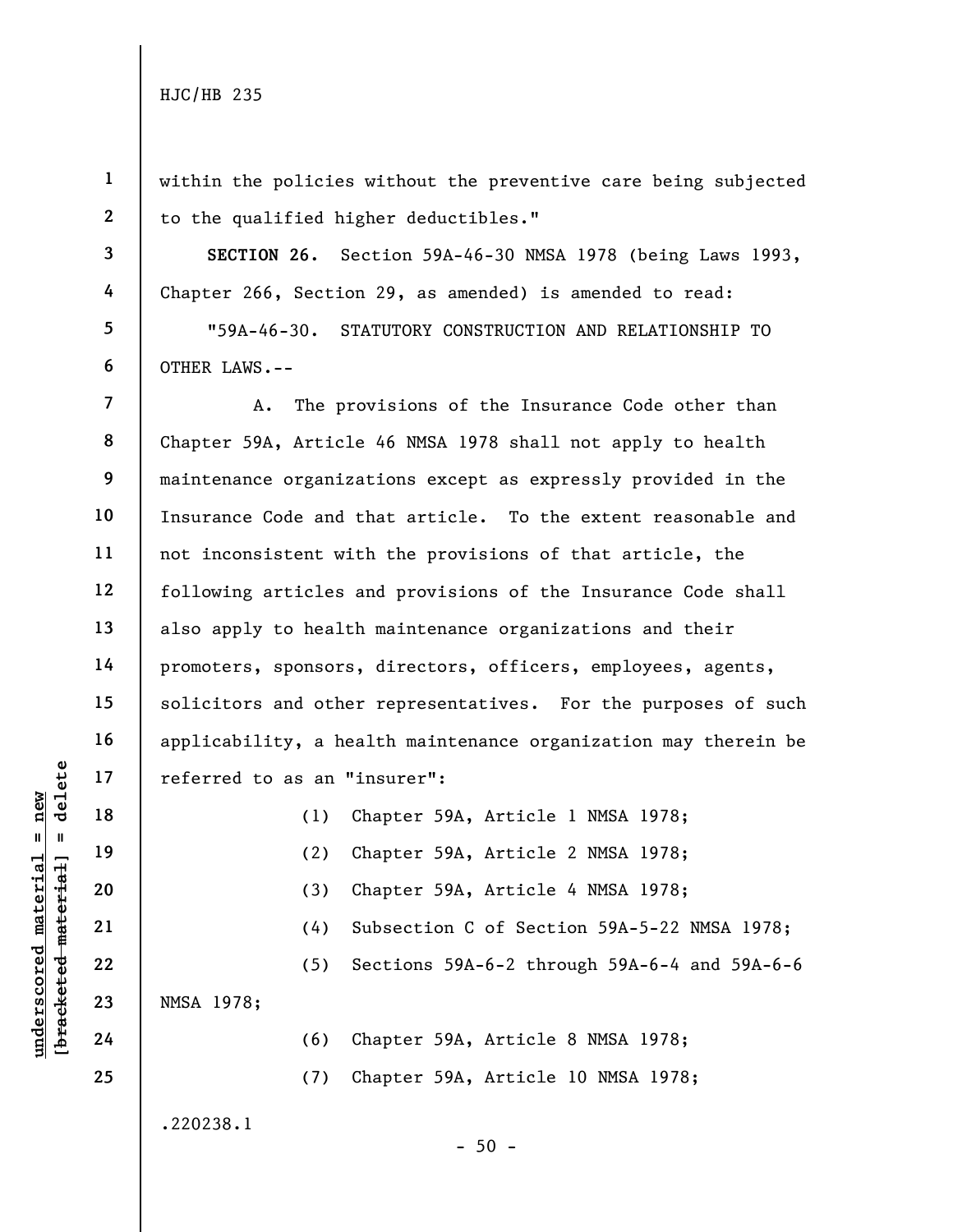|                     | $\mathbf{1}$            | $(6)$ Section 59A-12-22 NMSA 1978;                           |
|---------------------|-------------------------|--------------------------------------------------------------|
|                     | $\boldsymbol{2}$        | (9) (8) Chapter 59A, Article 16 NMSA 1978;                   |
|                     | 3                       | the Domestic Abuse Insurance Protection Act;<br>(9)          |
|                     | 4                       | the Insurance Fraud Act;<br>(10)                             |
|                     | 5                       | [ <del>(10)</del> ] (11) Chapter 59A, Article 18 NMSA 1978;  |
|                     | 6                       | [(11)] (12) the Policy Language Simplification               |
|                     | $\overline{\mathbf{z}}$ | Law;                                                         |
|                     | 8                       | [ <del>(12)</del> ] (13) Section 59A-22-14 NMSA 1978;        |
|                     | 9                       | $(13)$ the Insurance Fraud Act;                              |
|                     | 10                      | (14) Section 59A-22-43 NMSA 1978;                            |
|                     | 11                      | (15) the Minimum Healthcare Protection Act]                  |
|                     | 12                      | the Health Insurance Portability Act;<br>(14)                |
|                     | 13                      | [ <del>(16)</del> ] (15) Sections 59A-34-2, 59A-34-7 through |
|                     | 14                      | 59A-34-13, 59A-34-17, 59A-34-23, 59A-34-33, 59A-34-36,       |
|                     | 15                      | 59A-34-37, 59A-34-40 through 59A-34-42 and 59A-34-44 through |
|                     | 16                      | 59A-34-46 NMSA 1978;                                         |
| delete              | 17                      | $[\frac{17}{16}]$ (16) the Insurance Holding Company Law;    |
| new                 | 18                      | [ $\frac{and}{end}$                                          |
| Ш<br>- 11           | 19                      | (18) (17) the Patient Protection Act; and                    |
| materia             | 20                      | the Surprise Billing Protection Act.<br>(18)                 |
| [bracketed material | 21                      | Solicitation of enrollees by a health maintenance<br>B.      |
| underscored         | 22                      | organization granted a certificate of authority, or its      |
|                     | 23                      | representatives, shall not be construed as violating any     |
|                     | 24                      | provision of law relating to solicitation or advertising by  |
|                     | 25                      | health professionals, but health professionals shall be      |
|                     |                         | .220238.1<br>$-51 -$                                         |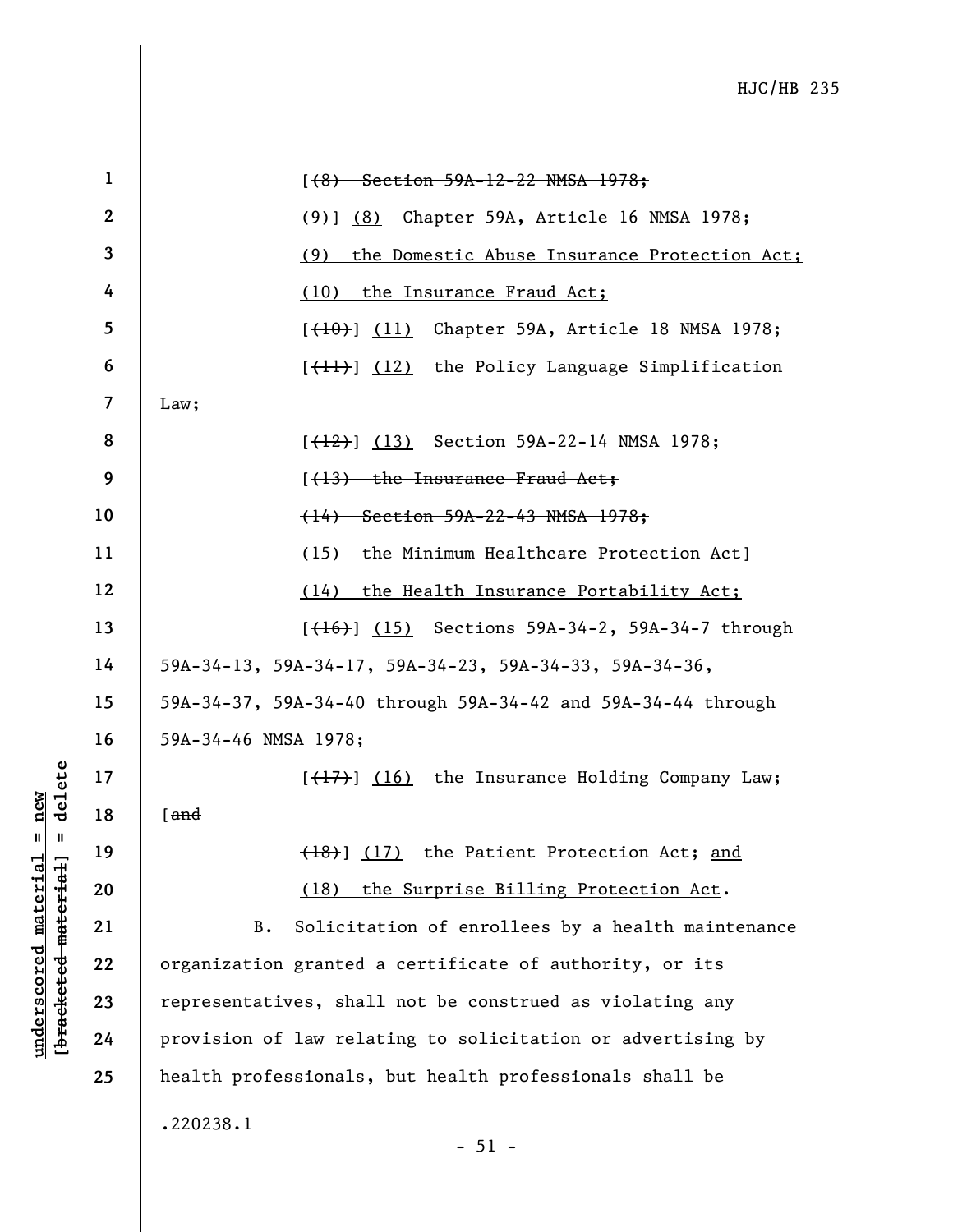1

2

3

4

5

6

7

8

9

10

11

12

13

14

15

16

17

18

19

20

21

22

23

24

25

individually subject to the laws, rules and ethical provisions governing their individual professions.

C. Any health maintenance organization authorized under the provisions of the Health Maintenance Organization Law shall not be deemed to be practicing medicine and shall be exempt from the provisions of laws relating to the practice of medicine."

underscored material institutional institutional institutional institutional institutional institutional institution<br>
18 and 19 and 19 sECTION 28. Sec 2007, Chapter 278, Se 1959A-46-42.1. Continued 122 vACCINE.--<br>
23 A. An SECTION 27. Section 59A-46-38.3 NMSA 1978 (being Laws 2003, Chapter 391, Section 5, as amended) is amended to read: "59A-46-38.3. MAXIMUM AGE OF DEPENDENT.--Each individual or group health maintenance organization contract delivered or issued for delivery or renewed in New Mexico that provides coverage for an enrollee's dependents shall not terminate coverage of an unmarried dependent by reason of the dependent's age before the dependent's [twenty-fifth] twenty-sixth birthday, regardless of whether the dependent is enrolled in an educational institution; provided that this requirement does not apply to the medicaid managed care system."

SECTION 28. Section 59A-46-42.1 NMSA 1978 (being Laws 2007, Chapter 278, Section 3) is amended to read:

"59A-46-42.1. COVERAGE FOR THE HUMAN PAPILLOMAVIRUS VACCINE.--

A. An individual or group health maintenance organization contract delivered, issued for delivery or renewed in this state shall provide coverage for the human .220238.1

 $-52 -$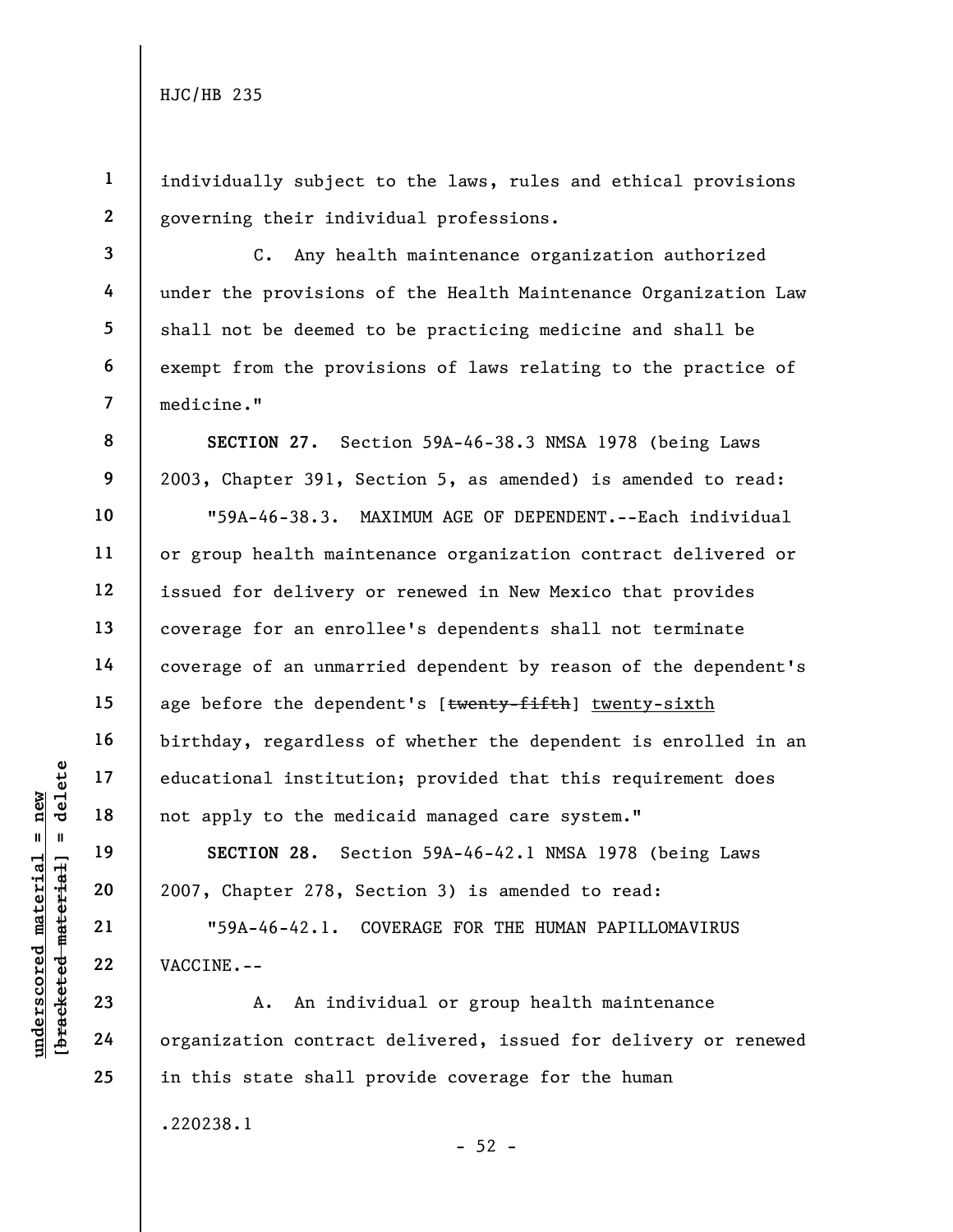1 2

3

4

5

6

7

11

12

13

14

15

16

17

18

19

20

21

22

23

24

25

.220238.1

papillomavirus vaccine [to females nine to fourteen years of age] in accordance with the current standards of the federal centers for disease control and prevention.

B. Coverage for the human papillomavirus vaccine may be subject to deductibles and coinsurance consistent with those imposed on other benefits under the same policy, plan or certificate.

8 9 10 C. The provisions of this section shall not apply to short-term travel, accident-only or limited or specified disease policies.

D. For the purposes of this section, "human papillomavirus vaccine" means a vaccine approved by the federal food and drug administration used for the prevention of human papillomavirus infection and cervical precancers."

SECTION 29. Section 59A-47-33 NMSA 1978 (being Laws 1984, Chapter 127, Section 879.32, as amended) is amended to read:

understand material material of the Insurance Code<br>
1978 shall not apply<br>
1978 shall not apply<br>
1978 shall not apply<br>
1978 shall not apply<br>
1978 shall not apply<br>
provided in the Insur<br>
22<br>
23<br>
24<br>
24<br>
29<br>
29<br>
29<br>
29<br>
29<br>
2 "59A-47-33. OTHER PROVISIONS APPLICABLE.--The provisions of the Insurance Code other than Chapter 59A, Article 47 NMSA 1978 shall not apply to health care plans except as expressly provided in the Insurance Code and that article. To the extent reasonable and not inconsistent with the provisions of that article, the following articles and provisions of the Insurance Code shall also apply to health care plans, their promoters, sponsors, directors, officers, employees, agents, solicitors and other representatives; and, for the purposes of such

 $- 53 -$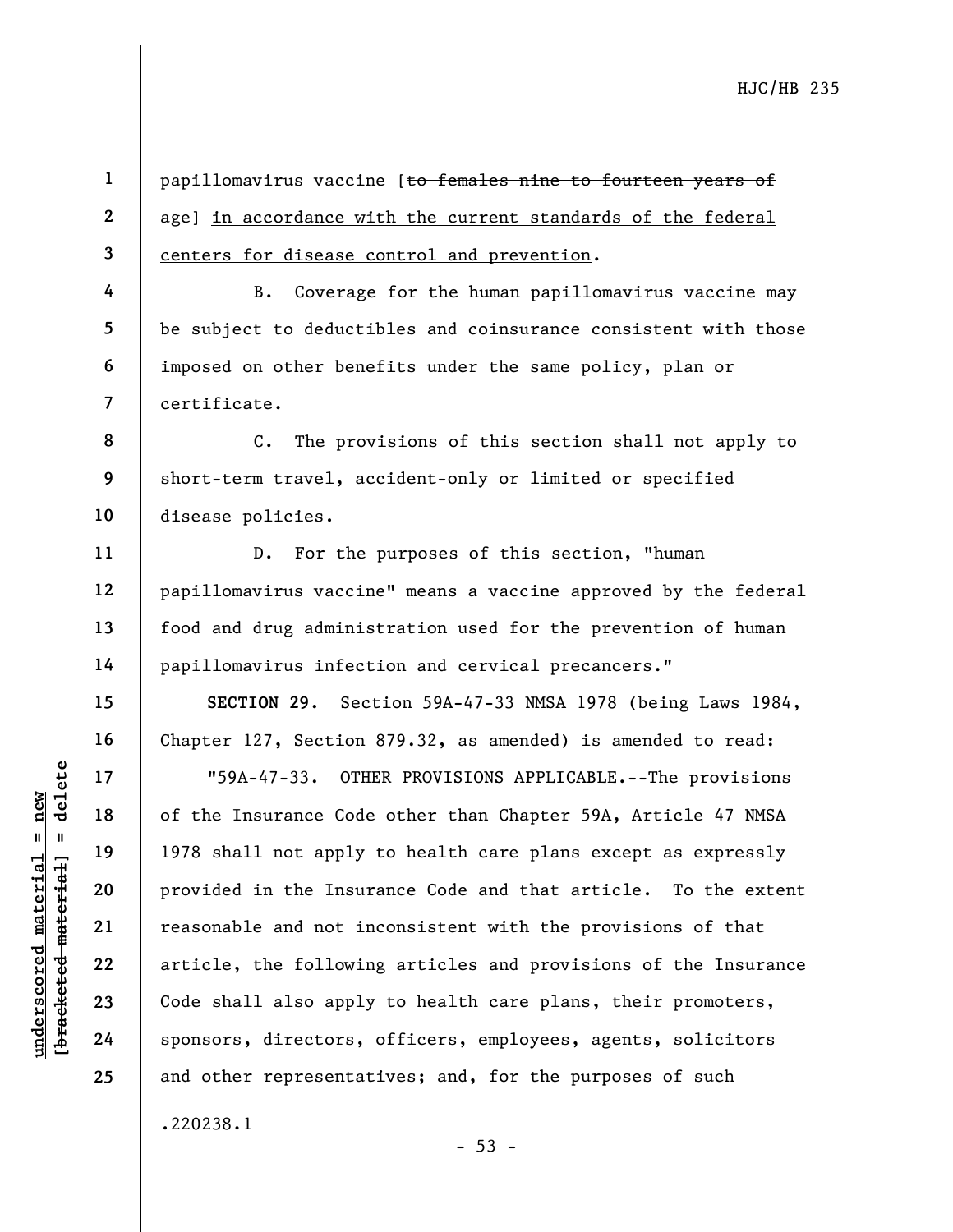underscored material = new [bracketed material] = delete 1 2 3 4 5 6 7 8 9 10 11 12 13 14 15 16 17 18 19 20 21 22 23 24 25 applicability, a health care plan may therein be referred to as an "insurer": A. Chapter 59A, Article 1 NMSA 1978; B. Chapter 59A, Article 2 NMSA 1978; C. Chapter 59A, Article 4 NMSA 1978; D. Subsection C of Section 59A-5-22 NMSA 1978; E. Sections 59A-6-2 through 59A-6-4 and 59A-6-6 NMSA 1978; F. Section 59A-7-11 NMSA 1978; G. Chapter 59A, Article 8 NMSA 1978; H. Chapter 59A, Article 10 NMSA 1978; I. Section 59A-12-22 NMSA 1978; J. Chapter 59A, Article 16 NMSA 1978; K. Chapter 59A, Article 18 NMSA 1978; L. [the Policy Language Simplification Law] Chapter 59A, Article 19 NMSA 1978; M. Subsections B through E of Section 59A-22-5 NMSA 1978; N. Section 59A-22-14 NMSA 1978; O. Section 59A-22-34.1 NMSA 1978; P. Section 59A-22-39 NMSA 1978; Q. Section 59A-22-40 NMSA 1978; R. Section 59A-22-40.1 NMSA 1978; S. Section 59A-22-41 NMSA 1978; T. Section 59A-22-42 NMSA 1978; .220238.1  $-54 -$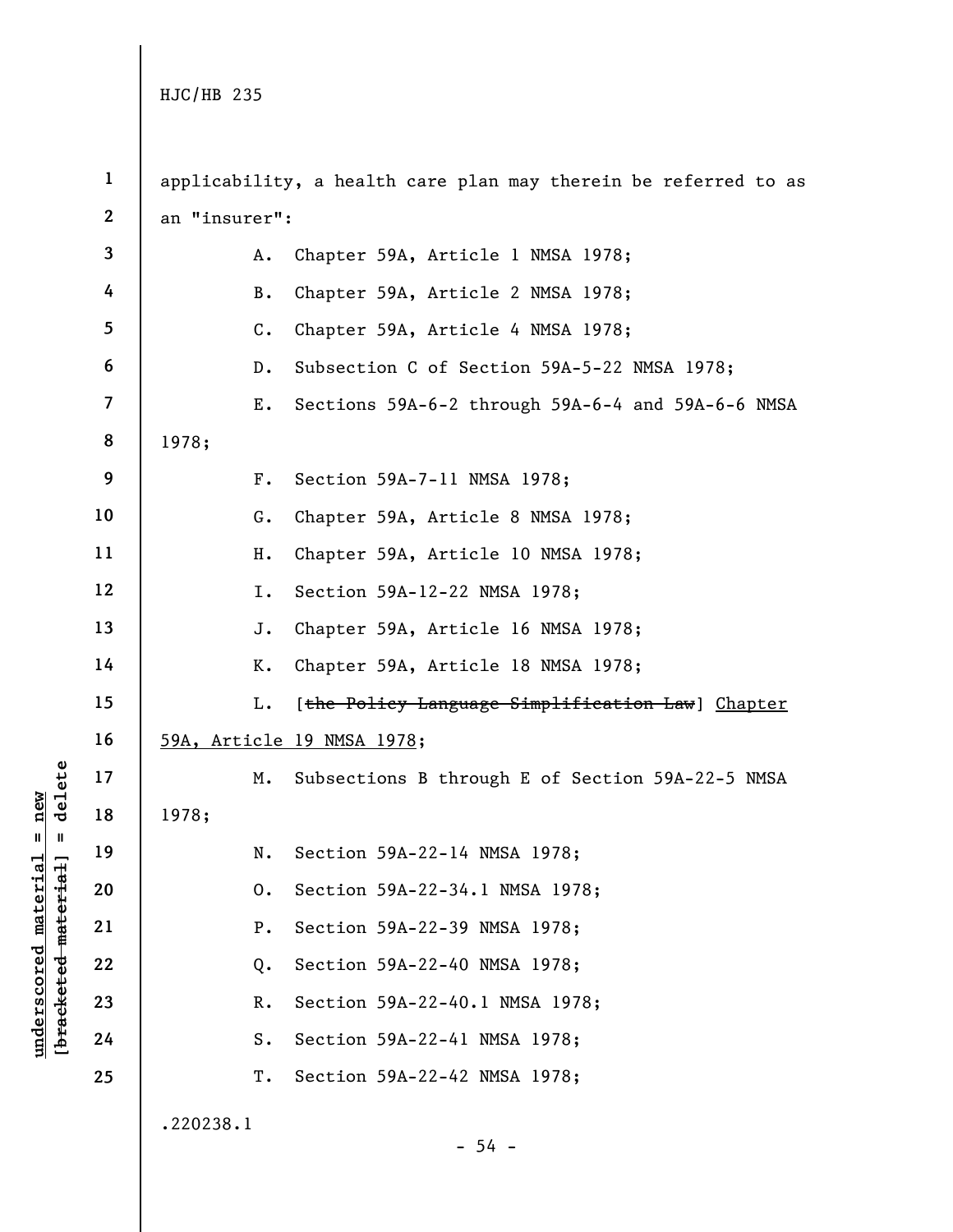|                                                | $\mathbf{1}$             | Section 59A-22-43 NMSA 1978;<br>U.                                         |
|------------------------------------------------|--------------------------|----------------------------------------------------------------------------|
|                                                | $\boldsymbol{2}$         | Section 59A-22-44 NMSA 1978;<br>V.                                         |
|                                                | 3                        | Section 59A-22-50 NMSA 1978;<br>w.                                         |
|                                                | 4                        | $[W-]$ X. Sections 59A-34-7 through 59A-34-13,                             |
|                                                | 5                        | 59A-34-17, 59A-34-23, 59A-34-33, 59A-34-40 through 59A-34-42               |
|                                                | 6                        | and 59A-34-44 through 59A-34-46 NMSA 1978;                                 |
|                                                | $\overline{\mathcal{L}}$ | $[\frac{X}{X}]$ $\underline{Y}.$ the Insurance Holding Company Law, except |
|                                                | 8                        | Section 59A-37-7 NMSA 1978;                                                |
|                                                | 9                        | [\frac{Y+}{1}} Z. Section 59A-46-15 NMSA 1978; [and ]                      |
|                                                | 10                       | [ <del>Z.</del> ] AA. the Patient Protection Act; and                      |
|                                                | 11                       | BB. the Surprise Billing Protection Act."                                  |
|                                                | 12                       | SECTION 30. Section 59A-47-40 NMSA 1978 (being Laws 2003,                  |
|                                                | 13                       | Chapter 391, Section 7, as amended) is amended to read:                    |
|                                                | 14                       | "59A-47-40. MAXIMUM AGE OF DEPENDENT.--An individual or                    |
|                                                | 15                       | group health care coverage, including any form of self-                    |
|                                                | 16                       | insurance, offered, issued or renewed under the Health Care                |
| delete                                         | 17                       | Purchasing Act that offers coverage of an insured's dependent              |
| new                                            | 18                       | shall not terminate coverage of an unmarried dependent by                  |
| $\mathbf{u}$<br>- 11                           | 19                       | reason of the dependent's age before the dependent's [twenty-              |
| materia <sup>-</sup>                           | 20                       | fifth] twenty-sixth birthday, regardless of whether the                    |
|                                                | 21                       | dependent is enrolled in an educational institution."                      |
|                                                | 22                       | SECTION 31. Section 59A-54-6 NMSA 1978 (being Laws 1987,                   |
| [ <del>bracketed material</del><br>underscored | 23                       | Chapter 154, Section 6, as amended) is amended to read:                    |
|                                                | 24                       | NOTICE OF POOL.--<br>$"59A-54-6.$                                          |
|                                                | 25                       | [Commencing September 1, 1987, every] Every<br>Α.                          |

.220238.1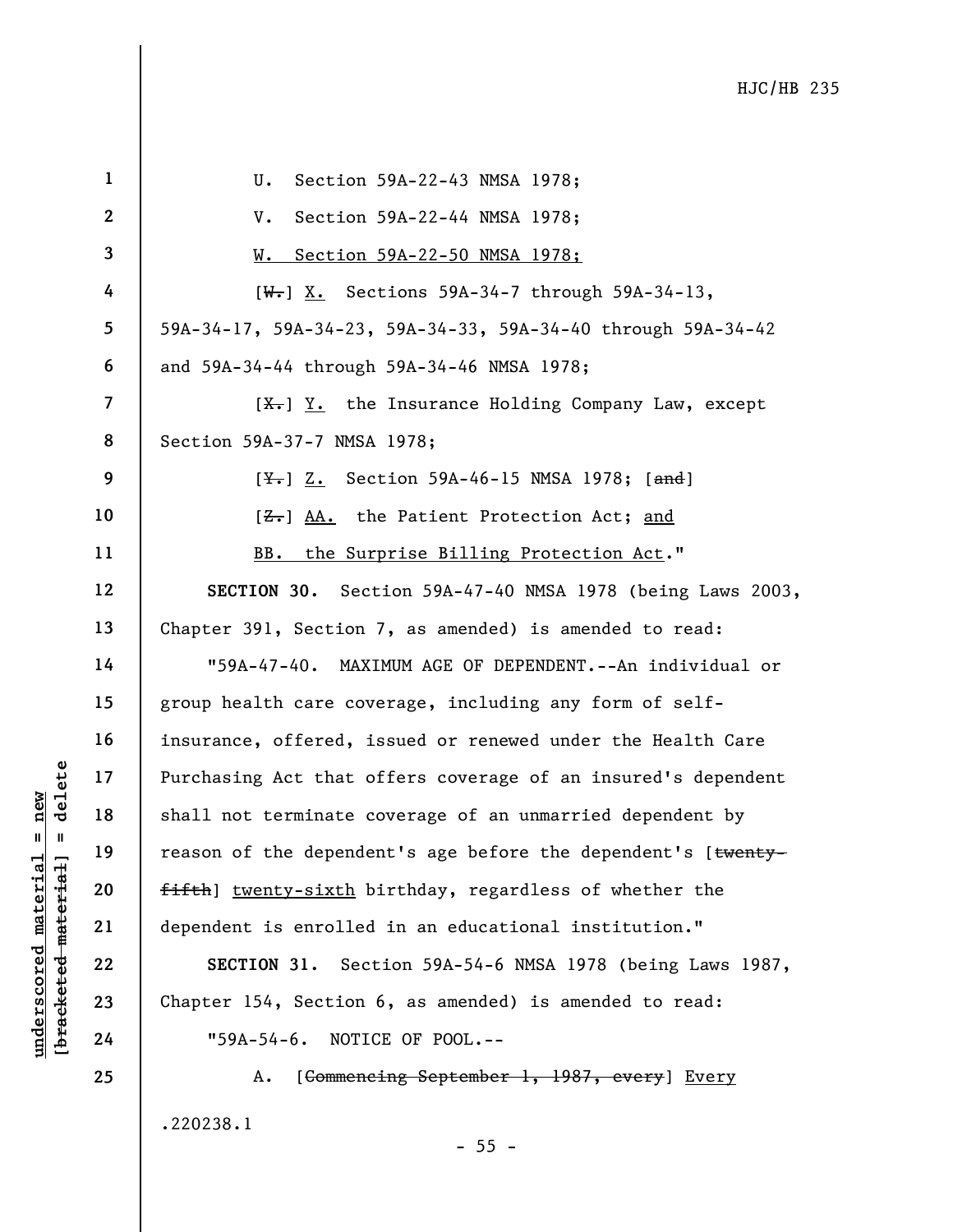5

6

7

14

15

16

17

18

19

20

21

22

23

24

25

1 2 insurer shall provide a notice and an application for coverage by the pool to any person who receives:

3 4 (1) a rejection of coverage for health insurance or health care services;

(2) a notice that the rate for health insurance or coverage for health care services provided will exceed the rates of a pool policy;  $[ $\theta$  r]$ 

8 9 10 11 12 13 (3) a notice of reduction or limitation of coverage, including a restrictive rider, from an insurer if the effect of the reduction or limitation is to substantially reduce coverage compared to the coverage available to a person considered a standard risk for the type of coverage provided by the plan; or

(4) a termination of coverage for health insurance or health care services by either the carrier or the covered individual.

underscored material = new [bracketed material] = delete B. The notice required by Subsection A of this section shall state that [effective January 1, 1988 or an earlier date, that] the person is eligible to apply for health insurance provided by the pool. Application for the health insurance shall be on forms prescribed by the board and made available to all insurers."

SECTION 32. Section 59A-54-8 NMSA 1978 (being Laws 1987, Chapter 154, Section 8) is amended to read:

"59A-54-8. EXAMINATION.--The pool shall be subject to and .220238.1  $-56 -$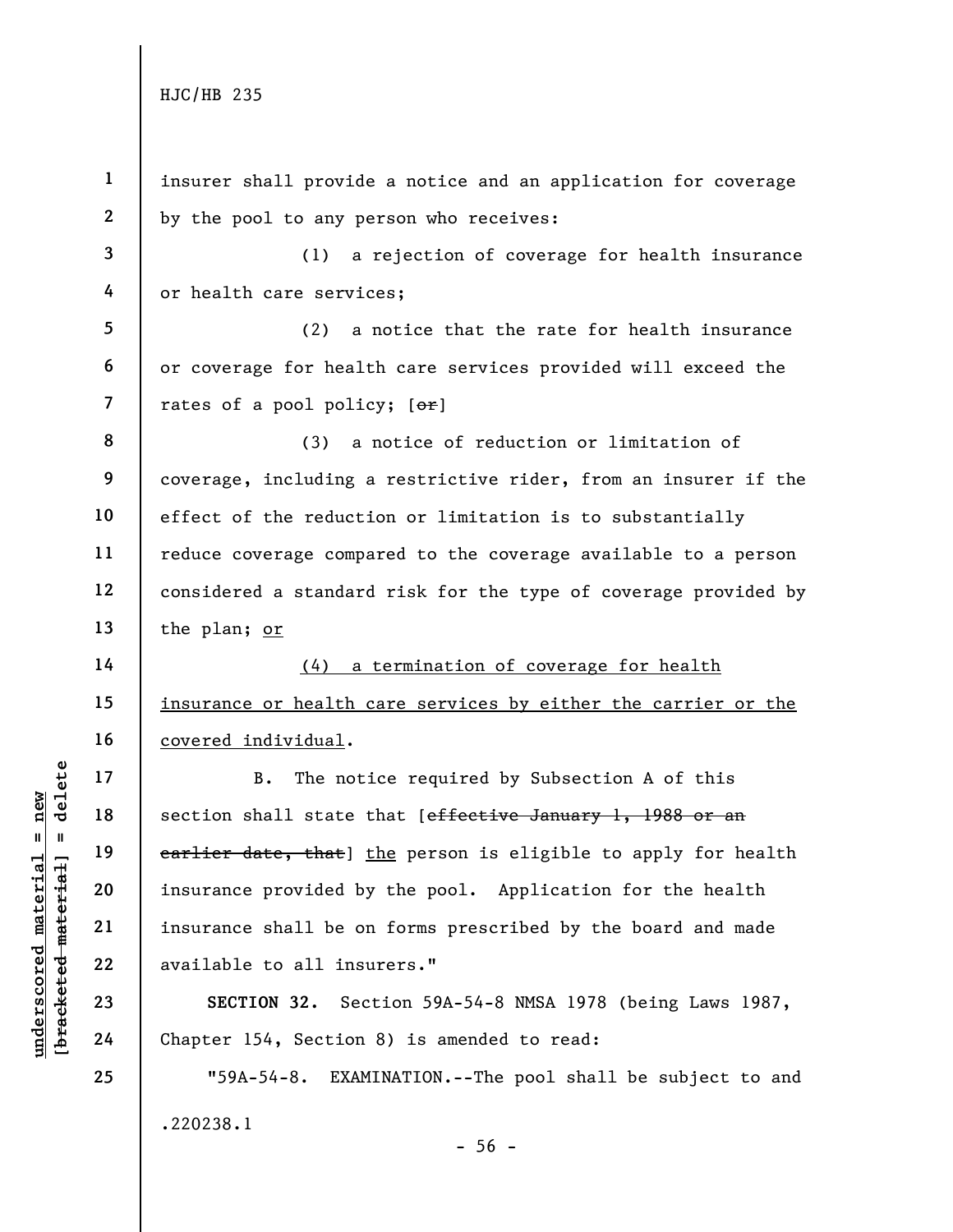understand material material efficient manner.<br>
Wallen 19<br>
understand manner.<br>
20<br>
understand 19<br>
22<br>
23<br>
23<br>
24<br>
Period of service by 1<br>
24<br>
Period of service by 1 1 2 3 4 5 6 7 8 9 10 11 12 13 14 15 16 17 18 19 20 21 responsible for examination by the superintendent  $[ $\theta$  f]$ insurance]. Not later than [March +] June 1 of each year, the board shall submit to the superintendent an audited financial report for the preceding calendar year in a form approved by the superintendent." SECTION 33. Section 59A-54-11 NMSA 1978 (being Laws 1987, Chapter 154, Section 11, as amended) is amended to read: "59A-54-11. POOL ADMINISTRATOR--SELECTION--DUTIES.-- A. The board shall select a pool administrator through a competitive bidding process. The board shall evaluate bids based on criteria established by the board, which shall include: (1) proven ability to handle accident and health insurance; (2) efficiency of claim paying procedures; (3) an estimate of total charges for administering the plan; and (4) ability to administer the pool in a costefficient manner. B. The pool administrator shall serve for a period [of three years] not to exceed that provided in Subsection B of

Section 13-1-150 NMSA 1978, subject to removal for cause. At least one year prior to the expiration of [each three-year period of service by] the pool [administrator] administrator's contract, the board shall invite all interested parties, .220238.1

 $-57 -$ 

22

23

24

25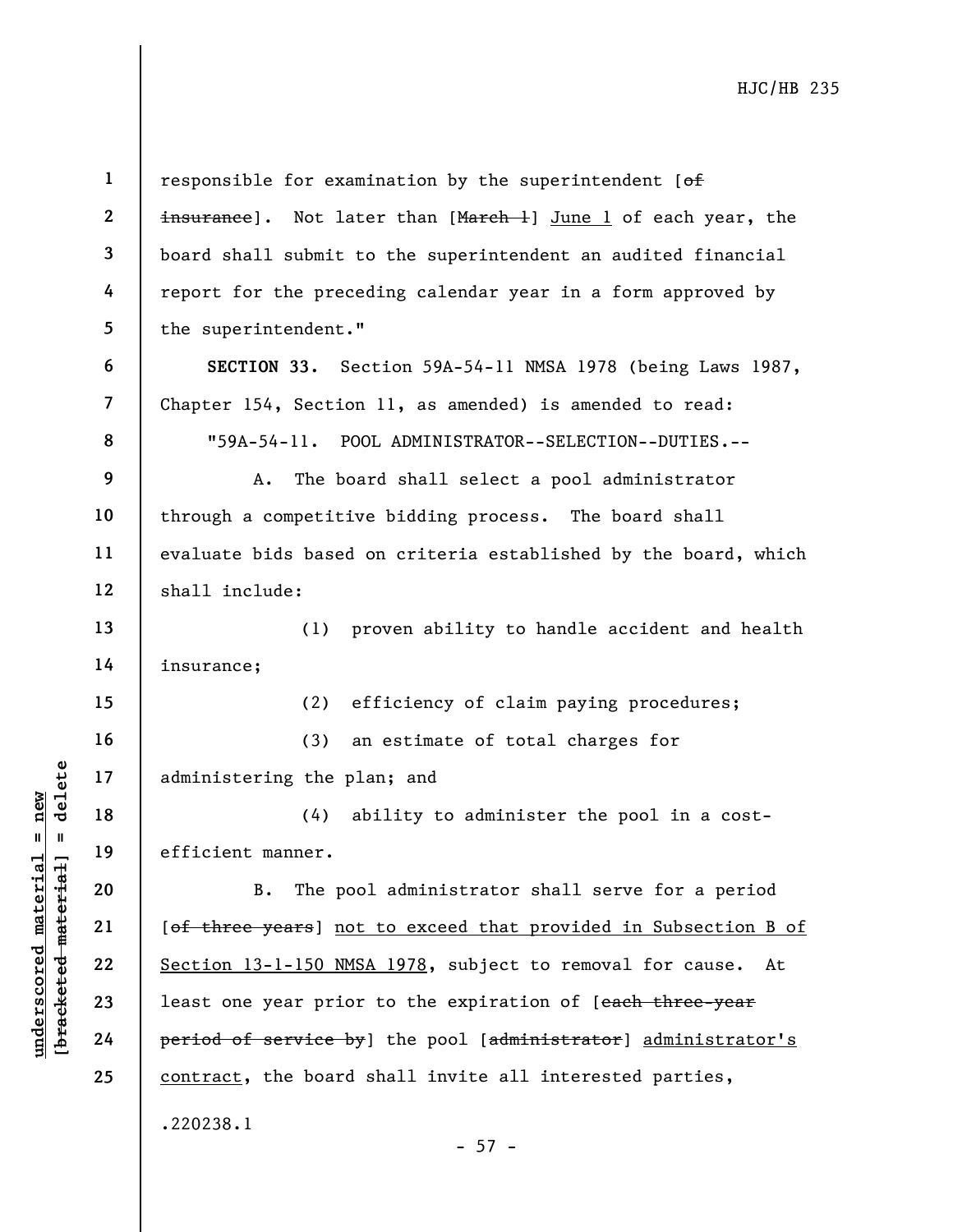1 2 3 4 5 6 including the current administrator, to submit bids to serve as the pool administrator for the succeeding [three-year] contract period. Selection of the administrator for a succeeding period shall be made at least six months prior to the expiration of  $[a]$ three-year period of service by a pool administrator] the pool administrator's current contract.

7

14

15

16

17

18

19

20

21

22

23

24

25

C. The pool administrator shall:

8 9 (1) perform all eligibility and administrative claim payment functions relating to the pool;

10 11 12 13 (2) establish a premium billing procedure for collection of premiums from insured persons. Billings shall be made on a periodic basis, not less than monthly, as determined by the board;

(3) perform all necessary functions to assure timely payment of benefits to persons covered under the pool, including:

underscored material material material and<br>
except material in the proper manner of<br>
pool and distributing<br>
made; and<br>
21<br>
22<br>
23<br>
24 regarding the operation<br>
24 regarding the operation (a) making information available relating to the proper manner of submitting a claim for benefits to the pool and distributing forms upon which submission shall be made; and

(b) evaluating the eligibility of each claim for payment by the pool;

(4) submit regular reports to the board regarding the operation of the pool. The frequency, content and form of the report shall be as determined by the board; and .220238.1 - 58 -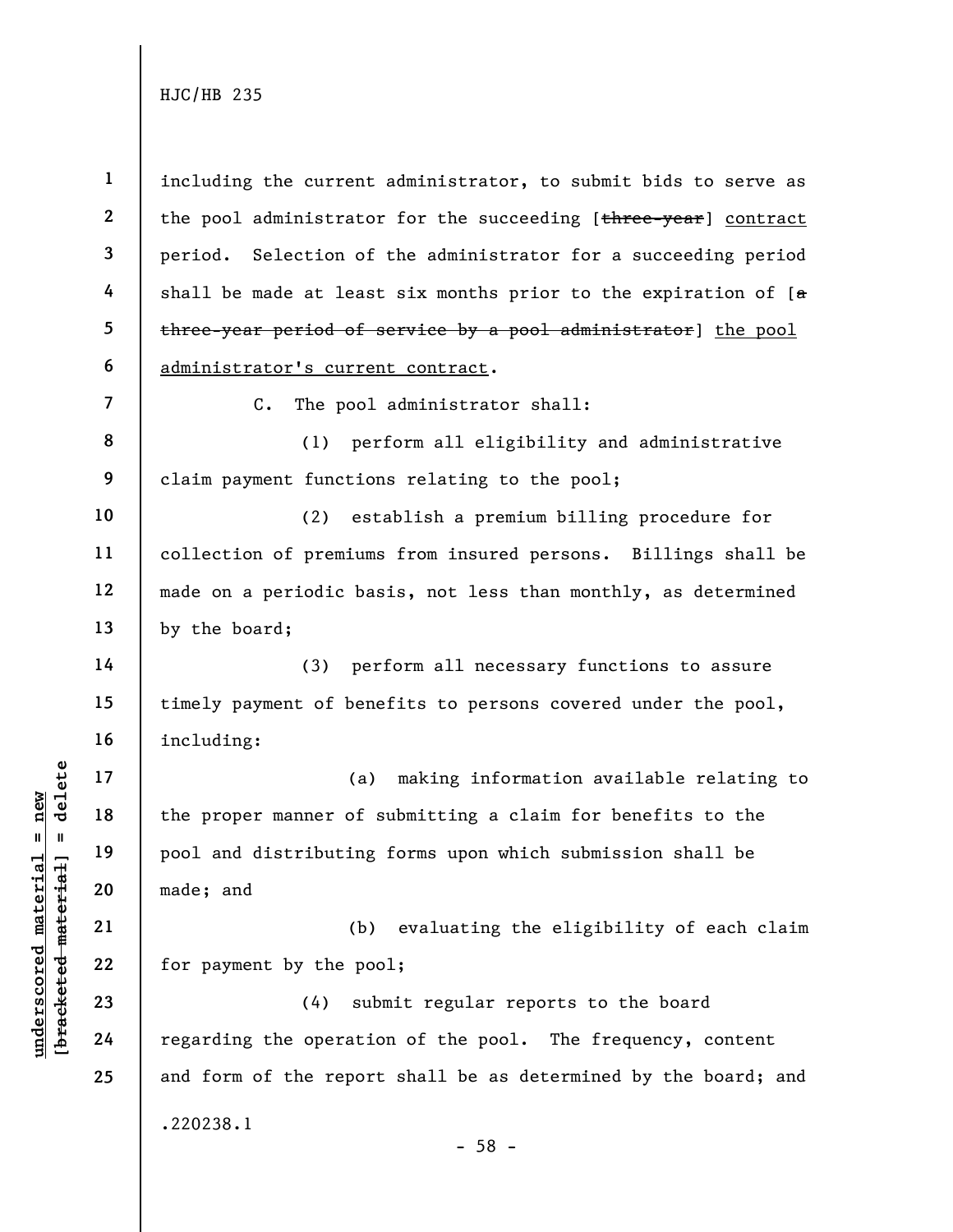underscored material material material expenses incomplements. The definition of the material other amounts. The definition of the material eligible expenses incomplements of this section, a imposed at the rate [ 1 2 3 4 5 6 7 8 9 10 11 12 13 14 15 16 17 18 19 20 21 22 23 24 25 (5) following the close of each fiscal year, determine net written and earned premiums, the expense of administration and the paid and incurred losses for the year and report this information to the board and the superintendent on a form prescribed by the superintendent. D. The administrator shall be paid as provided in the contract negotiated pursuant to the process for selection of the administrator established by the board." SECTION 34. Section 59A-54-14 NMSA 1978 (being Laws 1987, Chapter 154, Section 14, as amended) is amended to read: "59A-54-14. DEDUCTIBLES--COINSURANCE--MAXIMUM OUT-OF-POCKET PAYMENTS.-- A. Subject to the limitation provided in Subsection C of this section, a pool policy offered in accordance with the Medical Insurance Pool Act shall impose a deductible on a perperson calendar-year basis. Deductible plans of five hundred dollars (\$500) and one thousand dollars (\$1,000) shall initially be offered. The board may authorize deductibles in other amounts. The deductible shall be applied to the first five hundred dollars (\$500) or one thousand dollars (\$1,000) of eligible expenses incurred by the covered person. B. Subject to the limitations provided in Subsection C of this section, a mandatory coinsurance requirement shall be imposed at the rate [of twenty percent of eligible expenses in excess of the mandatory deductible] determined by the board.

.220238.1

- 59 -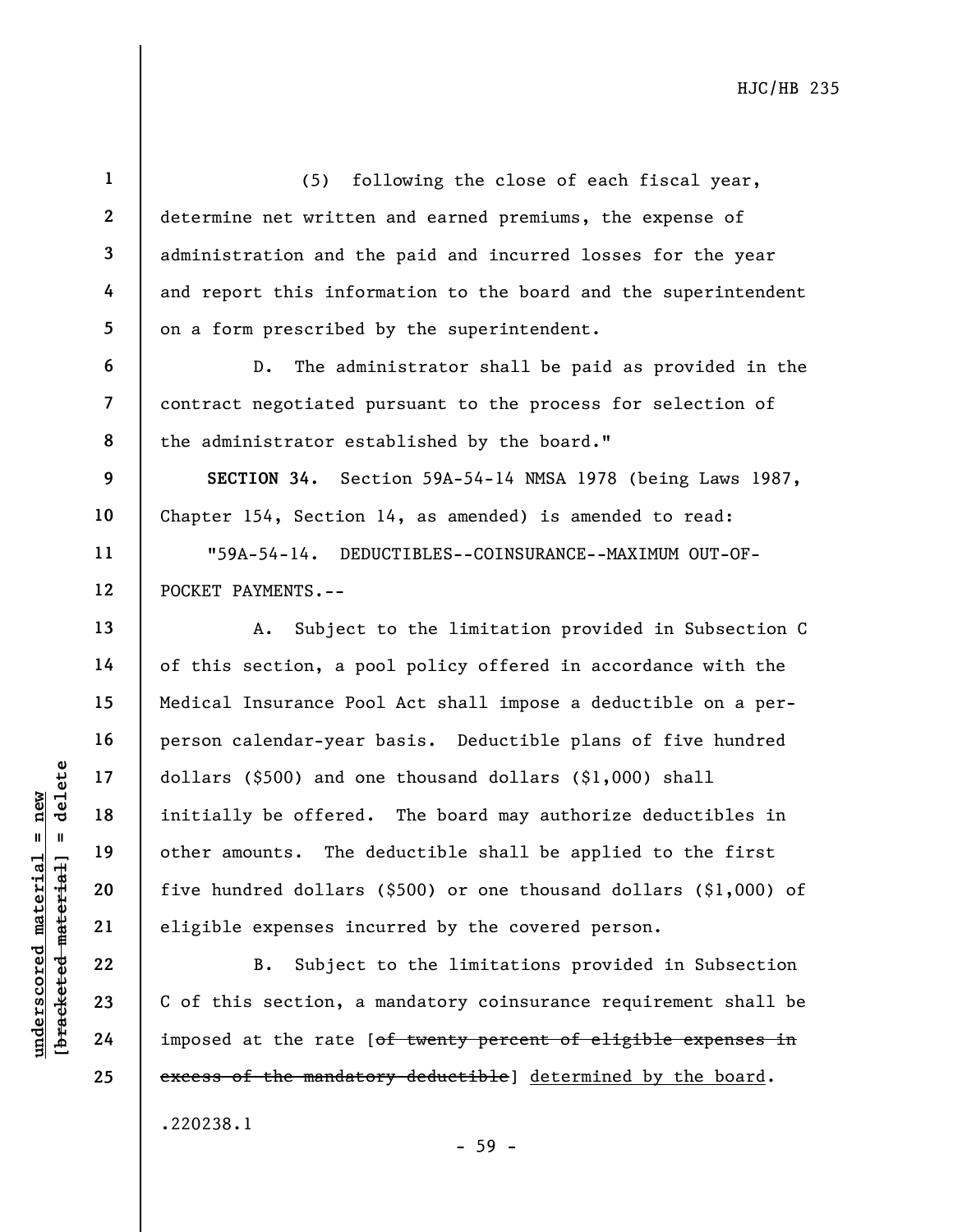1

2

3

4

5

6

7

8

9

10

11

12

13

14

15

16

17

18

19

20

21

22

23

24

25

C. The maximum aggregate out-of-pocket payments for eligible expenses by the insured shall be determined by the board."

SECTION 35. Section 59A-54-19 NMSA 1978 (being Laws 1987, Chapter 154, Section 19, as amended) is amended to read: "59A-54-19. RATES--STANDARD RISK RATE.--

A. The pool shall determine a standard risk rate by actuarially calculating the individual rate that an insurer would charge for an individual policy with the pool benefits issued to a person who was a standard risk. Separate schedules of standard risk rates based on age and other appropriate demographic characteristics may be used. In determining the standard risk rate, the pool shall consider the benefits provided, the standard risk experience and the anticipated expenses for a standard risk for the coverage provided. The rates charged for pool coverage shall be no more than one hundred fifty percent of the standard risk rate for each class of insureds.

undered material material percent<br>  $\begin{array}{c|c|c|c} \n\text{u} & \text{u} & \text{u} & \text{u} & \text{u} & \text{u} & \text{u} & \text{u} & \text{u} & \text{u} & \text{u} & \text{u} & \text{u} & \text{u} & \text{u} & \text{u} & \text{u} & \text{u} & \text{u} & \text{u} & \text{u} & \text{u} & \text{u} & \text{u} & \text{u} & \text{u} & \text{u} & \text{u} & \text{$ B. The board shall adopt a low-income premium schedule that provides coverage at lower rates for those persons with an income less than four hundred percent of the current federal poverty level guidelines applicable to New Mexico, published by the United States department of health and human services. For individuals with household incomes of one hundred ninety-nine percent of the federal poverty level or .220238.1

 $- 60 -$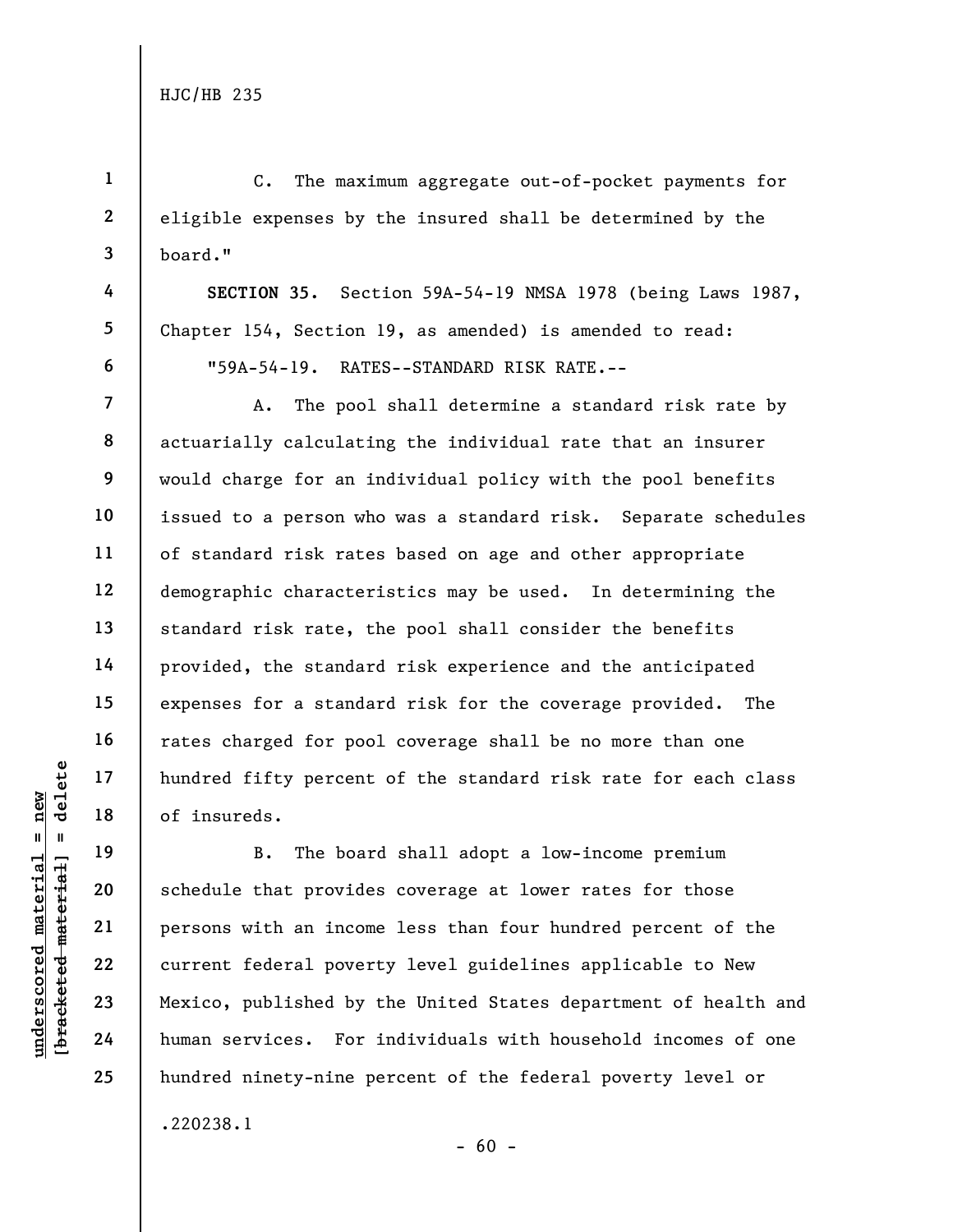19

20

21

22

23

24

25

understand material material entire that per all that per is not a family member of that per all the superintendent for section 22 chapter 206, Section 24 chapter 206, All raterial chapter 206, Section 24 chapter 206, Sect 1 2 3 4 5 6 7 8 9 10 11 12 13 14 15 16 17 18 lower, the premium reduction shall be seventy-five percent. For individuals with household incomes of two hundred percent to two hundred ninety-nine percent of the federal poverty level, the premium reduction shall be fifty percent. For individuals with household incomes of three hundred percent to three hundred ninety-nine percent of the federal poverty level, the premium reduction shall be twenty-five percent [with the exception of those individuals in this category who were enrolled and receiving a fifty percent reduction in premium prior to January 1, 2009, who shall be phased down to a twentyfive percent premium reduction over a two-?year period, provided that they continue to re-qualify annually for a premium reduction in the three hundred percent to three hundred ninety-nine percent of the federal poverty level category]. The board shall determine income based on the preceding taxable year. No person shall be eligible for a low-income premium reduction if that person's premium is paid by a third party who is not a family member.

C. All rates and rate schedules shall be submitted to the superintendent for approval."

SECTION 36. Section 59A-58-5 NMSA 1978 (being Laws 2001, Chapter 206, Section 5, as amended) is amended to read:

"59A-58-5. REGISTRATION REQUIREMENTS.--

A. A provider who wishes to issue, sell or offer for sale service contracts in this state must submit to the .220238.1

 $- 61 -$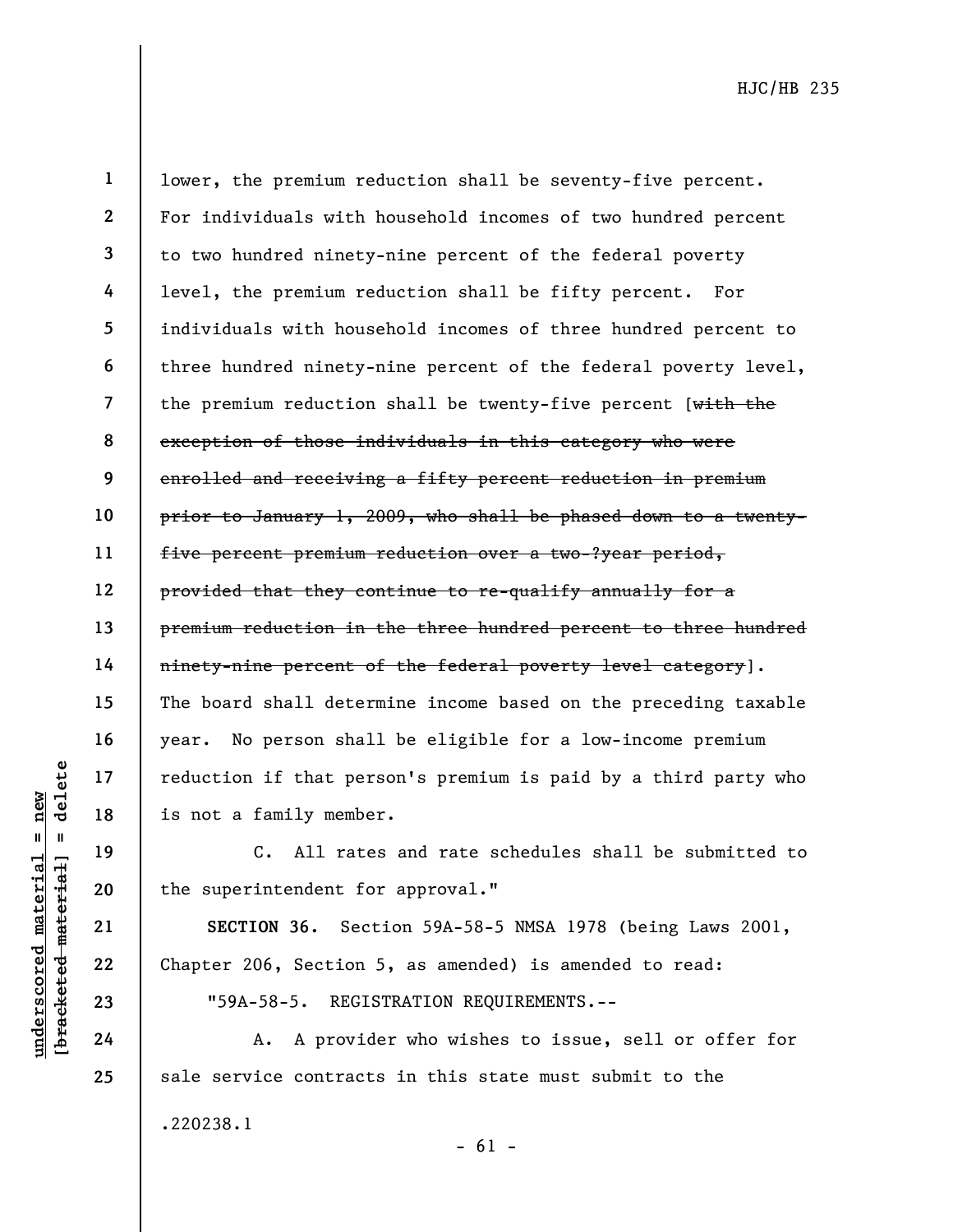1 superintendent:

underscored material = new [bracketed material] = delete 2 3 4 5 6 7 8 9 10 11 12 13 14 15 16 17 18 19 20 21 22 23 24 25 (1) a registration application on a form prescribed by the superintendent; (2) proof that the provider has complied with the requirements for security pursuant to Section 59A-58-6 NMSA 1978; (3) the name, address and telephone number of each administrator with whom the provider intends to contract, if any; and (4) provided that House Bill 248 of the first session of the fifty-fifth legislature: (a) becomes law, the registration renewal fee provided in Section 59A-6-1 NMSA 1978; or (b) does not become law, a fee of five hundred dollars (\$500). B. A provider's registration is valid for one year after the date the registration is filed. A provider may renew the provider's registration if, before the registration expires, the provider submits to the superintendent an application on a form prescribed by the superintendent and, provided that House Bill 248 of the first session of the fifty-fifth legislature: (1) becomes law, the registration renewal fee provided in Section 59A-6-1 NMSA 1978; or (2) does not become law, a fee of five hundred .220238.1

 $- 62 -$